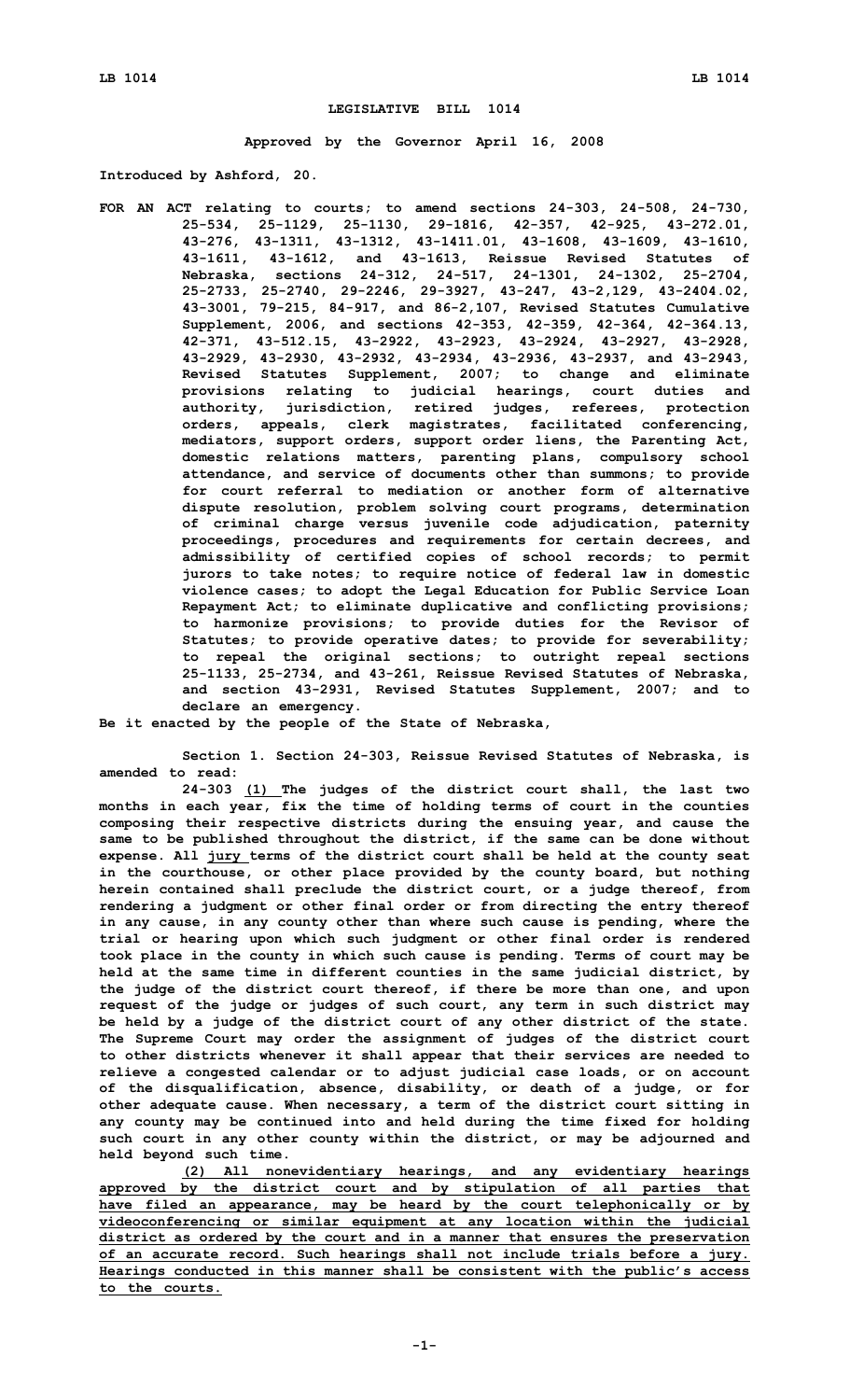**Sec. 2. Section 24-312, Revised Statutes Cumulative Supplement, 2006, is amended to read:**

**24-312 (1) The district judges may interchange and hold each other's court. Whenever it shall appear by affidavit, to the satisfaction of any district judge in the state, that the judge of any other district is unable to act, on account of sickness, interest, or absence from the district or from any other cause, the judge to whom application may be made shall have power to make any order or do any act relative to any suit, judicial matter, or proceeding or to any special matter arising within the district where such vacancy or disability exists which the judge of such district court could make or do. The order or act shall have the same effect as if made or done by the judge of such district.**

**(2) <sup>A</sup> district judge may appoint by order <sup>a</sup> consenting county judge residing in the district to act as <sup>a</sup> district judge in specific instances on any matter over which the district court has determined that it has jurisdiction over the parties and subject matter, except appeals from the county court. The appointed county judge shall have power to make any order or do any act relative to any suit, judicial matter, or proceeding or to any special matter which the district judge of such district could make or do if (1) (a) all parties have consented to the appointment or (2) (b) no party has objected to the appointment within ten days after service of the order of appointment upon him or her, except that in any matter arising under Chapter 42, domestic relations matter as defined in section 25-2740 or Class IV felony case, consent shall not be required and <sup>a</sup> party shall not have the right to object to the appointment of <sup>a</sup> county judge to act as <sup>a</sup> district judge. Any order or act by the county judge after appointment shall have the same effect as if made or done by the district judge of such district. A copy of the order of appointment shall be filed in each action in which <sup>a</sup> county judge acts as <sup>a</sup> district judge.**

**(3) In an effort to more efficiently administer the caseload, the presiding judges of the district court and county court in each judicial district may assign between the courts cases involving domestic relations matters as defined in section 25-2740 and Class IV felony cases. The presiding judges shall annually review the caseload of the two benches and determine whether to reassign cases involving domestic relations matters as defined in section 25-2740 and Class IV felony cases. The consent of the parties shall not be required for such cases, and such cases shall remain filed in the court where they were originally filed. The annual plan on the case assignments shall be sent to the Supreme Court, and if the presiding judges cannot agree on <sup>a</sup> plan, the matter shall be forwarded to the Supreme Court for resolution.**

**Sec. 3. Section 24-508, Reissue Revised Statutes of Nebraska, is amended to read:**

**24-508 (1) Clerk magistrates may be assigned by the presiding county judge to perform the duties of <sup>a</sup> clerk magistrate in any other county within the district.**

**(2) <sup>A</sup> person shall be eligible for appointment as <sup>a</sup> clerk magistrate if he or she is <sup>a</sup> graduate of <sup>a</sup> high school or holds <sup>a</sup> certificate of equivalency issued by the State Board of Education.**

**(3) <sup>A</sup> clerk magistrate shall be permitted to take office on the condition that the clerk magistrate will attend the first available institute on the duties and functions of the office, unless such attendance is specifically waived by the Supreme Court. The Supreme Court shall provide for the establishment of such institute and also shall provide for annual institutes or training courses for all county judges and clerk magistrates. A clerk magistrate shall not be eligible for reappointment if he or she does not have <sup>a</sup> satisfactory record of attendance at such annual institutes or training courses, unless such attendance is specifically waived by the Supreme Court. comply with the Supreme Court judicial branch education requirements as required by the Supreme Court.**

**(4) All associate county judges holding office on July 1, 1986, shall be eligible for appointment as clerk magistrates, and all associate county judges desiring such appointment shall be appointed clerk magistrates. If <sup>a</sup> county has more than one associate county judge holding office on July 1, 1986, such associate county judges shall be appointed as clerk magistrates for the remainder of the terms for which they were appointed as associate county judges.**

**Sec. 4. Section 24-517, Revised Statutes Cumulative Supplement, 2006, is amended to read:**

**24-517 Each county court shall have the following jurisdiction:**

**(1) Exclusive original jurisdiction of all matters relating to decedents' estates, including the probate of wills and the construction thereof, except as provided in subsection (c) of section 30-2464 and section**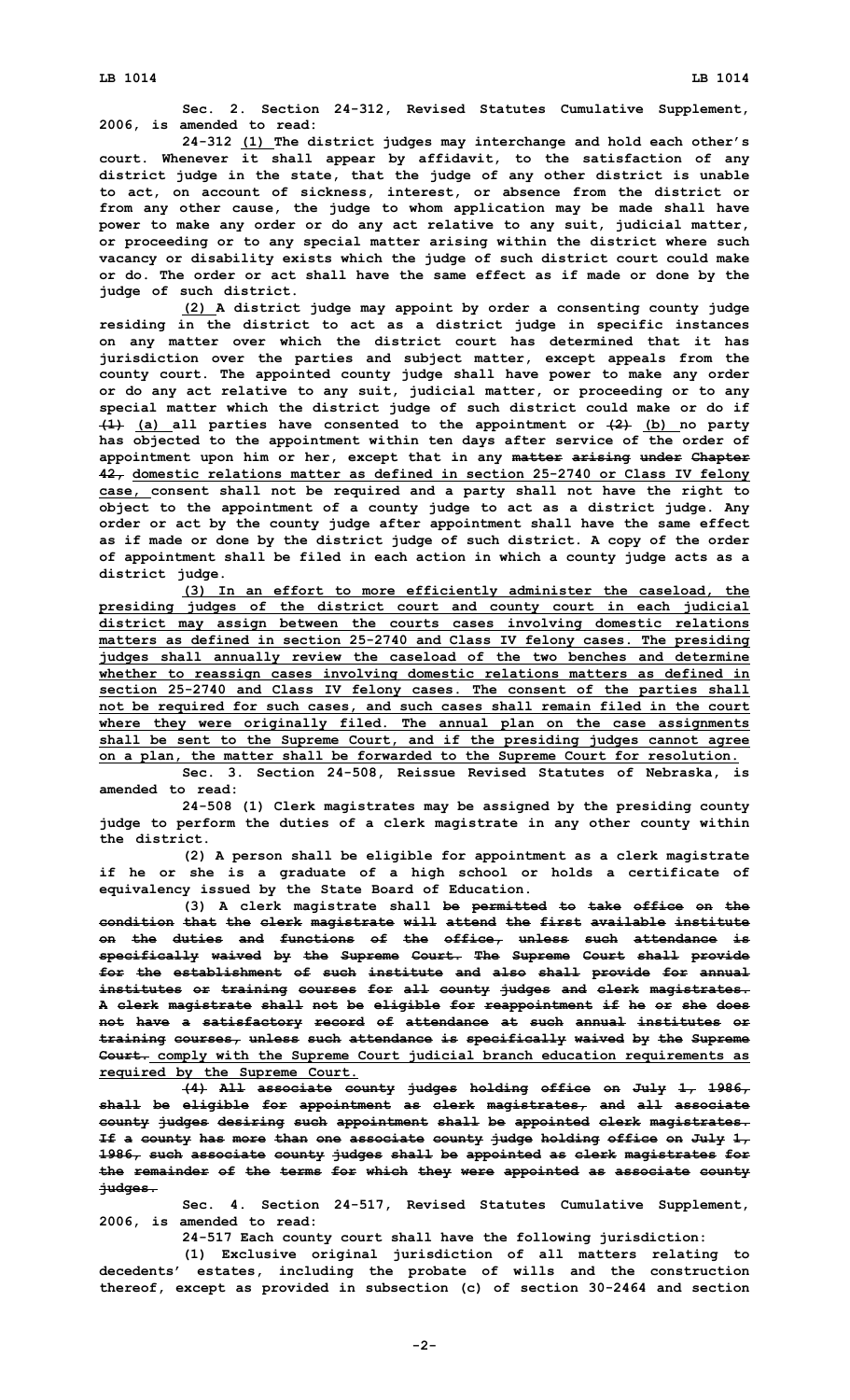**30-2486;**

**(2) Exclusive original jurisdiction in all matters relating to the guardianship of <sup>a</sup> person, except if <sup>a</sup> separate juvenile court already has jurisdiction over <sup>a</sup> child in need of <sup>a</sup> guardian, concurrent original jurisdiction with the separate juvenile court in such guardianship;**

**(3) Exclusive original jurisdiction of all matters relating to conservatorship of any person, including (a) original jurisdiction to consent to and authorize <sup>a</sup> voluntary selection, partition, and setoff of <sup>a</sup> ward's interest in real estate owned in common with others and to exercise any right of the ward in connection therewith which the ward could exercise if competent and (b) original jurisdiction to license the sale of such real estate for cash or on such terms of credit as shall seem best calculated to produce the highest price subject only to the requirements set forth in section 30-3201;**

**(4) Concurrent jurisdiction with the district court to involuntarily partition <sup>a</sup> ward's interest in real estate owned in common with others;**

**(5) Concurrent original jurisdiction with the district court in all civil actions of any type when the amount in controversy is forty-five thousand dollars or less through June 30, 2005, and as set by the Supreme Court pursuant to subdivision (b) of this subdivision on and after July 1, 2005.**

**(a) When the pleadings or discovery proceedings in <sup>a</sup> civil action indicate that the amount in controversy is greater than the jurisdictional amount of subdivision (5) of this section, the county court shall, upon the request of any party, certify the proceedings to the district court as provided in section 25-2706. An award of the county court which is greater than the jurisdictional amount of subdivision (5) of this section is not void or unenforceable because it is greater than such amount, however, if an award of the county court is greater than the jurisdictional amount, the county court shall tax as additional costs the difference between the filing fee in district court and the filing fee in county court.**

**(b) The Supreme Court shall adjust the jurisdictional amount for the county court every fifth year commencing July 1, 2005. The adjusted jurisdictional amount shall be equal to the then current jurisdictional amount adjusted by the average percentage change in the unadjusted Consumer Price Index for All Urban Consumers published by the Federal Bureau of Labor Statistics for the five-year period preceding the adjustment date. The jurisdictional amount shall be rounded to the nearest one-thousand-dollar amount;**

**(6) Concurrent original jurisdiction with the district court in any criminal matter classified as <sup>a</sup> misdemeanor or for any infraction. The district court shall have exclusive original jurisdiction in any criminal matter classified as a misdemeanor that arises from the same incident as a charged felony;**

**(7) Concurrent original jurisdiction with the district court in domestic relations matters as defined in section 25-2740 and with the district court and separate juvenile court in paternity determinations as provided in section 25-2740;**

**(8) Concurrent original jurisdiction with the district court in matters arising under the Nebraska Uniform Trust Code;**

**(9) Exclusive original jurisdiction in any action based on violation of <sup>a</sup> city or village ordinance;**

**(10) Exclusive original jurisdiction in juvenile matters in counties which have not established separate juvenile courts;**

**(11) Exclusive original jurisdiction in matters of adoption, except if <sup>a</sup> separate juvenile court already has jurisdiction over the child to be adopted, concurrent original jurisdiction with the separate juvenile court; and**

**(12) All other jurisdiction heretofore provided and not specifically repealed by Laws 1972, Legislative Bill 1032, and such other jurisdiction as hereafter provided by law.**

**Sec. 5. Section 24-730, Reissue Revised Statutes of Nebraska, is amended to read:**

**24-730 <sup>A</sup> retired judge holding court pursuant to sections 24-729 to 24-733 shall receive, in addition to his or her retirement benefits, for each day of temporary duty an amount established by the Supreme Court. Such amount, when taken together with one-twentieth of the judge's monthly retirement benefit, shall not exceed one-twentieth of the monthly salary he or she would receive if he or she were an active judge of that court.**

**Sec. 6. Section 24-1301, Revised Statutes Cumulative Supplement, 2006, is amended to read:**

**24-1301 The Legislature finds and declares that drug use contributes to and other offenses contribute to increased crime in Nebraska, costs cost**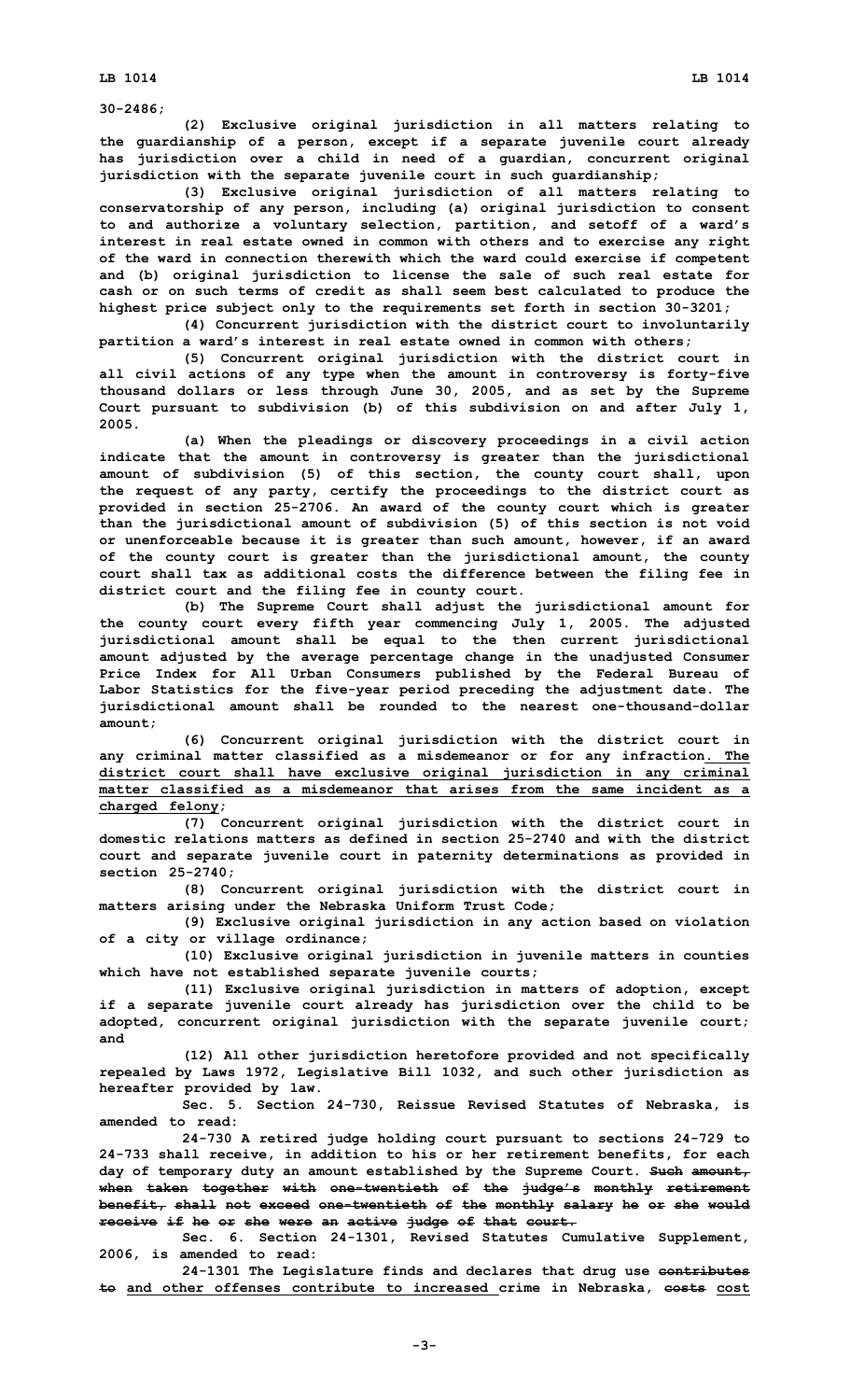**millions of dollars in lost productivity, and contributes contribute to the burden placed upon law enforcement, court, and correctional systems in Nebraska.**

**The Legislature also finds and declares that drug court programs and problem solving court programs are effective in reducing recidivism of persons who participate in and complete drug court such programs. The Legislature recognizes that <sup>a</sup> drug court program or <sup>a</sup> problem solving court program offers <sup>a</sup> person accused of drug offenses and other offenses an alternative to traditional criminal justice or juvenile justice proceedings.**

**Sec. 7. Section 24-1302, Revised Statutes Cumulative Supplement, 2006, is amended to read:**

**24-1302 (1) Drug court programs and problem solving court programs shall be subject to rules which shall be promulgated by the Supreme Court for procedures to be implemented in the administration of such programs.**

**(2) It is the intent of the Legislature that funds be appropriated separately to the Supreme Court for each of the programs, the drug court programs and the problem solving court programs, to carry out this section and section 24-1301.**

**Sec. 8. Section 25-534, Reissue Revised Statutes of Nebraska, is amended to read:**

**25-534 Whenever in any action or proceeding, any order, motion, notice, or other document, except <sup>a</sup> summons, is required by statute or rule of the Supreme Court to be served upon or given to any party, the service or delivery shall be made in accordance with the rules of pleading in civil actions promulgated by the Supreme Court pursuant to section 25-801.01. represented by an attorney whose appearance has been noted on the record, or is thus required to be served upon or given to the attorney for any party, such service or notice may be made upon or given to such attorney, unless service upon the party himself or herself is ordered by the court. Service upon such attorney or upon <sup>a</sup> party shall be made by delivering <sup>a</sup> copy to him or her or by mailing it to him or her.**

**Delivery of <sup>a</sup> copy shall mean handing it to the attorney or to the party; or leaving it at his or her office with his or her clerk or other person in charge thereof; or, if the office is closed or the person to be served has no office, leaving it at his or her dwelling house or usual place of abode with some person of suitable age and discretion then residing therein.**

**Every party appearing in an action without an attorney, and every attorney appearing in an action, shall designate on the record an address to which mail addressed to such party or attorney may be sent. Service by mail shall be by ordinary first-class mail addressed to such designated address, or if none is so designated, to the last-known address of such party or attorney. Service by mail is complete upon mailing.**

**Proof of service may be made by certificate of the attorney causing the service to be made. Whenever <sup>a</sup> party has the right or is required to do some act or take some proceedings within <sup>a</sup> prescribed period after the service of <sup>a</sup> notice or other paper upon him or her and the notice or paper is served upon him or her by mail, three days shall be added to the prescribed period.**

**Sec. 9. <sup>A</sup> court may refer <sup>a</sup> civil case to mediation or another form of alternative dispute resolution and, unless otherwise ordered following <sup>a</sup> hearing upon <sup>a</sup> motion to object to such referral, may state <sup>a</sup> date for the case to return to court. Such date shall be no longer than ninety days after the date the order was signed unless the court grants an extension upon request of the parties. Any agreement or resolution made in mediation or another form of alternative dispute resolution shall be voluntarily entered into by the parties. An individual trial court, an appellate court, or the Supreme Court on its own initiative may adopt rules of practice governing the procedures for referral of cases to mediation and other forms of dispute resolution. Such services may be provided by approved centers on <sup>a</sup> sliding scale of fees under the Dispute Resolution Act.**

**Sec. 10. Section 25-1129, Reissue Revised Statutes of Nebraska, is amended to read:**

**25-1129 All or any of the issues in the action, whether of fact or law, or both, may be referred, to <sup>a</sup> referee upon the written consent of the parties, or upon their oral consent in court entered upon the journal.**

**Sec. 11. Section 25-1130, Reissue Revised Statutes of Nebraska, is amended to read:**

**25-1130 When the parties do not consent, the court may, upon application of either, or of its own motion, direct <sup>a</sup> reference (1) where the trial of an issue of fact shall require the examination of mutual accounts, or where the account is on one side only, and it shall be made to appear to the court that it is necessary that the party on the other side should be**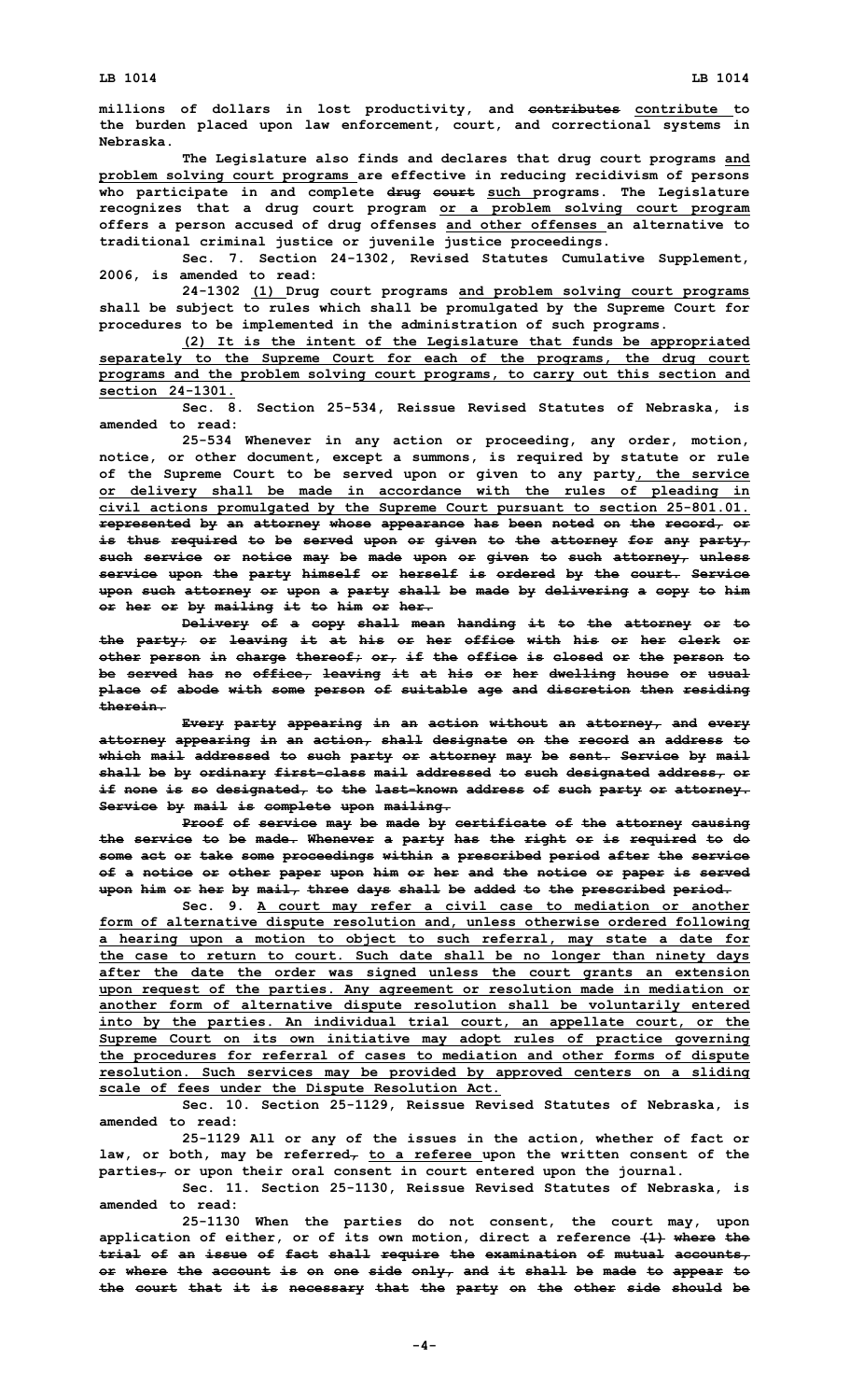## **LB 1014 LB 1014**

**examined as <sup>a</sup> witness to prove the account; in which cases the referees may be directed to hear and report upon the whole issue, or upon any specific question of fact involved therein; (2) where the taking of an account shall be necessary for the information of the court before <sup>a</sup> judgment, in cases which may be determined by the court or for carrying <sup>a</sup> judgment into effect; or (3) where <sup>a</sup> question of fact, other than upon the pleadings, shall arise upon motion or otherwise, in any state of an action. in any equity matter to <sup>a</sup> referee appointed by the court. The court shall direct <sup>a</sup> reference to <sup>a</sup> referee only when caseload and time constraints require such reference, and <sup>a</sup> referee shall not be appointed to conduct any hearing involving an issue of law and not equity that could result in the exercise of the right to <sup>a</sup> trial before <sup>a</sup> jury.**

**Sec. 12. Section 25-2704, Revised Statutes Cumulative Supplement, 2006, is amended to read:**

**25-2704 (1) In any civil action in county court, the summons, pleadings, and time for filings shall be the same as provided for civil actions in district court. A case shall stand for trial at the earliest available time on the court docket after the issues therein are or, according to the times fixed for pleading, should have been made up.**

**(2) All nonevidentiary hearings, and any evidentiary hearings approved by the county court and by stipulation of all parties that have filed an appearance, may be heard by the court telephonically or by videoconferencing or similar equipment at any location within the judicial district as ordered by the court and in <sup>a</sup> manner that ensures the preservation of an accurate record. Such hearings shall not include trials before <sup>a</sup> jury. Hearings conducted in this manner shall be consistent with the public's access to the courts.**

**Sec. 13. Section 25-2733, Revised Statutes Cumulative Supplement, 2006, is amended to read:**

**25-2733 (1) In all cases other than appeals from the Small Claims Court, the district court shall review the case for error appearing on the record made in the county court. The district court shall render <sup>a</sup> judgment which may affirm, affirm but modify, or reverse the judgment or final order of the county court. If the district court reverses, it may enter judgment in accordance with its findings or remand the case to the county court for further proceedings consistent with the judgment of the district court. Within two judicial days after the decision of the district court becomes final, the clerk of the district court shall issue <sup>a</sup> mandate in appeals from the county court and transmit the mandate in appeals to the clerk of the county court on the form prescribed by the Supreme Court together with <sup>a</sup> copy of such decision.**

**(2) The bill of exceptions, if filed with the clerk at or before the hearing, shall be considered admitted in evidence on the hearing of the appeal unless the court on objection by <sup>a</sup> party excludes all or part of it. The ordering, preparing, signing, filing, correcting, and amending of the bill of exceptions shall be governed by the rules of practice prescribed by the Supreme Court.**

**(3) The judgment of the district court shall vacate the judgment in the county court. The taxation of costs in the district court shall include the costs in the county court. If <sup>a</sup> judgment of the county court is affirmed or affirmed but modified, interest on the amount of the judgment in the district court that does not exceed the amount of the judgment in the county court shall run from the date of entry of the judgment appealed from the county court.**

**Sec. 14. Section 25-2740, Revised Statutes Cumulative Supplement, 2006, is amended to read:**

**25-2740 (1) For purposes of this section:**

**(a) Domestic relations matters means proceedings under sections 28-311.09 and 28-311.10 (including harassment protection orders and valid foreign harassment protection orders), the Conciliation Court Law and sections 42-347 to 42-381 (including dissolution, separation, annulment, custody, and support), section 43-512.04 (including child support or medical support), section 42-924 (including domestic protection orders), sections 43-1401 to 43-1418 (including paternity determinations and parental support), and sections 43-1801 to 43-1803 (including grandparent visitation); and**

**(b) Paternity determinations means proceedings to establish the paternity of <sup>a</sup> child under sections 43-1411 to 43-1418.**

**(2) Except as provided in subsection (4) (3) of this section, in domestic relations matters, <sup>a</sup> party shall file his or her petition or complaint and all other court filings with the clerk of the district court. The party shall state in the petition or complaint whether such party requests that the proceeding be heard by <sup>a</sup> county court judge or by <sup>a</sup> district court**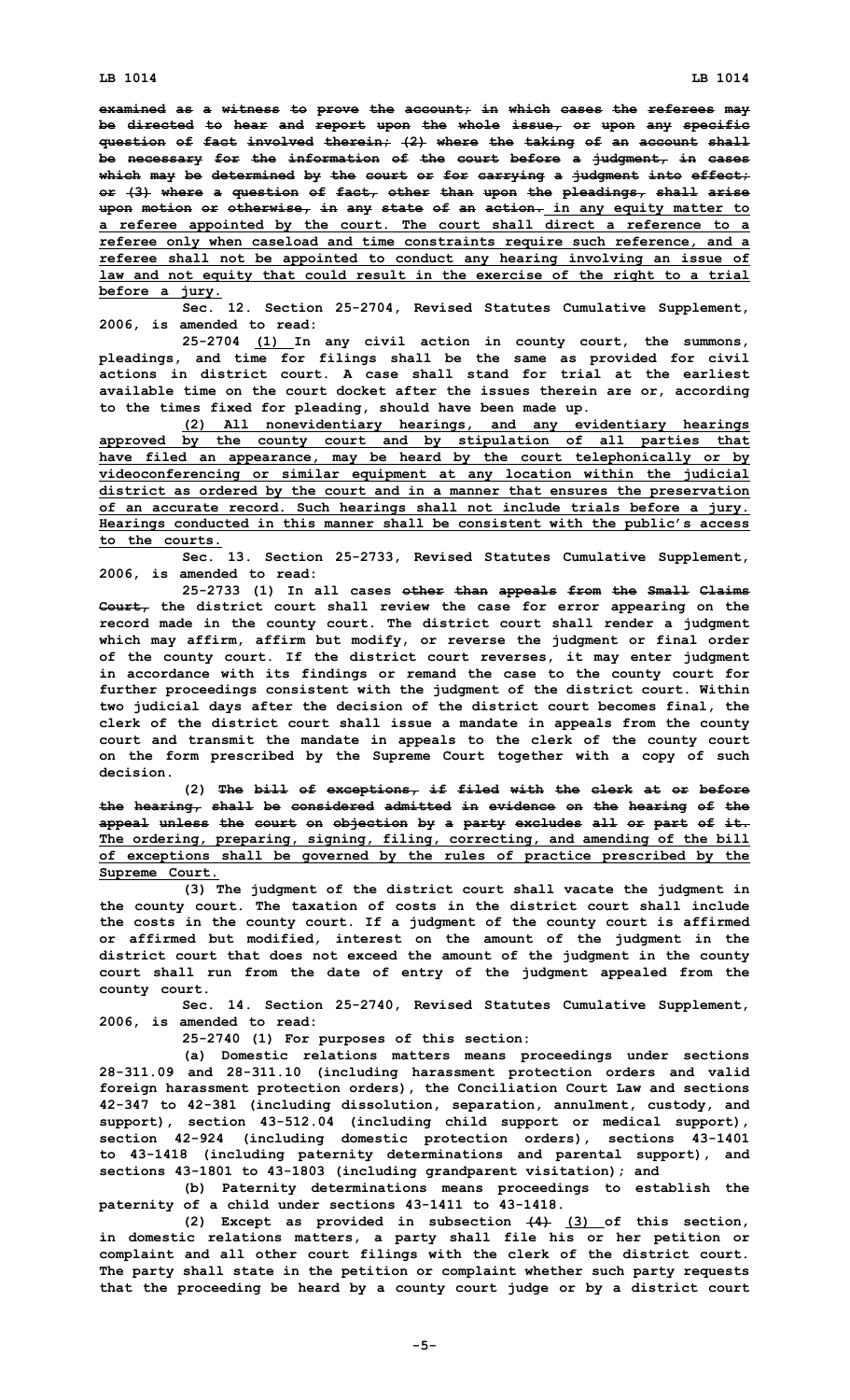**judge. If the party requests the case be heard by <sup>a</sup> county court judge, the county court judge assigned to hear cases in the county in which the matter is filed at the time of the hearing is deemed appointed by the district court and the consent of the county court judge is not required. Such proceeding is considered <sup>a</sup> district court proceeding, even if heard by <sup>a</sup> county court judge, and an order or judgment of the county court in <sup>a</sup> domestic relations matter has the force and effect of <sup>a</sup> district court judgment. The testimony in <sup>a</sup> domestic relations matter heard before <sup>a</sup> county court judge shall be preserved as provided in section 25-2732.**

**(3) Until January 1, 2000, upon motion of <sup>a</sup> party in <sup>a</sup> contested action brought under subsection (2) of this section, the proceeding shall be transferred from <sup>a</sup> county court judge to <sup>a</sup> district court judge.**

**(4) (3) In addition to the jurisdiction provided for paternity determinations under subsection (2) of this section, <sup>a</sup> county court or separate juvenile court which already has jurisdiction over the child whose paternity is to be determined has jurisdiction over such paternity determination.**

**Sec. 15. There shall be no oral argument in an appeal to the district court in any criminal case where the sole allegation of error is that the sentence imposed was excessive or excessively lenient or the trial court refused to reduce the sentence upon application of the defendant.**

**Sec. 16. Section 29-1816, Reissue Revised Statutes of Nebraska, is amended to read:**

**29-1816 The accused shall be arraigned by reading to him or her the indictment or information, unless the reading is waived by the accused when the nature of the charge is made known to him or her. The accused shall then be asked whether he or she is guilty or not guilty of the offense charged. If the accused appears in person and by counsel and goes to trial before <sup>a</sup> jury regularly impaneled and sworn, he or she shall be deemed to have waived arraignment and <sup>a</sup> plea of not guilty shall be deemed to have been made.**

**At the time of the arraignment the court shall advise the defendant, if he or she was less than eighteen years of age at the time of the commitment of the alleged crime, that he or she may move the county or district court at any time not later than fifteen days before trial thirty days after arraignment, unless otherwise permitted by the court for good cause shown, to waive jurisdiction in such case to the juvenile court for further proceedings under the Nebraska Juvenile Code. The court shall schedule <sup>a</sup> hearing on such motion within fifteen days. The customary rules of evidence shall not be followed at such hearing. The county attorney shall present the evidence and reasons why such case should be retained, the defendant shall present the evidence and reasons why the case should be transferred, and both sides shall consider the criteria set forth in section 43-276. After considering all the evidence and reasons presented by both parties, pursuant to section 43-276, the case shall be transferred unless <sup>a</sup> sound basis exists for retaining the case.**

**In deciding such motion the court shall consider, among other matters, the matters set forth in section 43-276 for consideration by the county attorney when determining the type of case to file.**

**The court shall set forth findings for the reason for its decision, which shall not be <sup>a</sup> final order for the purpose of enabling an appeal. If the court determines that the child should be transferred to the juvenile court, the complete file in the district court shall be transferred to the juvenile court and the indictment or information may be used in place of <sup>a</sup> petition therein. The court making <sup>a</sup> transfer shall order the minor to be taken forthwith to the juvenile court and designate where the minor shall be kept pending determination by the juvenile court. The juvenile court shall then proceed as provided in the Nebraska Juvenile Code.**

**Sec. 17. (1) When sentencing <sup>a</sup> person convicted of <sup>a</sup> misdemeanor crime of domestic violence as defined in 18 U.S.C. 921(a)(33), as such section existed on the operative date of this section, the court shall provide written or oral notification to the defendant that it may be <sup>a</sup> violation of federal law for the individual: To ship or transport in interstate or foreign commerce, or possess in or affecting commerce, any firearm or ammunition; or to receive any firearm or ammunition which has been shipped or transported in interstate or foreign commerce.**

**(2) The State Court Administrator's Office shall create <sup>a</sup> standard notification that provides the information in subsection (1) of this section and shall provide <sup>a</sup> copy of such notification to all judges in this state.**

**Sec. 18. Section 29-2246, Revised Statutes Cumulative Supplement, 2006, is amended to read:**

**29-2246 For purposes of the Nebraska Probation Administration Act and sections 43-2,123.01 and 83-1,102 to 83-1,104, unless the context**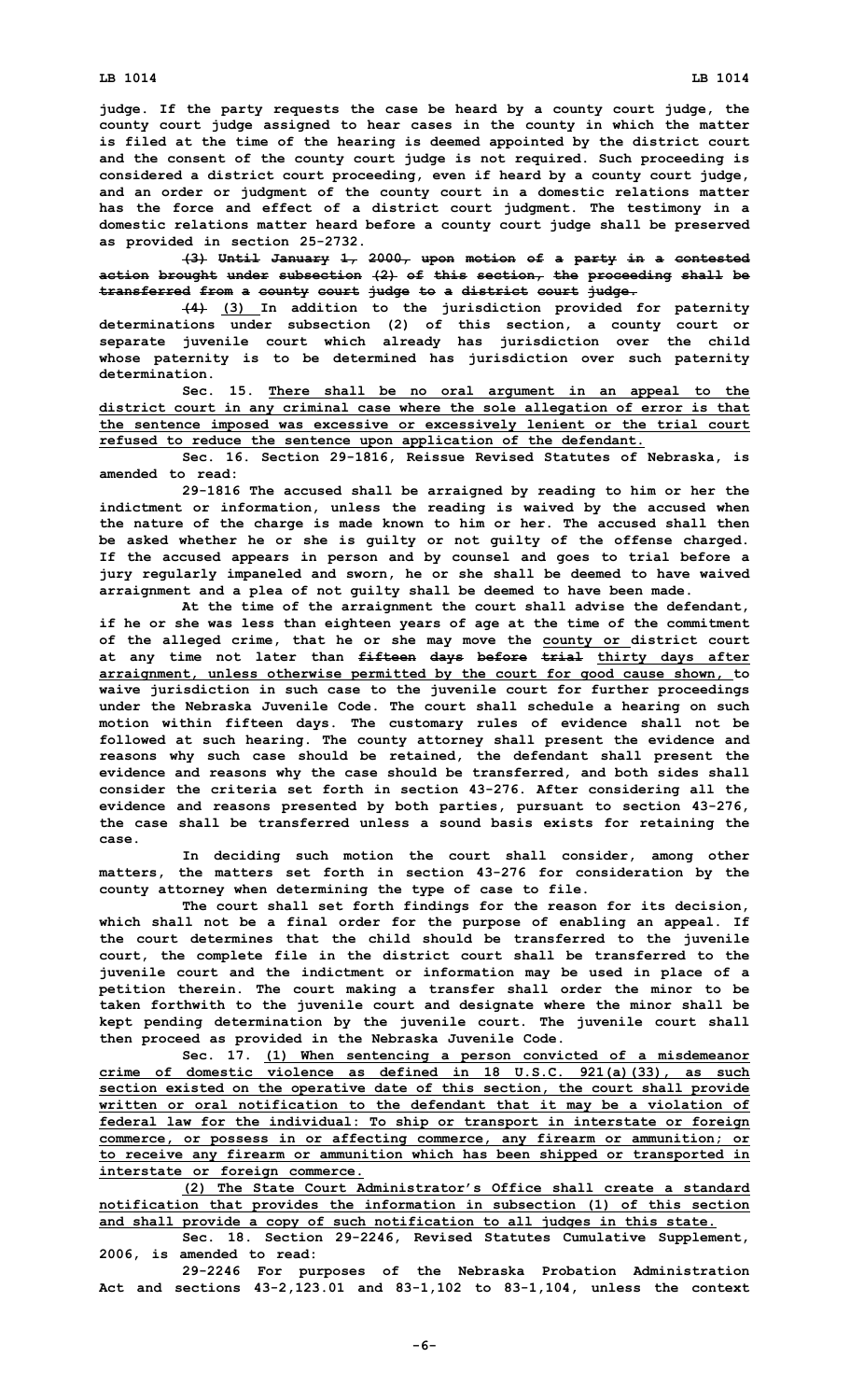**(1) Association means the Nebraska District Court Judges Association;**

**(2) Court means <sup>a</sup> district court, county court, or juvenile court as defined in section 43-245;**

**(3) Office means the Office of Probation Administration;**

**(4) Probation means <sup>a</sup> sentence under which <sup>a</sup> person found guilty of <sup>a</sup> crime upon verdict or plea or adjudicated delinquent or in need of special supervision is released by <sup>a</sup> court subject to conditions imposed by the court and subject to supervision;**

**(5) Probationer means <sup>a</sup> person sentenced to probation;**

**(6) Probation officer means an employee of the system who supervises probationers and conducts presentence, predisposition, or other investigations as may be required by law or directed by <sup>a</sup> court in which he or she is serving or performs such other duties as authorized pursuant to section 29-2258, except unpaid volunteers from the community;**

**(7) Juvenile probation officer means any probation officer who supervises probationers of <sup>a</sup> separate juvenile court;**

**(8) Juvenile intake probation officer means an employee of the system who is called upon by <sup>a</sup> law enforcement officer in accordance with section 43-250 to make <sup>a</sup> decision regarding the furtherance of <sup>a</sup> juvenile's detention;**

**(9) Chief probation officer means the probation officer in charge of <sup>a</sup> probation district;**

**(10) System means the Nebraska Probation System;**

**(11) Administrator means the probation administrator; and**

**(12) Non-probation-based program or service means <sup>a</sup> program or service established within the district, county, or juvenile courts and provided to individuals not sentenced to probation who have been charged with or convicted of <sup>a</sup> crime for the purpose of diverting the individual from incarceration or to provide treatment for issues related to the individual's criminogenic needs. Non-probation-based programs or services include, but are not limited to, drug court programs and problem solving court programs established pursuant to section 24-1302 and the treatment of problems relating to substance abuse, mental health, sex offenses, or domestic violence.**

**Sec. 19. Sections 19 to 27 of this act shall be known and may be cited as the Legal Education for Public Service Loan Repayment Act.**

**Sec. 20. The Legislature finds that many attorneys graduate from law school with substantial educational debt that prohibits many from considering public legal service work. A need exists for public legal service entities to hire competent attorneys. The public is better served by competent and qualified attorneys working in the area of public legal service. Programs providing educational loan forgiveness will encourage law students and other attorneys to seek employment in the area of public legal service and will enable public legal service entities to attract and retain qualified attorneys.**

**Sec. 21. For purposes of the Legal Education for Public Service Loan Repayment Act:**

**(1) Board means the Legal Education for Public Service Loan Repayment Board;**

**(2) Educational loans means loans received as an educational benefit, scholarship, or stipend toward <sup>a</sup> juris doctorate degree and either (a) made, insured, or guaranteed by <sup>a</sup> governmental unit or (b) made under <sup>a</sup> program funded in whole or in part by <sup>a</sup> governmental unit or nonprofit institution; and**

**(3) Public legal service means providing legal service to indigent persons while employed by <sup>a</sup> tax-exempt charitable organization.**

**Sec. 22. The Legal Education for Public Service Loan Repayment Board is created. The board shall consist of the director of Legal Aid of Nebraska, the deans of Creighton School of Law and the University of Nebraska College of Law, <sup>a</sup> student from each law school selected by the dean of the law school, <sup>a</sup> member of the Nebraska State Bar Association selected by the president of the association, and the chief counsel of the Commission on Public Advocacy.**

**Sec. 23. The board shall select one of its members to be chairperson. The board shall meet as necessary to carry out its duties, but shall meet at least annually. The members shall serve without compensation but shall be reimbursed for their actual and necessary expenses as provided in sections 81-1174 to 81-1177.**

**Sec. 24. The board shall develop and recommend to the Commission on Public Advocacy rules and regulations that will govern the legal education for public service loan repayment program. The rules and regulations shall include:**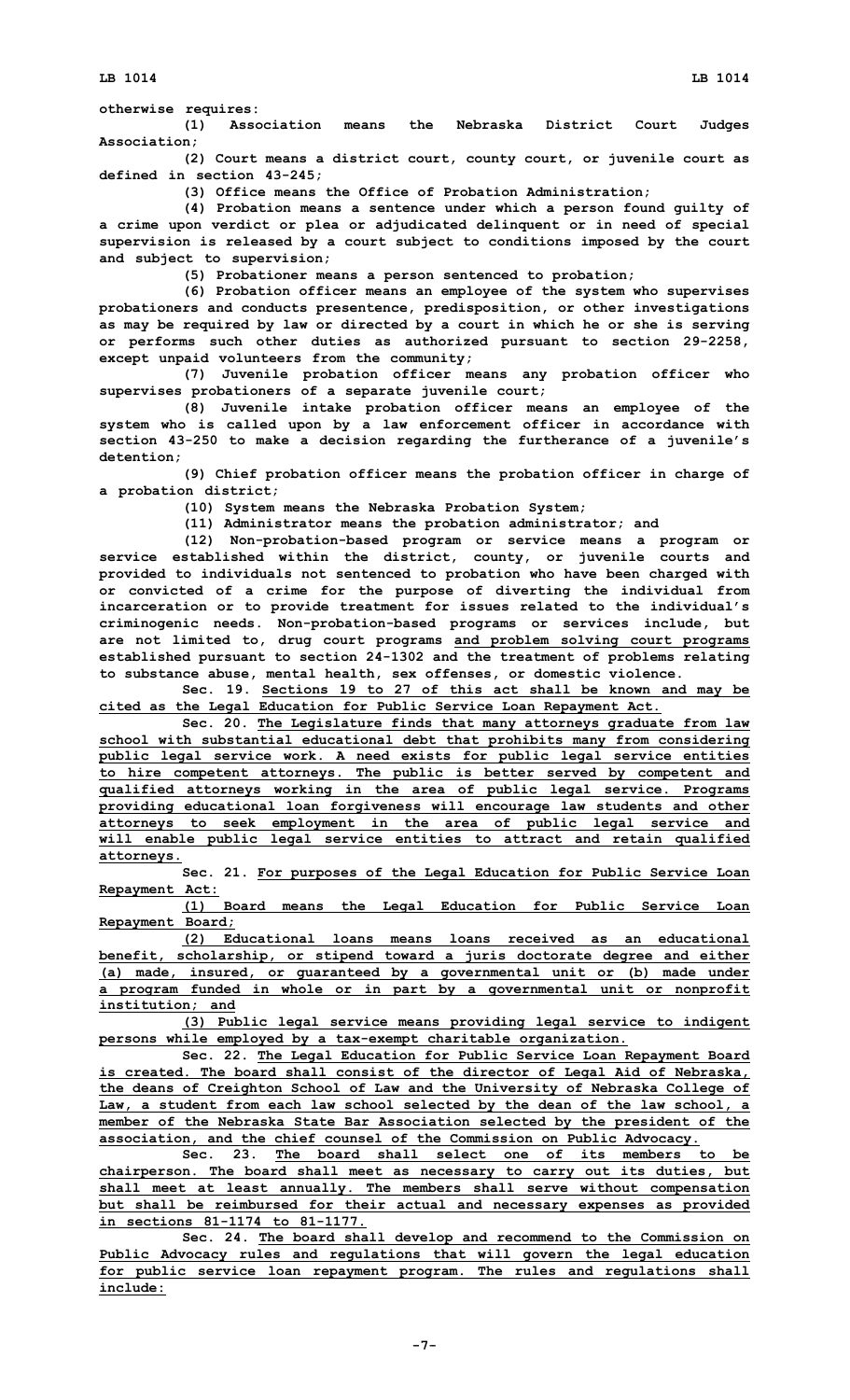**(1) Recipients shall be full-time, salaried attorneys working for <sup>a</sup> tax-exempt charitable organization and whose primary duties are public legal service;**

**(2) Loan applicants shall pay an application fee established by the rules and regulations at <sup>a</sup> level anticipated to cover all or most of the administrative costs of the program. All application fees shall be remitted to the State Treasurer for credit to the Legal Education for Public Service Loan Repayment Fund. Every effort shall be made to minimize administrative costs and the application fee;**

**(3) The maximum annual loan amount, which initially shall not exceed six thousand dollars per year per recipient, shall be an amount which is sufficient to fulfill the purposes of recruiting and retaining public legal service attorneys in occupations and areas with unmet needs, including attorneys to work in rural areas and attorneys with skills in languages other than English. The board may recommend adjustments of the loan amount annually to the commission to account for inflation and other relevant factors;**

**(4) Loans shall be made only to refinance existing educational loans;**

**(5) <sup>A</sup> general program structure of loan forgiveness shall be established that qualifies for the tax benefits provided in section 108(f) of the Internal Revenue Code, as defined in section 49-801.01; and**

**(6) Other criteria for loan eligibility, application, payment, and forgiveness necessary to carry out the purposes of the Legal Education for Public Service Loan Repayment Act.**

**Sec. 25. The Commission on Public Advocacy shall accept applications for loan forgiveness on an annual basis from qualified persons and shall present those applications to the board for its consideration. The board shall make recommendations for loans to the commission, and the commission shall certify the eligible recipients and the loan amount per recipient. The loans awarded to the recipients shall come from funds appropriated by the Legislature and any other funds that may be available from the Legal Education for Public Service Loan Repayment Fund.**

**Sec. 26. The Commission on Public Advocacy may solicit and receive donations from law schools, corporations, nonprofit organizations, bar associations, bar foundations, law firms, individuals, or other sources for purposes of the Legal Education for Public Service Loan Repayment Act. The donations shall be remitted to the State Treasurer for credit to the Legal Education for Public Service Loan Repayment Fund.**

**Sec. 27. The Legal Education for Public Service Loan Repayment Fund is created. The fund shall consist of funds donated to the legal education for public service loan repayment program pursuant to section 26 of this act and application fees collected under the Legal Education for Public Service Loan Repayment Act. Any money in the fund available for investment shall be invested by the state investment officer pursuant to the Nebraska Capital Expansion Act and the Nebraska State Funds Investment Act.**

**Sec. 28. Section 29-3927, Revised Statutes Cumulative Supplement, 2006, is amended to read:**

**29-3927 (1) With respect to its duties under section 29-3923, the commission shall:**

**(a) Adopt and promulgate rules and regulations for its organization and internal management and rules and regulations governing the exercise of its powers and the fulfillment of its purpose;**

**(b) Appoint and abolish such advisory committees as may be necessary for the performance of its functions and delegate appropriate powers and duties to them;**

**(c) Accept and administer loans, grants, and donations from the United States and its agencies, the State of Nebraska and its agencies, and other sources, public and private, for carrying out the functions of the commission;**

**(d) Enter into contracts, leases, and agreements necessary, convenient, or desirable for carrying out its purposes and the powers granted under this section with agencies of state or local government, corporations, or persons;**

**(e) Acquire, hold, and dispose of personal property in the exercise of its powers;**

**(f) Provide legal services to indigent persons through the divisions in section 29-3930; and**

**(g) Adopt guidelines and standards, which are recommended to the commission by the council, for county indigent defense systems, including, but not limited to, standards relating to the following: The use and expenditure of funds appropriated by the Legislature to reimburse counties which qualify for reimbursement; attorney eligibility and qualifications**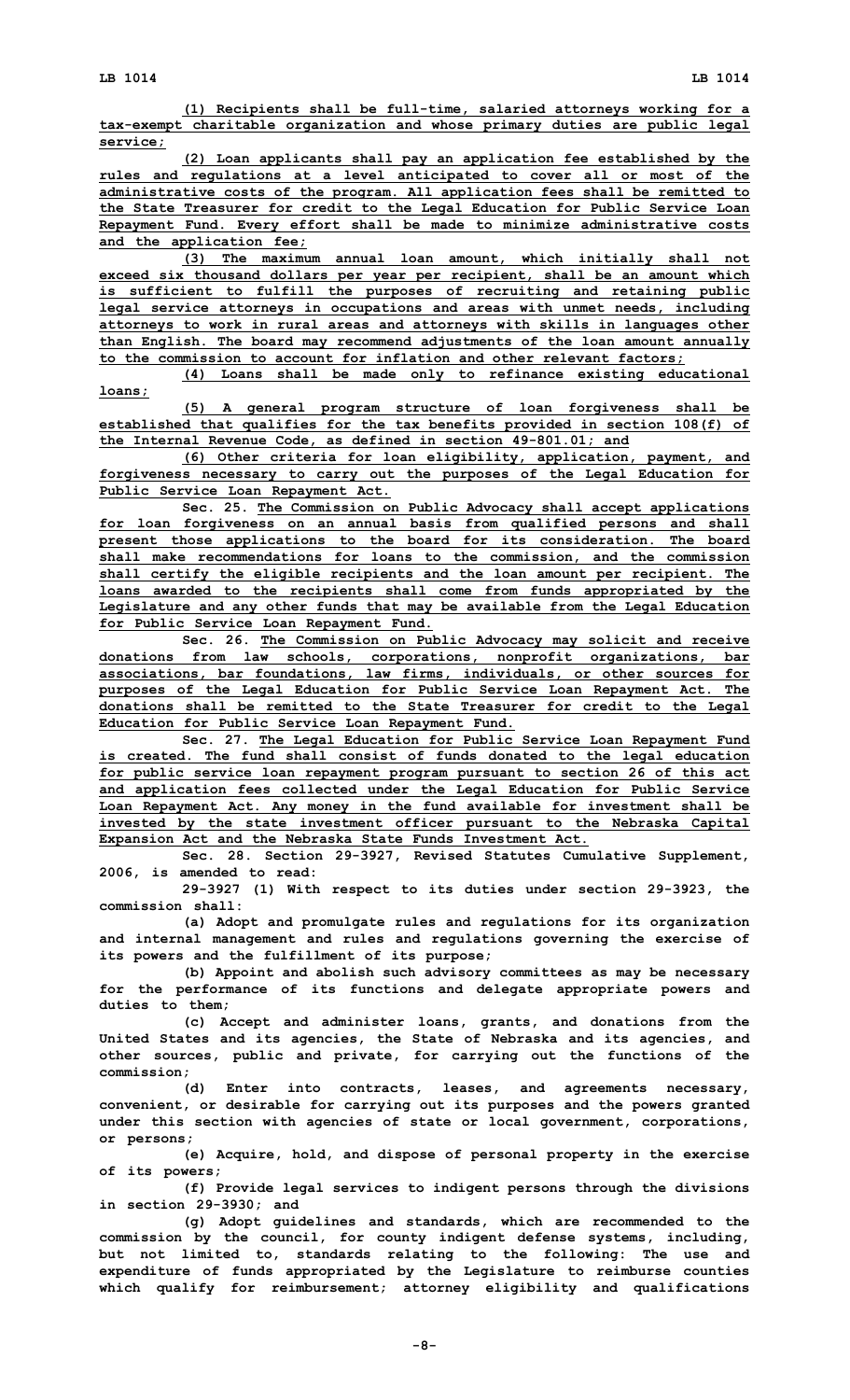**for court appointments; compensation rates for salaried public defenders, contracting attorneys, and court-appointed attorneys and overall funding of the indigent defense system; maximum caseloads for all types of systems; systems administration, including rules for appointing counsel, awarding defense contracts, and reimbursing defense expenses; conflicts of interest; continuing legal education and training; and availability of supportive services and expert witnesses.**

**(2) The standards adopted by the commission under subdivision (1)(g) of this section are intended to be used as <sup>a</sup> guide for the proper methods of establishing and operating indigent defense systems. The standards are not intended to be used as criteria for the judicial evaluation of alleged misconduct of defense counsel to determine the validity of <sup>a</sup> conviction. They may or may not be relevant in such judicial evaluation, depending upon all the circumstances.**

**(3) With respect to its duties related to the provision of civil legal services to eligible low-income persons, the commission shall have such powers and duties as described in sections 25-3001 to 25-3004.**

**(4) The commission may adopt and promulgate rules and regulations governing the Legal Education for Public Service Loan Repayment Act which are recommended by the Legal Education for Public Service Loan Repayment Board pursuant to the act. The commission shall have the powers and duties provided in the act.**

**Sec. 29. Section 42-353, Revised Statutes Supplement, 2007, is amended to read:**

**42-353 The pleadings required by sections 42-347 to 42-381 shall be governed by the rules of pleading in civil actions promulgated under section 25-801.01. The complaint shall include the following:**

**(1) The name and address of the plaintiff and his or her attorney, except that for <sup>a</sup> plaintiff who is living in an undisclosed location because of safety concerns, only the county and state of the address are required; is only required to disclose the county and state of his or her residence and, in such case, shall provide an alternative address for the mailing of notice;**

**(2) The name and address, if known, of the defendant;**

**(3) The date and place of marriage;**

**(4) The name and year of birth of each child whose custody or welfare may be affected by the proceedings and whether (a) <sup>a</sup> parenting plan as provided in the Parenting Act has been developed and (b) child custody, parenting time, visitation, or other access or child support is <sup>a</sup> contested issue;**

**(5) If the plaintiff is <sup>a</sup> party to any other pending action for divorce, separation, or dissolution of marriage, <sup>a</sup> statement as to where such action is pending;**

**(6) Reference to any existing restraining orders, protection orders, or criminal no-contact orders regarding any party to the proceedings;**

**(7) Financial statements if required by section 42-359;**

**(8) (7) <sup>A</sup> statement of the relief sought by the plaintiff, including adjustment of custody, property, and support rights; and**

**(9) (8) An allegation that the marriage is irretrievably broken.**

**Sec. 30. Section 42-357, Reissue Revised Statutes of Nebraska, is amended to read:**

**42-357 The court may order either party to pay to the clerk of the district court or to the State Disbursement Unit, as provided in section 42-369, <sup>a</sup> sum of money for the temporary support and maintenance of the other party and minor children if any are affected by the action and to enable such party to prosecute or defend the action. The court may make such order after service of process and claim for temporary allowances is made in the complaint or by motion by the plaintiff or by the defendant in <sup>a</sup> responsive pleading; but no such order shall be entered before three days after notice of hearing has been served on the other party or notice waived. During the pendency of any proceeding under sections 42-347 to 42-381 after the complaint is filed, upon application of either party and if the accompanying affidavit of the party or his or her agent shows to the court that the party is entitled thereto, the court may issue ex parte orders (1) restraining any person from transferring, encumbering, hypothecating, concealing, or in any way disposing of real or personal property except in the usual course of business or for the necessaries of life, and the party against whom such order is directed shall upon order of the court account for all unusual expenditures made after such order is served upon him or her, (2) enjoining any party from molesting or disturbing the peace of the other party or any minor children affected by the action, and (3) determining the temporary custody of any minor children of the marriage, except that no restraining order enjoining any party from molesting or disturbing the peace of any minor child shall issue unless, at**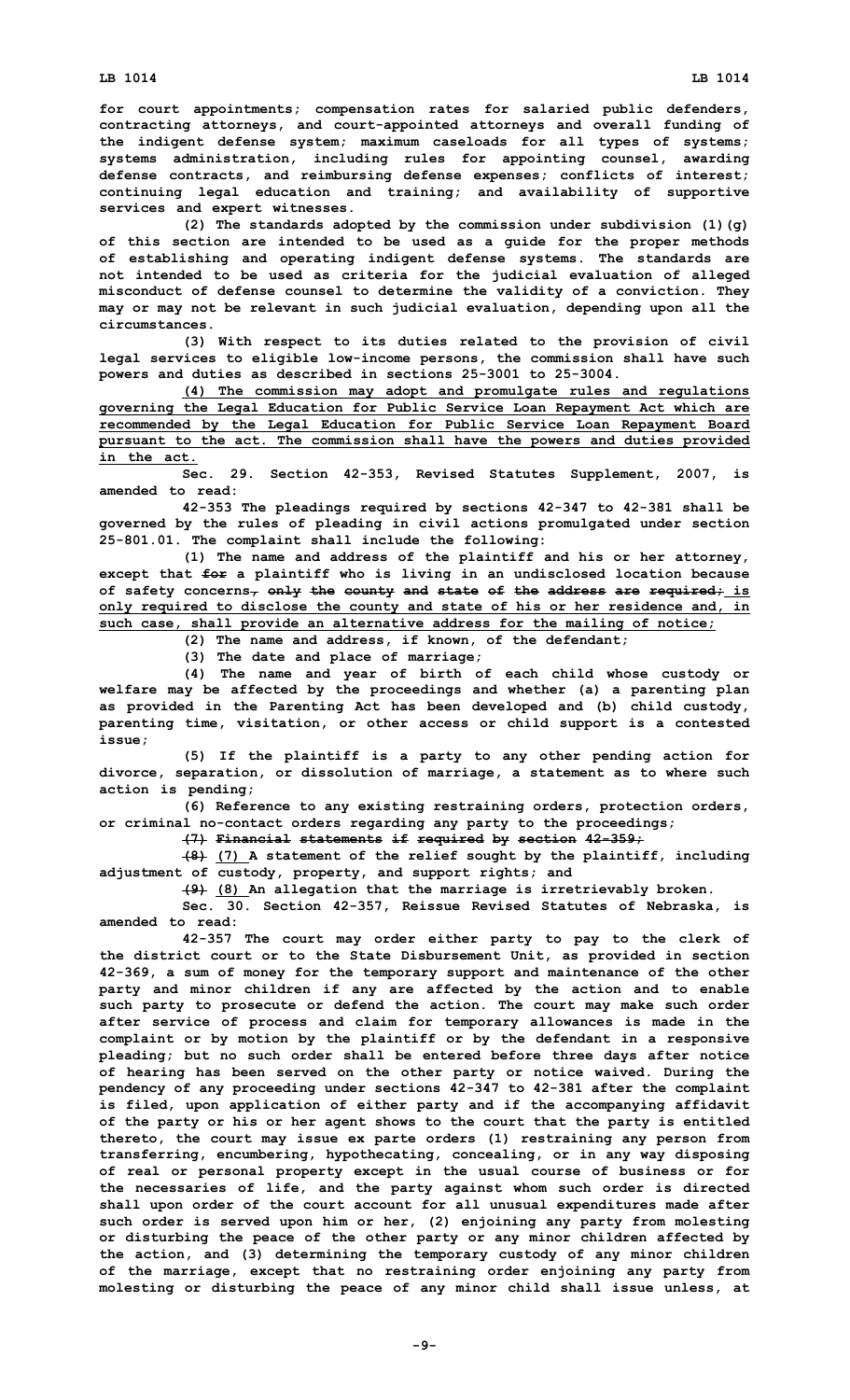**the same time, the court determines that the party requesting such order shall have temporary custody of such minor child. Ex parte orders issued pursuant to subdivision (1) of subdivisions (1) and (3) of this section shall remain in force for no more than ten days or until <sup>a</sup> hearing is held thereon, whichever is earlier. After motion, notice to the party, and hearing, the court may order either party excluded from the premises occupied by the other upon <sup>a</sup> showing that physical or emotional harm would otherwise result. Any restraining order issued excluding either party from the premises occupied by the other shall specifically set forth the location of the premises and shall be served upon the adverse party by the sheriff in the manner prescribed for serving <sup>a</sup> summons, and <sup>a</sup> return thereof shall be filed in the court. Any person who knowingly violates such an order after service shall be guilty of <sup>a</sup> Class II misdemeanor. In the event <sup>a</sup> restraining order enjoining any party from molesting or disturbing the peace of any minor children is issued, upon application and affidavit setting out the reason therefor, the court shall schedule <sup>a</sup> hearing within seventy-two hours to determine whether the order regarding the minor children shall remain in force. Section 25-1064 shall not apply to the issuance of ex parte orders pursuant to this section. Any judge of the county court or district court may grant <sup>a</sup> temporary ex parte order in accordance with this section.**

**Sec. 31. Section 42-359, Revised Statutes Supplement, 2007, is amended to read:**

**42-359 Applications and complaints regarding spousal support, child support, medical support, for spousal support or alimony shall be accompanied by <sup>a</sup> statement of the applicant's or complainant's financial condition and, to the best of his or her knowledge, <sup>a</sup> statement of the other party's financial condition. Such other party may file his or her statement, if he or she so desires, and shall do so if ordered by the court. Statements shall be under oath and shall show income from salary or other sources, assets, debts and payments thereon, living expenses, and other relevant information. Required forms for financial statements may be furnished by the court.**

**Sec. 32. Section 42-364, Revised Statutes Supplement, 2007, is amended to read:**

**42-364 (1) In an action under Chapter 42 involving child support, child custody, parenting time, visitation, or other access, the parties and their counsel, if represented, shall develop <sup>a</sup> parenting plan as provided in the Parenting Act. If the parties and counsel do not develop <sup>a</sup> parenting plan, the complaint shall so indicate as provided in section 42-353 and before July 1, 2010, the case may be referred to mediation, specialized alternative dispute resolution, or other alternative dispute resolution process and on or after such date the case shall be referred to mediation or specialized alternative dispute resolution as provided in the Parenting Act. The decree in an action involving the custody of <sup>a</sup> minor child shall include the determination of legal custody and physical custody based upon the best interests of the child, as defined in the Parenting Act, and child support. Such determinations shall be made by incorporation into the decree of (a) <sup>a</sup> parenting plan developed by the parties, if approved by the court, or (b) <sup>a</sup> parenting plan developed by the court based upon evidence produced after <sup>a</sup> hearing in open court if no parenting plan is developed by the parties or the plan developed by the parties is not approved by the court. The decree shall conform to the Parenting Act. The social security number of each parent and the minor child shall be furnished to the clerk of the district court but shall not be disclosed or considered <sup>a</sup> public record.**

**(2) In determining legal custody or physical custody, the court shall not give preference to either parent based on the sex of the parent and, except as provided in section 43-2933, no presumption shall exist that either parent is more fit or suitable than the other. Custody shall be determined on the basis of the best interests of the child, as defined in the Parenting Act. Unless parental rights are terminated, both parents shall continue to have the rights stated in section 42-381.**

**(3) Custody of <sup>a</sup> minor child may be placed with both parents on <sup>a</sup> joint legal custody or joint physical custody basis, or both, (a) when both parents agree to such an arrangement in the parenting plan and the court determines that such an arrangement is in the best interests of the child or (b) if the court specifically finds, after <sup>a</sup> hearing in open court, that joint physical custody or joint legal custody, or both, is in the best interests of the minor child regardless of any parental agreement or consent.**

**(4) In determining the amount of child support to be paid by <sup>a</sup> parent, the court shall consider the child support calculations included in the separate financial plan submitted with the parenting plan, the earning capacity of each parent, and the guidelines provided by the Supreme Court pursuant to section 42-364.16 for the establishment of child support**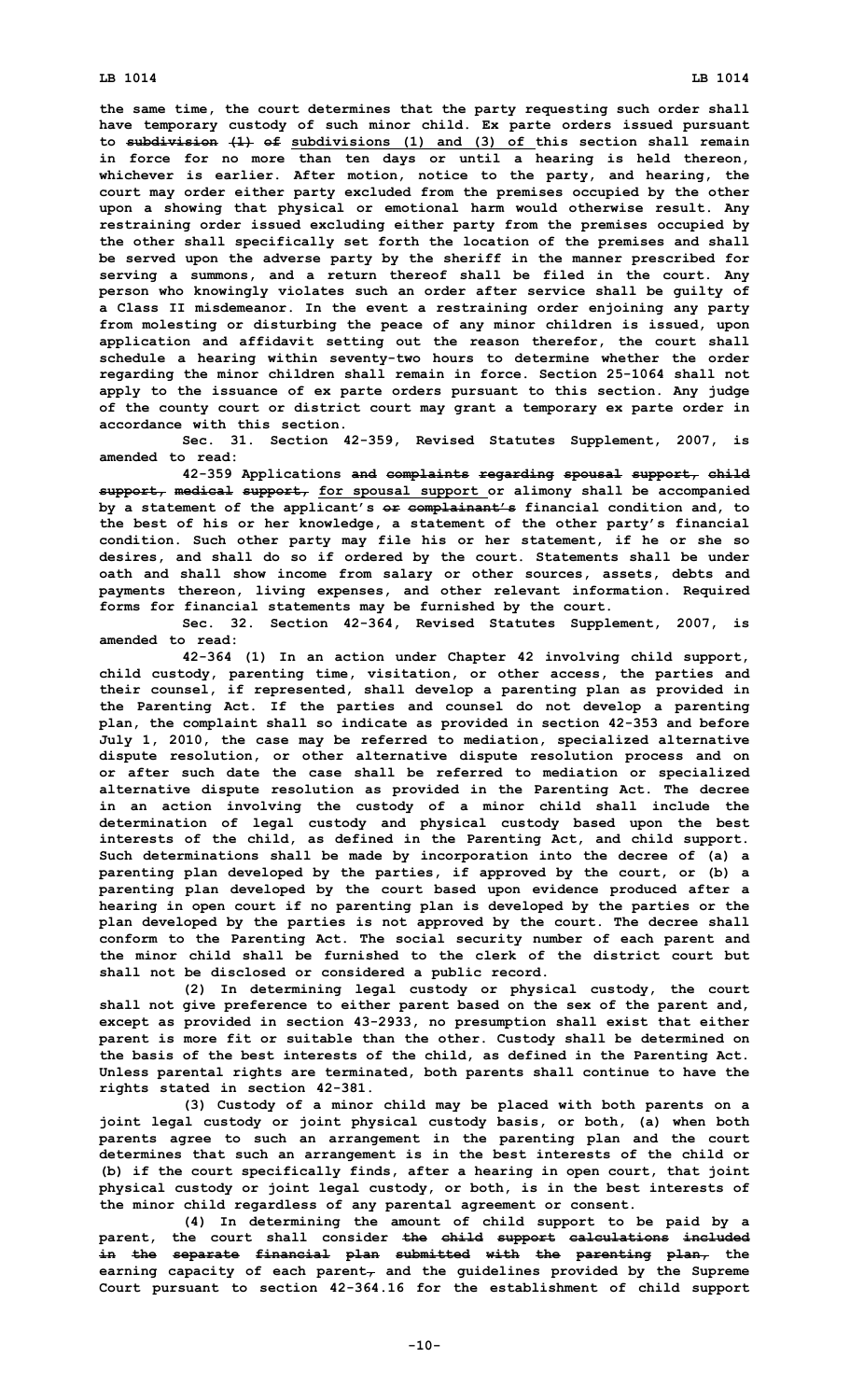## **LB 1014 LB 1014**

**obligations. Upon application, hearing, and presentation of evidence of an abusive disregard of the use of child support money paid by one party to the other, the court may require the party receiving such payment to file <sup>a</sup> verified report with the court, as often as the court requires, stating the manner in which such money is used. Child support paid to the party having custody of the minor child shall be the property of such party except as provided in section 43-512.07. The clerk of the district court shall maintain <sup>a</sup> record, separate from all other judgment dockets, of all decrees and orders in which the payment of child support or spousal support has been ordered, whether ordered by <sup>a</sup> district court, county court, separate juvenile court, or county court sitting as <sup>a</sup> juvenile court. Orders for child support in cases in which <sup>a</sup> party has applied for services under Title IV-D of the federal Social Security Act, as amended, shall be reviewed as provided in sections 43-512.12 to 43-512.18.**

**(5) Whenever termination of parental rights is placed in issue:**

**(a) The court shall transfer jurisdiction to <sup>a</sup> juvenile court established pursuant to the Nebraska Juvenile Code unless <sup>a</sup> showing is made that the county court or district court is <sup>a</sup> more appropriate forum. In making such determination, the court may consider such factors as cost to the parties, undue delay, congestion of dockets, and relative resources available for investigative and supervisory assistance. A determination that the county court or district court is <sup>a</sup> more appropriate forum shall not be <sup>a</sup> final order for the purpose of enabling an appeal. If no such transfer is made, the court shall appoint an attorney as guardian ad litem to protect the interests of any minor child. The court may terminate the parental rights of one or both parents after notice and hearing when the court finds such action to be in the best interests of the minor child, as defined in the Parenting Act, and it appears by the evidence that one or more of the grounds for termination of parental rights stated in section 43-292 exist; and**

**(b) The court shall inform <sup>a</sup> parent who does not have legal counsel of the parent's right to retain counsel and of the parent's right to retain legal counsel at county expense if such parent is unable to afford legal counsel. If such parent is unable to afford legal counsel and requests the court to appoint legal counsel, the court shall immediately appoint an attorney to represent the parent in the termination proceedings. The court shall order the county to pay the attorney's fees and all reasonable expenses incurred by the attorney in protecting the rights of the parent. At such hearing, the guardian ad litem shall take all action necessary to protect the interests of the minor child. The court shall fix the fees and expenses of the guardian ad litem and tax the same as costs but may order the county to pay on finding the responsible party indigent and unable to pay.**

**(6) Modification proceedings relating to support, custody, parenting time, visitation, other access, or removal of children from the jurisdiction of the court shall be commenced by filing <sup>a</sup> complaint to modify. Modification of <sup>a</sup> parenting plan is governed by the Parenting Act. Proceedings to modify <sup>a</sup> parenting plan shall be commenced by filing <sup>a</sup> complaint to modify. Such actions may be referred to mediation, specialized alternative dispute resolution, or other alternative dispute resolution process before July 1, 2010, and on and after such date shall be referred to mediation or specialized alternative dispute resolution as provided in the Parenting Act. Service of process and other procedure shall comply with the requirements for <sup>a</sup> dissolution action.**

**(7) In any proceeding under this section relating to custody of <sup>a</sup> child of school age, certified copies of school records relating to attendance and academic progress of such child are admissible in evidence.**

**Sec. 33. <sup>A</sup> decree of dissolution, legal separation, or order establishing paternity shall incorporate financial arrangements for each party's responsibility for reasonable and necessary medical, dental, and eye care, medical reimbursements, day care, extracurricular activity, education, and other extraordinary expenses of the child and calculation of child support obligations.**

**Sec. 34. Section 42-364.13, Revised Statutes Supplement, 2007, is amended to read:**

**42-364.13 (1) Any order for support entered by the court shall specifically provide that any person ordered to pay <sup>a</sup> judgment shall be required to furnish to the clerk of the district court his or her address, telephone number, and social security number, the name of his or her employer, whether or not such person has access to employer-related health insurance coverage and, if so, the health insurance policy information, and any other information the court deems relevant until such judgment is paid in full. The person shall also be required to advise the clerk of any changes in such information between the time of entry of the decree and the payment of the**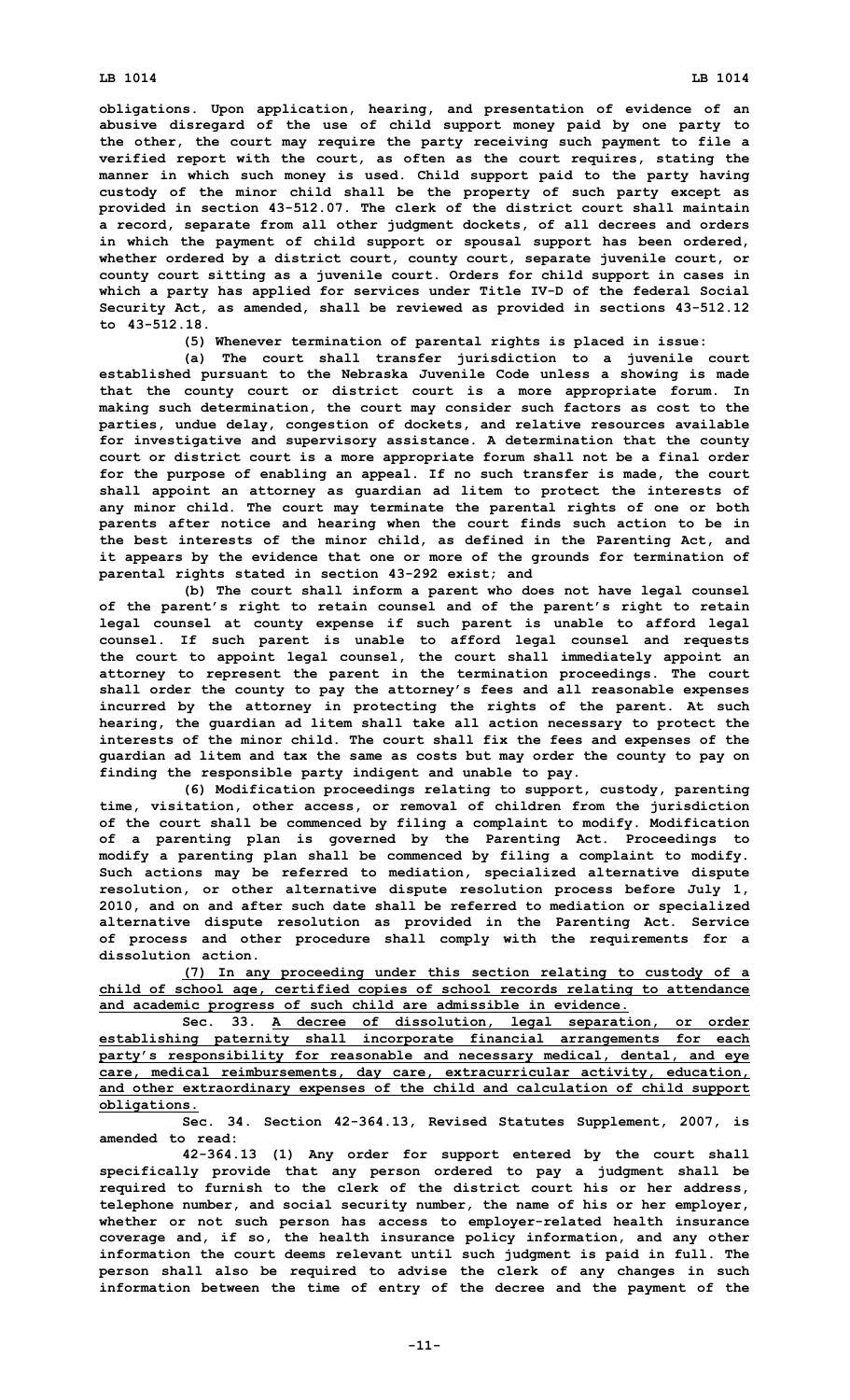**judgment in full. If both parents are parties to the action, such order shall provide that each be required to furnish to the clerk of the district court all of the information required by this subsection. Failure to comply with this section shall be punishable by contempt.**

**(2) All support orders entered by the court shall include the birthdate year of birth of any child for whom the order requires the provision of support.**

**(3) Until the Title IV-D Division of the Department of Health and Human Services has operative the statewide automated data processing and retrieval system necessary for centralized collection and disbursement of support order payments:**

**(a) If any case contains an order or judgment for child, medical, or spousal support, the order shall include the following statements:**

**In the event that the (plaintiff or defendant) fails to pay any child, medical, or spousal support payment, as such failure is certified each month by the district court clerk in cases in which court-ordered support is delinquent in an amount equal to the support due and payable for <sup>a</sup> one-month period of time, he or she shall be subject to income withholding and may be required to appear in court on <sup>a</sup> date to be determined by the court and show cause why such payment was not made. In the event that the (plaintiff or defendant) fails to pay and appear as ordered, <sup>a</sup> warrant shall be issued for his or her arrest.**

**(b) If the court orders income withholding regardless of whether or not payments are in arrears pursuant to section 43-1718.01 or 43-1718.02, the statement in this subsection may be altered to read as follows:**

**In the event that the (plaintiff or defendant) fails to pay any child, medical, or spousal support payment, as such failure is certified each month by the district court clerk in cases in which court-ordered support is delinquent in an amount equal to the support due and payable for <sup>a</sup> one-month period of time, he or she may be required to appear in court on <sup>a</sup> date to be determined by the court and show cause why such payment was not made. In the event that the (plaintiff or defendant) fails to pay and appear as ordered, <sup>a</sup> warrant shall be issued for his or her arrest.**

**(4) When the Title IV-D Division of the Department of Health and Human Services has operative the statewide automated data processing and retrieval system necessary for centralized collection and disbursement of support order payments:**

**(a) If any case contains an order or judgment for child, medical, or spousal support, the order shall include the following statements:**

**In the event that the (plaintiff or defendant) fails to pay any child, medical, or spousal support payment, as such failure is certified each month by the State Disbursement Unit in cases in which court-ordered support is delinquent in an amount equal to the support due and payable for <sup>a</sup> one-month period of time, he or she shall be subject to income withholding and may be required to appear in court on <sup>a</sup> date to be determined by the court and show cause why such payment was not made. In the event that the (plaintiff or defendant) fails to pay and appear as ordered, <sup>a</sup> warrant shall be issued for his or her arrest.**

**(b) If the court orders income withholding regardless of whether or not payments are in arrears pursuant to section 43-1718.01 or 43-1718.02, the statement in this subsection may be altered to read as follows:**

**In the event that the (plaintiff or defendant) fails to pay any child, medical, or spousal support payment, as such failure is certified each month by the State Disbursement Unit in cases in which court-ordered support is delinquent in an amount equal to the support due and payable for <sup>a</sup> one-month period of time, he or she may be required to appear in court on <sup>a</sup> date to be determined by the court and show cause why such payment was not made. In the event that the (plaintiff or defendant) fails to pay and appear as ordered, <sup>a</sup> warrant shall be issued for his or her arrest.**

**Sec. 35. Section 42-371, Revised Statutes Supplement, 2007, is amended to read:**

**42-371 Under the Uniform Interstate Family Support Act and sections 42-347 to 42-381, 43-290, 43-512 to 43-512.10, and 43-1401 to 43-1418:**

**(1) All judgments and orders for payment of money shall be liens, as in other actions, upon real property and any personal property registered with any county office and may be enforced or collected by execution and the means authorized for collection of money judgments;**

**(2)(a) The judgment creditor may execute <sup>a</sup> partial or total release of the judgment or <sup>a</sup> document subordinating the lien of the judgment to any other lien, generally or on specific real or personal property.**

**(b) Release of <sup>a</sup> judgment for child support or spousal support or subordination of <sup>a</sup> lien of <sup>a</sup> judgment for child support or spousal support**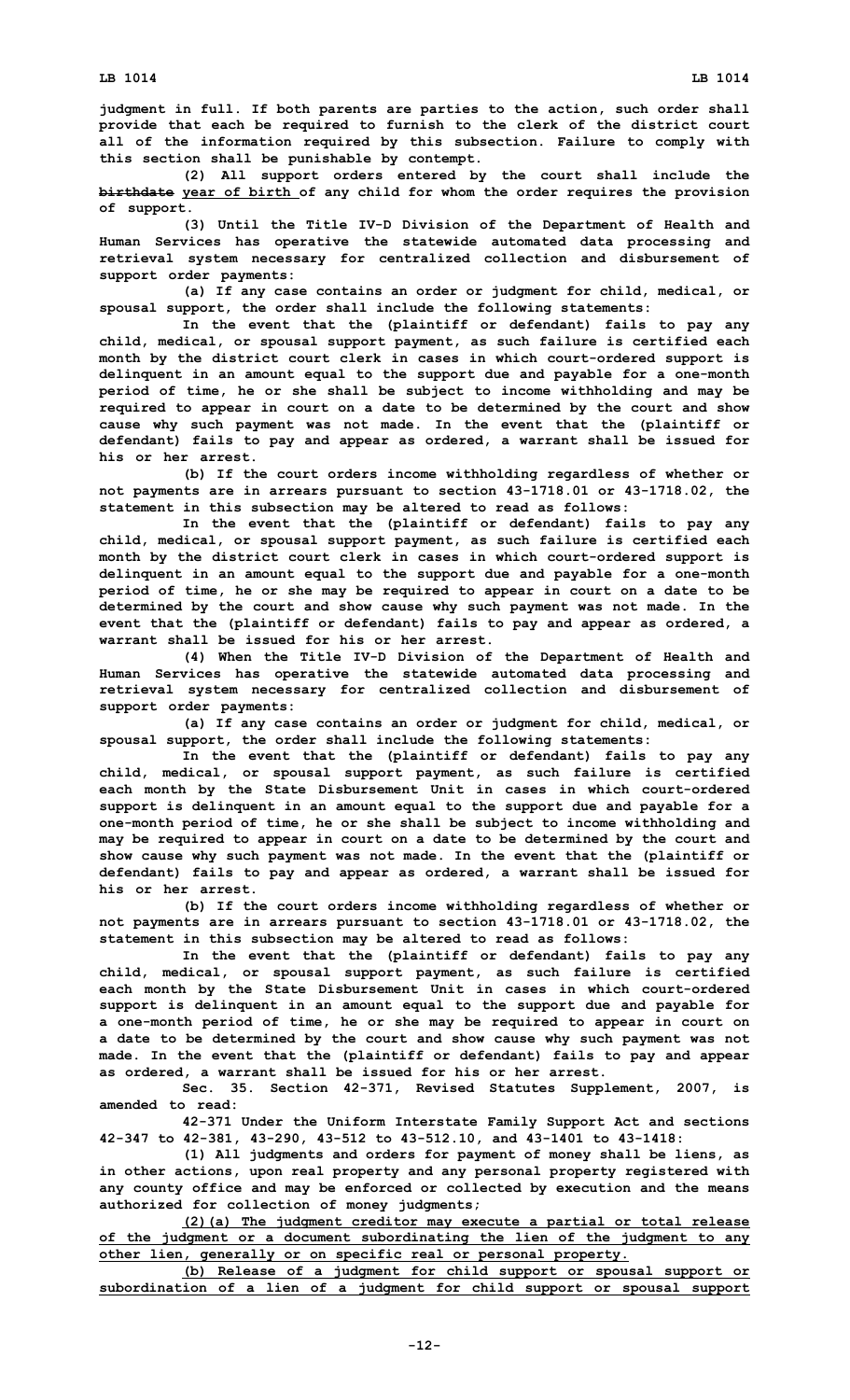**may, if all such payments are current, be released or subordinated by <sup>a</sup> release or subordination document executed by the judgment creditor, and such document shall be sufficient to remove or subordinate the lien. A properly executed, notarized release or subordination document explicitly reciting that all child support payments or spousal support payments are current is prima facie evidence that such payments are in fact current.**

**(c) Release of <sup>a</sup> judgment for child support or spousal support or subordination of <sup>a</sup> lien of <sup>a</sup> judgment for child support or spousal support shall be approved by the court which rendered the judgment if all such payments are not current. The judgment debtor may file <sup>a</sup> motion in the court which rendered the original judgment for an order releasing or subordinating the lien as to specific real or personal property. The court shall grant such order upon <sup>a</sup> showing by the judgment debtor that sufficient real or personal property or property interests will remain subject to the lien or will maintain priority over other liens sufficient to cover all support due and which may become due;**

**(3) Whenever <sup>a</sup> judgment creditor refuses to execute <sup>a</sup> release of the judgment or subordination of <sup>a</sup> lien as provided in this section, the person desiring such release or subordination may file an application for the relief desired. A copy of the application and <sup>a</sup> notice of hearing shall be served on the judgment creditor either personally or by registered or certified mail no later than ten days before the date of hearing. If the court finds that the release or subordination is not requested for the purpose of avoiding payment and that the release or subordination will not unduly reduce the security, the court may issue an order releasing real or personal property from the judgment lien or issue an order subordinating the judgment lien. As <sup>a</sup> condition for such release or subordination, the court may require the posting of <sup>a</sup> bond with the clerk in an amount fixed by the court, guaranteeing payment of the judgment. For purposes of this section, <sup>a</sup> current certified copy of support order payment history from the Title IV-D Division of the Department of Health and Human Services setting forth evidence that all support payments are current is prima facie evidence that such payments are in fact current and is valid for thirty days after the date of certification;**

**(2)(a) If support order payments are current, <sup>a</sup> partial or total release of the judgment or subordination of <sup>a</sup> lien for <sup>a</sup> support order, generally or on specific real or personal property, may be accomplished by filing (i) <sup>a</sup> current certified copy of support order payment history from the Title IV-D Division explicitly reciting that all support order payments are current and (ii) <sup>a</sup> partial or total release of the judgment or subordination document in the county office where the lien is registered.**

**(b) If support order payments are not current, the person desiring such release or subordination may file an application for the relief desired in the court which rendered the original judgment or support order. A copy of the application and <sup>a</sup> notice of hearing shall be served on the judgment creditor either personally or by registered or certified mail no less than ten days before the date of hearing. If the court finds that the release or subordination is not requested for the purpose of avoiding payment and that the release or subordination will not unduly reduce the security, the court may issue an order for <sup>a</sup> total or partial release of all or specific real or personal property from the lien or issue an order subordinating the lien. As <sup>a</sup> condition for such release or subordination, the court may require the posting of <sup>a</sup> bond with the clerk in an amount fixed by the court, guaranteeing payment of the judgment.**

**(c) For purposes of this section, <sup>a</sup> current certified copy of support order payment history from the Title IV-D Division explicitly reciting that all support payments are current is valid for thirty days after the date of certification;**

**(3) (4) Full faith and credit shall be accorded to <sup>a</sup> lien arising by operation of law against real and personal property for amounts overdue relating to <sup>a</sup> support order owed by an obligor who resides or owns property in this state when another state agency, party, or other entity seeking to enforce such lien complies with the procedural rules relating to the filing of the lien in this state. The state agency, party, or other entity seeking to enforce such lien shall send <sup>a</sup> certified copy of the support order with all modifications, the notice of lien prescribed by 42 U.S.C. 652(a)(11) and 42 U.S.C. 654(9)(E), and the appropriate fee to the clerk of the district court in the jurisdiction within this state in which the lien is sought. Upon receiving the appropriate documents and fee, the clerk of the district court shall accept the documents filed and such acceptance shall constitute entry of the foreign support order for purposes of this section only. Entry of <sup>a</sup> lien arising in another state pursuant to this section shall result in such lien being afforded the same treatment as liens arising in this**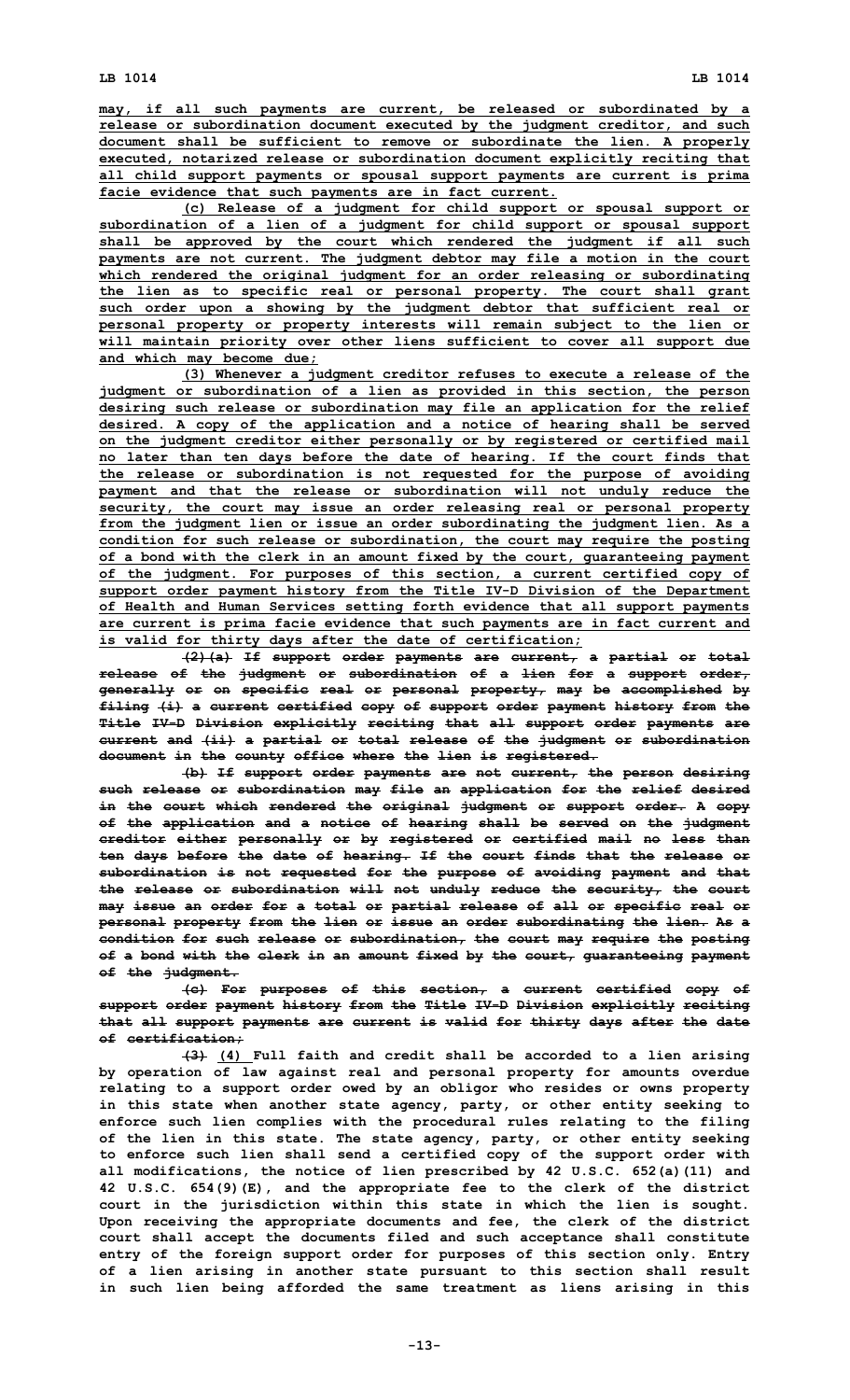**state. The filing process required by this section shall not be construed as requiring an application, complaint, answer, and hearing as might be required for the filing or registration of foreign judgments under the Nebraska Uniform Enforcement of Foreign Judgments Act or the Uniform Interstate Family Support Act;**

**(4) (5) Support order judgments shall cease to be liens on real or registered personal property ten years from the date (a) the youngest child becomes of age or dies or (b) the most recent execution was issued to collect the judgment, whichever is later, and such lien shall not be reinstated;**

**(5) (6) Alimony and property settlement award judgments, if not covered by subdivision (4) (5) of this section, shall cease to be <sup>a</sup> lien on real or registered personal property ten years from the date (a) the judgment was entered, (b) the most recent payment was made, or (c) the most recent execution was issued to collect the judgment, whichever is latest, and such lien shall not be reinstated;**

**(6) (7) The court may in any case, upon application or its own motion, after notice and hearing, order <sup>a</sup> person required to make payments to post sufficient security, bond, or other guarantee with the clerk to insure payment of both current and any delinquent amounts. Upon failure to comply with the order, the court may also appoint <sup>a</sup> receiver to take charge of the debtor's property to insure payment. Any bond, security, or other guarantee paid in cash may, when the court deems it appropriate, be applied either to current payments or to reduce any accumulated arrearage;**

**(7)(a) (8)(a) The lien of <sup>a</sup> mortgage or deed of trust which secures <sup>a</sup> loan, the proceeds of which are used to purchase real property, and (b) any lien given priority pursuant to <sup>a</sup> subordination document under this section shall attach prior to any lien authorized by this section. Any mortgage or deed of trust which secures the refinancing, renewal, or extension of <sup>a</sup> real property purchase money mortgage or deed of trust shall have the same lien priority with respect to any lien authorized by this section as the original real property purchase money mortgage or deed of trust to the extent that the amount of the loan refinanced, renewed, or extended does not exceed the amount used to pay the principal and interest on the existing real property purchase money mortgage or deed of trust, plus the costs of the refinancing, renewal, or extension; and**

**(8) (9) Any lien authorized by this section against personal property registered with any county consisting of <sup>a</sup> motor vehicle or mobile home shall attach upon notation of the lien against the motor vehicle or mobile home certificate of title and shall have its priority established pursuant to the terms of section 60-164 or <sup>a</sup> subordination document executed under this section.**

**Sec. 36. Section 42-925, Reissue Revised Statutes of Nebraska, is amended to read:**

**42-925 Any (1) An order issued under subsection (1) of section 42-924 may be issued ex parte to the respondent if it reasonably appears from the specific facts included in the affidavit that the petitioner will be in immediate danger of abuse before the matter can be heard on notice. If an order is issued ex parte, the court shall immediately schedule an evidentiary hearing to be held within thirty days after service of such order, and the court shall cause notice of the hearing to be given to the petitioner and the respondent. If the respondent appears at the hearing and shows cause why such order should not remain in effect, the court shall rescind the order. If the respondent does not so appear and show cause, the order shall be affirmed.**

**(2) If an order under subsection (1) of section 42-924 is not issued ex parte, the court shall immediately schedule an evidentiary hearing to be held within fourteen days after the filing of the petition, and the court shall cause notice of the hearing to be given to the petitioner and the respondent. If the respondent does not appear at the hearing and show cause why such order should not be issued, the court shall issue such order.**

**(3) The court may by rule or order refer or assign all matters regarding orders issued under subsection (1) of section 42-924 to <sup>a</sup> referee for findings and recommendations.**

**(4) An order issued under subsection (1) of section 42-924 shall remain in effect for <sup>a</sup> period of one year from the date of issuance, unless vacated by the court prior to such date. If the order grants temporary custody, such custody shall not exceed the number of days specified by the court unless the respondent shows cause why the order should not remain in effect.**

**(5) The court shall also cause the notice created under section 17 of this act to be served upon the respondent notifying the respondent that it may be unlawful under federal law for <sup>a</sup> person who is subject to <sup>a</sup> protection order to possess or receive any firearm or ammunition.(1) If the specific**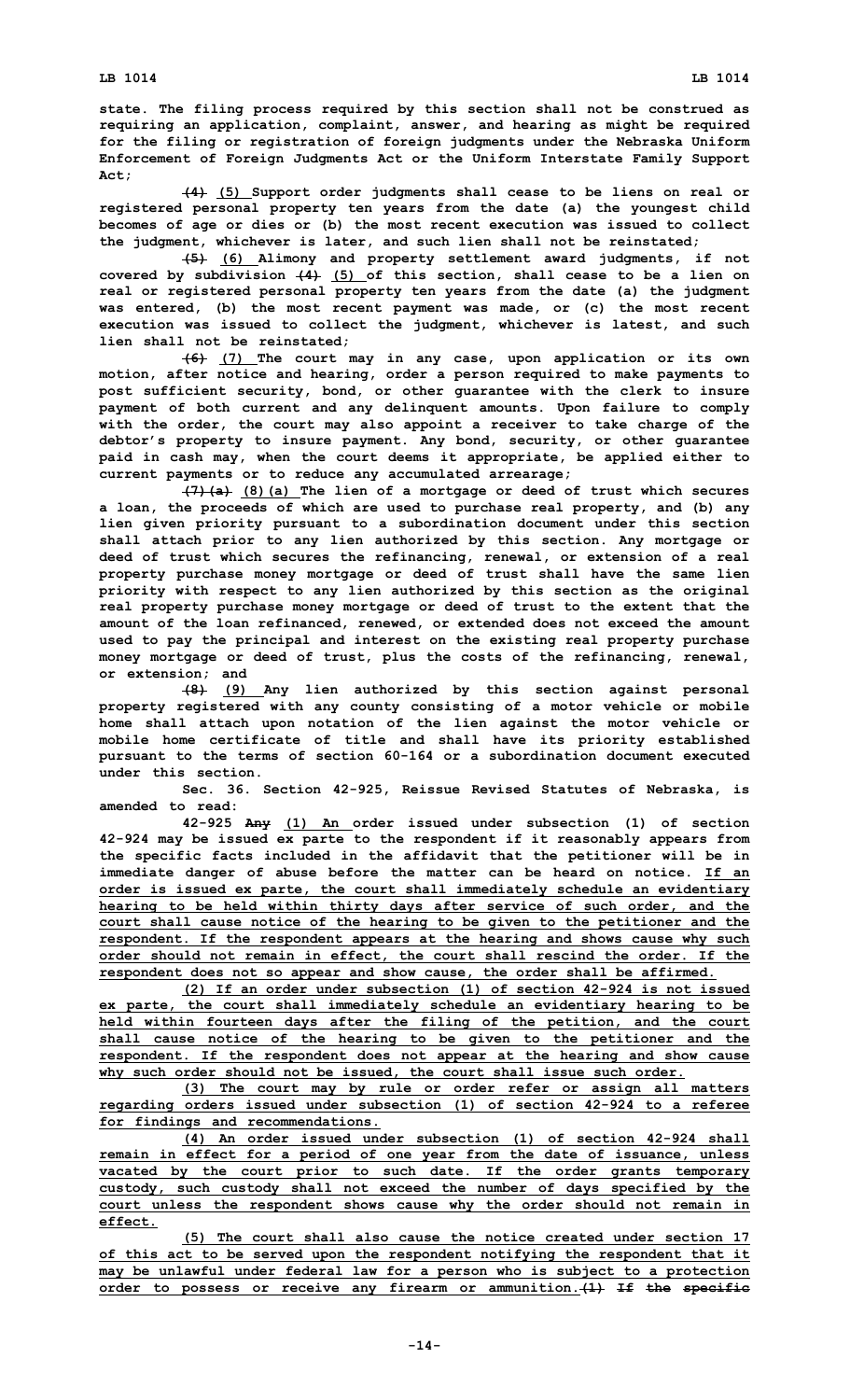**facts included in the affidavit do not show that the petitioner will be in immediate danger of abuse or (2) if the court does not issue an ex parte order or grants only part of the relief sought, the court or judge may forthwith cause notice of the petition to be given to the respondent stating that he or she may show cause, not more than fourteen days after service upon him or her, why such order should not be entered. If such ex parte order is issued to the respondent, the court shall forthwith cause notice of the petition and order to be given the respondent stating that, upon service on the respondent, the order shall remain in effect for <sup>a</sup> period of one year and, if the order grants temporary custody, that such custody shall not exceed the number of days specified by the court unless the respondent shows cause why the order should not remain in effect. The court shall also cause to be served upon the respondent <sup>a</sup> form with which to request <sup>a</sup> show-cause hearing. If the respondent wishes to appear and show cause why the order should not remain in effect, he or she shall affix his or her current address, telephone number, and signature to the form and return it to the clerk of the district court within five days after service upon him or her. Upon receipt of the request for <sup>a</sup> show-cause hearing, the court shall immediately schedule <sup>a</sup> show-cause hearing to be held within thirty days after the receipt of the request for <sup>a</sup> show-cause hearing and shall notify the petitioner and respondent of the hearing date.**

**Sec. 37. Section 43-247, Revised Statutes Cumulative Supplement, 2006, is amended to read:**

**43-247 The juvenile court shall have exclusive original jurisdiction as to any juvenile defined in subdivision (1) of this section who is under the age of sixteen, as to any juvenile defined in subdivision (3) of this section, and as to the parties and proceedings provided in subdivisions (5), (6), and (8) of this section. As used in this section, all references to the juvenile's age shall be the age at the time the act which occasioned the juvenile court action occurred. The juvenile court shall have concurrent original jurisdiction with the district court as to any juvenile defined in subdivision (2) of this section. The juvenile court shall have concurrent original jurisdiction with the district court and county court as to any juvenile defined in subdivision (1) of this section who is age sixteen or seventeen, any juvenile defined in subdivision (4) of this section, and any proceeding under subdivision (7) or (11) of this section. The juvenile court shall have concurrent original jurisdiction with the county court as to any proceeding under subdivision (9) or (10) of this section. Notwithstanding any disposition entered by the juvenile court under the Nebraska Juvenile Code, the juvenile court's jurisdiction over any individual adjudged to be within the provisions of this section shall continue until the individual reaches the age of majority or the court otherwise discharges the individual from its jurisdiction.**

**The juvenile court in each county as herein provided shall have jurisdiction of:**

**(1) Any juvenile who has committed an act other than <sup>a</sup> traffic offense which would constitute a misdemeanor or an infraction under the laws of this state, or violation of <sup>a</sup> city or village ordinance;**

**(2) Any juvenile who has committed an act which would constitute <sup>a</sup> felony under the laws of this state;**

**(3) Any juvenile (a) who is homeless or destitute, or without proper support through no fault of his or her parent, guardian, or custodian; who is abandoned by his or her parent, guardian, or custodian; who lacks proper parental care by reason of the fault or habits of his or her parent, guardian, or custodian; whose parent, guardian, or custodian neglects or refuses to provide proper or necessary subsistence, education, or other care necessary for the health, morals, or well-being of such juvenile; whose parent, guardian, or custodian is unable to provide or neglects or refuses to provide special care made necessary by the mental condition of the juvenile; or who is in <sup>a</sup> situation or engages in an occupation dangerous to life or limb or injurious to the health or morals of such juvenile, (b) who, by reason of being wayward or habitually disobedient, is uncontrolled by his or her parent, guardian, or custodian; who deports himself or herself so as to injure or endanger seriously the morals or health of himself, herself, or others; or who is habitually truant from home or school, or (c) who is mentally ill and dangerous as defined in section 71-908;**

**(4) Any juvenile who has committed an act which would constitute <sup>a</sup> traffic offense as defined in section 43-245;**

**(5) The parent, guardian, or custodian who has custody of any juvenile described in this section;**

**(6) The proceedings for termination of parental rights as provided in the Nebraska Juvenile Code;**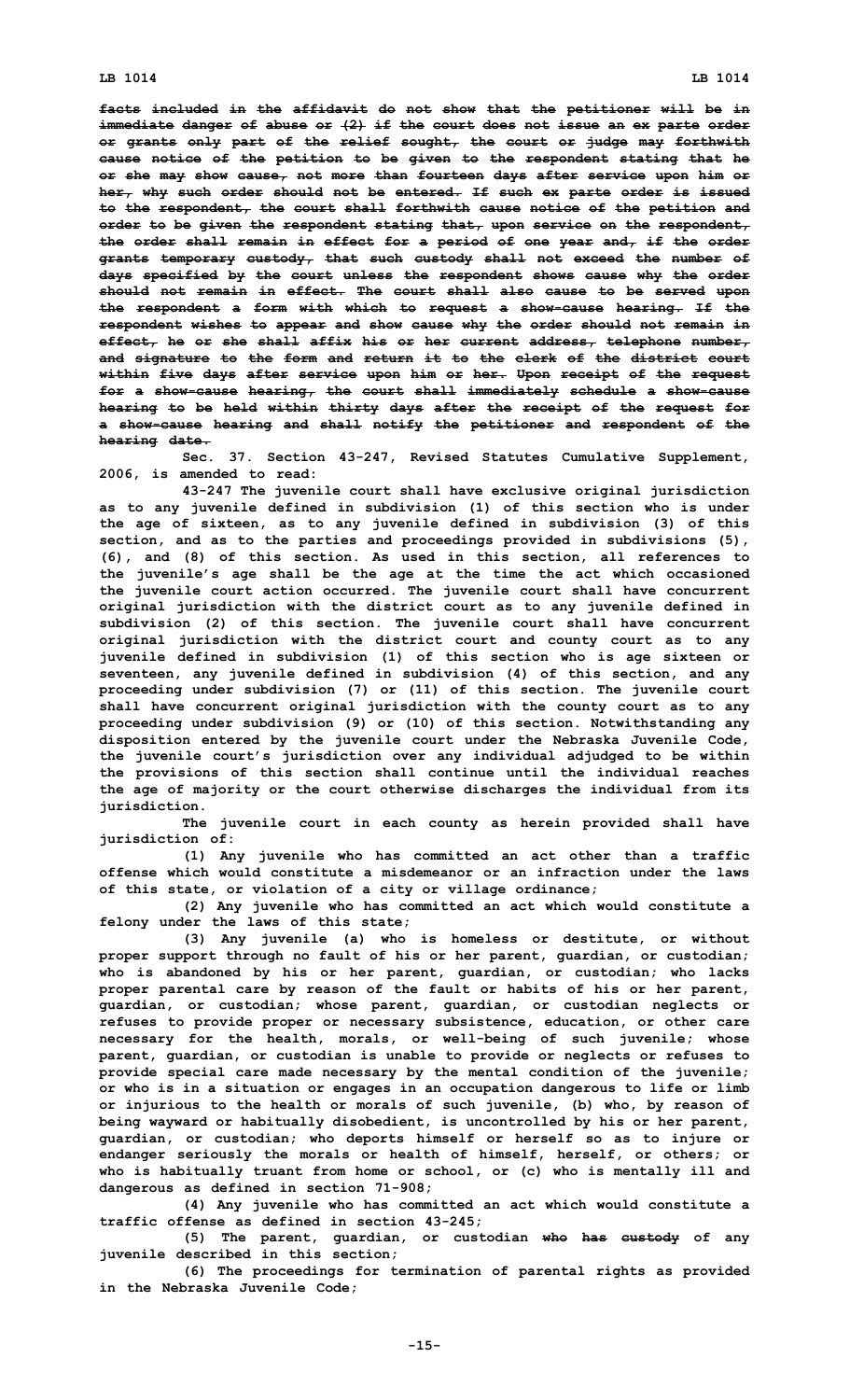**(7) The proceedings for termination of parental rights as provided in section 42-364;**

**(8) Any juvenile who has been voluntarily relinquished, pursuant to section 43-106.01, to the Department of Health and Human Services or any child placement agency licensed by the Department of Health and Human Services;**

**(9) Any juvenile who was <sup>a</sup> ward of the juvenile court at the inception of his or her guardianship and whose guardianship has been disrupted or terminated;**

**(10) The adoption or guardianship proceedings for <sup>a</sup> child over which the juvenile court already has jurisdiction under another provision of the Nebraska Juvenile Code; and**

**(11) The paternity determination for <sup>a</sup> child over which the juvenile court already has jurisdiction.**

**Notwithstanding the provisions of the Nebraska Juvenile Code, the determination of jurisdiction over any Indian child as defined in section 43-1503 shall be subject to the Nebraska Indian Child Welfare Act; and the district court shall have exclusive jurisdiction in proceedings brought pursuant to section 71-510.**

**Sec. 38. (1) Pending the adjudication of any case, the court may provide the parties the opportunity to address issues involving the child's care and placement, services to the family, and other concerns through facilitated conferencing. Facilitated conferencing may include prehearing conferences and family group conferences. All discussions taking place during such facilitated conferences, including plea negotiations, shall be considered confidential and privileged communications, except communications required by mandatory reporting under section 28-711 for new allegations of child abuse or neglect which were not previously known or reported.**

**(2) For purposes of this section:**

**(a) Prehearing conference means <sup>a</sup> facilitated meeting prior to appearing in court and held to gain the cooperation of the parties, to offer services and treatment, and to develop <sup>a</sup> problem-solving atmosphere in the best interests of children involved in the juvenile court system; and**

**(b) Family group conference means <sup>a</sup> facilitated collaborative process in which families work with extended family members and others to make decisions and develop plans for the best interests of children who are under the jurisdiction of the court.**

**Sec. 39. Section 43-272.01, Reissue Revised Statutes of Nebraska, is amended to read:**

**43-272.01 (1) <sup>A</sup> guardian ad litem as provided for in subsections (2) and (3) of section 43-272 shall be appointed when <sup>a</sup> child is removed from his or her surroundings pursuant to subdivision (3) or (4) of section 43-248, subdivision (4) of section 43-250, or section 43-251. If removal has not occurred, <sup>a</sup> guardian ad litem shall be appointed at the commencement of all cases brought under subdivision (3)(a) or (8) of section 43-247 and section 28-707.**

**(2) In the course of discharging duties as guardian ad litem, the person so appointed shall consider, but not be limited to, the criteria provided in this subsection. The guardian ad litem:**

**(a) Is appointed to stand in lieu of <sup>a</sup> parent for <sup>a</sup> protected juvenile who is the subject of <sup>a</sup> juvenile court petition, shall be present at all hearings before the court in such matter unless expressly excused by the court, and may enter into such stipulations and agreements concerning adjudication and disposition deemed by him or her to be in the juvenile's best interests;**

**(b) Is not appointed to defend the parents or other custodian of the protected juvenile but shall defend the legal and social interests of such juvenile. Social interests shall be defined generally as the usual and reasonable expectations of society for the appropriate parental custody and protection and quality of life for juveniles without regard to the socioeconomic status of the parents or other custodians of the juvenile;**

**(c) May at any time after the filing of the petition move the court of jurisdiction to provide medical or psychological treatment or evaluation as set out in section 43-258. The guardian ad litem shall have access to all reports resulting from any examination ordered under section 43-258, and such reports shall be used for evaluating the status of the protected juvenile;**

**(d) Shall make every reasonable effort to become familiar with the needs of the protected juvenile which (i) shall include consultation with the juvenile within two weeks after the appointment and once every six months thereafter and inquiry of the most current caseworker, foster parent, or other custodian and (ii) may include inquiry of others directly involved with the juvenile or who may have information or knowledge about the circumstances which brought the juvenile court action or related cases and the development**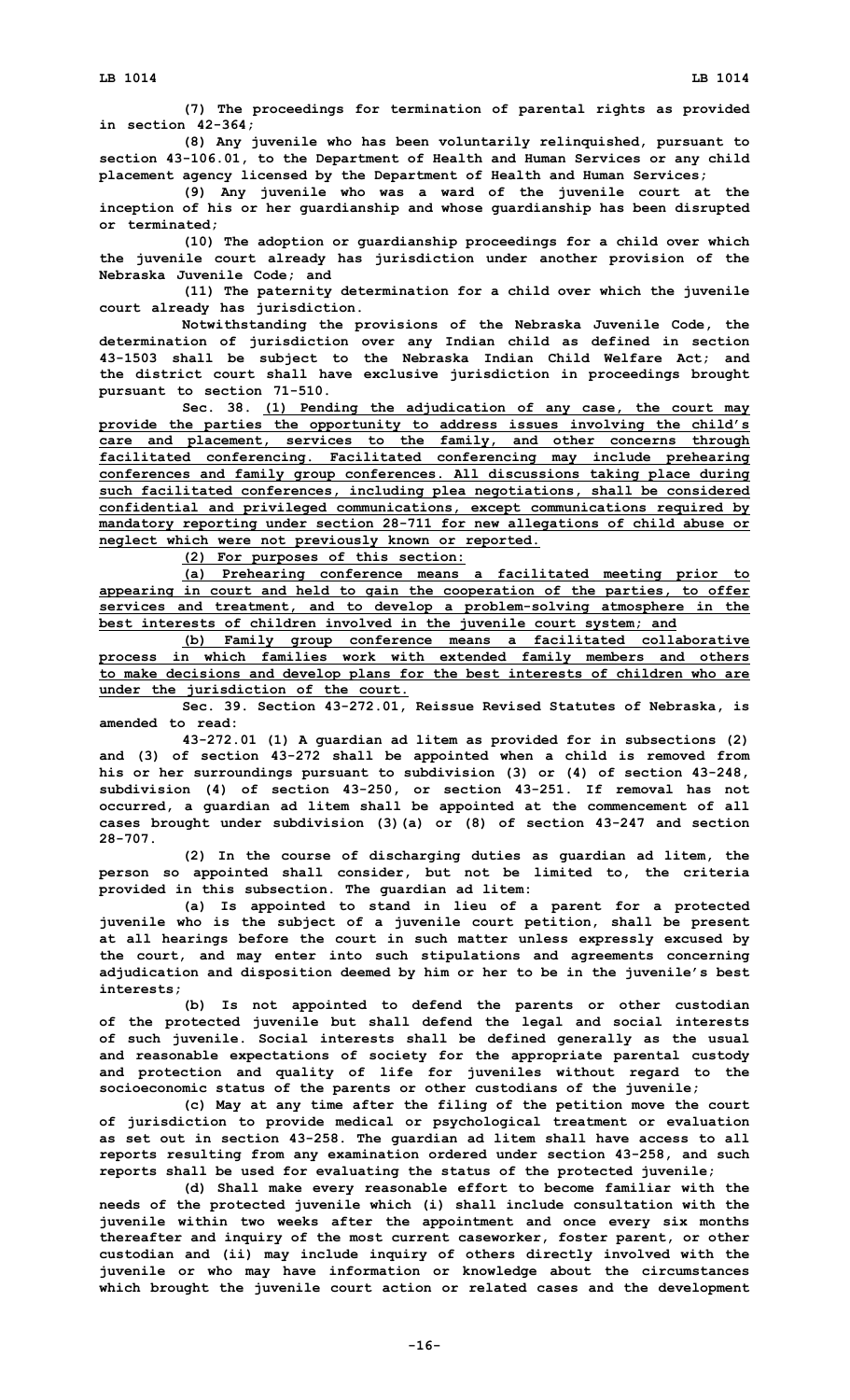**of the juvenile, including biological parents, physicians, psychologists, teachers, and clergy members;**

**(e) May present evidence and witnesses and cross-examine witnesses at all evidentiary hearings. In any proceeding under this section relating to <sup>a</sup> child of school age, certified copies of school records relating to attendance and academic progress of such child are admissible in evidence;**

**(f) Shall be responsible for making recommendations to the court regarding the temporary and permanent placement of the protected juvenile and shall submit <sup>a</sup> written report to the court at every dispositional or review hearing, or in the alternative, the court may provide the guardian ad litem with <sup>a</sup> checklist that shall be completed and presented to the court at every dispositional or review hearing;**

**(g) Shall consider such other information as is warranted by the nature and circumstances of <sup>a</sup> particular case; and**

**(h) May file <sup>a</sup> petition in the juvenile court on behalf of the juvenile, including <sup>a</sup> supplemental petition as provided in section 43-291.**

**(3) Nothing in this section shall operate to limit the discretion of the juvenile court in protecting the best interests of <sup>a</sup> juvenile who is the subject of <sup>a</sup> juvenile court petition.**

**(4) For purposes of subdivision (2)(d) of this section, the court may order the expense of such consultation, if any, to be paid by the county in which the juvenile court action is brought or the court may, after notice and hearing, assess the cost of such consultation, if any, in whole or in part to the parents of the juvenile. The ability of the parents to pay and the amount of the payment shall be determined by the court by appropriate examination.**

**Sec. 40. Section 43-276, Reissue Revised Statutes of Nebraska, is amended to read:**

**43-276 In cases coming within subdivision (1) of section 43-247, when there is concurrent jurisdiction, or subdivision (2) or (4) of section 43-247, when the juvenile is under the age of sixteen years, the county attorney shall, in making the determination whether to file <sup>a</sup> criminal charge, file <sup>a</sup> juvenile court petition, offer juvenile pretrial diversion, or offer mediation, consider: (1) The type of treatment such juvenile would most likely be amenable to; (2) whether there is evidence that the alleged offense included violence or was committed in an aggressive and premeditated manner; (3) the motivation for the commission of the offense; (4) the age of the juvenile and the ages and circumstances of any others involved in the offense; (5) the previous history of the juvenile, including whether he or she had been convicted of any previous offenses or adjudicated in juvenile court, and, if so, whether such offenses were crimes against the person or relating to property, and other previous history of antisocial behavior, if any, including any patterns of physical violence; (6) the sophistication and maturity of the juvenile as determined by consideration of his or her home, school activities, emotional attitude and desire to be treated as an adult, pattern of living, and whether he or she has had previous contact with law enforcement agencies and courts and the nature thereof; (7) whether there are facilities particularly available to the juvenile court for treatment and rehabilitation of the juvenile; (8) whether the best interests of the juvenile and the security of the public may require that the juvenile continue in secure detention or under supervision for <sup>a</sup> period extending beyond his or her minority and, if so, the available alternatives best suited to this purpose; (9) whether the victim agrees to participate in mediation; (10) whether there is <sup>a</sup> juvenile pretrial diversion program established pursuant to sections 43-260.02 to 43-260.07; and (11) whether the juvenile has been convicted of or has acknowledged unauthorized use or possession of <sup>a</sup> firearm; (12) whether <sup>a</sup> juvenile court order has been issued for the juvenile pursuant to section 41 of this act; and (13) such other matters as the county attorney deems relevant to his or her decision.**

**Sec. 41. Any time after the disposition of <sup>a</sup> juvenile described in subdivision (1), (2), (3)(b), or (4) of section 43-247, upon the motion of any party or the court on its own motion, <sup>a</sup> hearing may be held regarding the amenability of the juvenile to the rehabilitative services that can be provided under the Nebraska Juvenile Code. The court may enter an order, based upon evidence presented at the hearing, finding that <sup>a</sup> juvenile is not amenable to rehabilitative services that can be provided under the Nebraska Juvenile Code. The reasons for such <sup>a</sup> finding shall be stated in the order. Such an order shall be considered by the county attorney in making <sup>a</sup> future determination under section 43-276 regarding such juvenile and by the court when considering <sup>a</sup> future transfer motion under section 29-1816 or any future charge or petition regarding such juvenile.**

**Sec. 42. Section 43-2,129, Revised Statutes Cumulative Supplement,**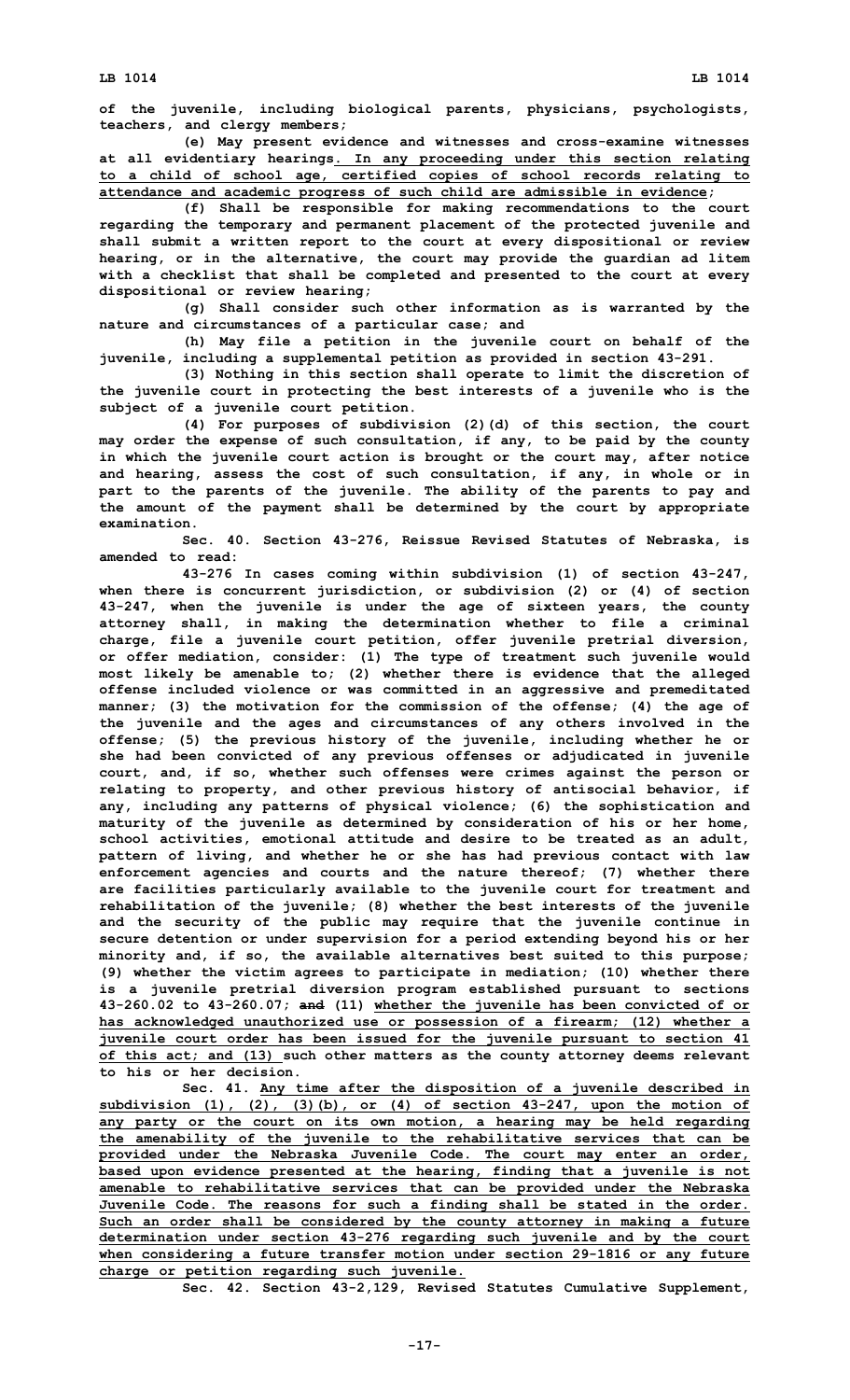**LB 1014 LB 1014**

**2006, is amended to read:**

**43-2,129 Sections 43-245 to 43-2,129 and sections 38 and 41 of this act shall be known and may be cited as the Nebraska Juvenile Code.**

**Sec. 43. Section 43-512.15, Revised Statutes Supplement, 2007, is amended to read:**

**43-512.15 (1) The county attorney or authorized attorney, upon referral from the Department of Health and Human Services, shall file <sup>a</sup> complaint to modify <sup>a</sup> child support order unless the attorney determines in the exercise of independent professional judgment that:**

**(a) The variation from the Supreme Court child support guidelines pursuant to section 42-364.16 is based on material misrepresentation of fact concerning any financial information submitted to the attorney;**

**(b) The variation from the guidelines is due to <sup>a</sup> voluntary reduction in net monthly income. For purposes of this section, <sup>a</sup> person who has been incarcerated for <sup>a</sup> period of one year or more in <sup>a</sup> county or city jail or <sup>a</sup> federal or state correctional facility shall be considered to have an involuntary reduction of income unless (i) the incarceration is <sup>a</sup> result of <sup>a</sup> conviction for criminal nonsupport pursuant to section 28-706 or <sup>a</sup> conviction for <sup>a</sup> violation of any federal law or law of another state substantially similar to section 28-706 or (ii) the incarcerated individual has <sup>a</sup> documented record of willfully failing or neglecting to provide proper support which he or she knew or reasonably should have known he or she was legally obligated to provide when he or she had sufficient resources to provide such support; or**

**(c) When the amount of the order is considered with all the other undisputed facts in the case, no variation from the criteria set forth in subdivisions (1) and (2) of section 43-512.12 exists.**

**(2) The department, <sup>a</sup> county attorney, or an authorized attorney shall not in any case be responsible for reviewing or filing an application to modify child support for individuals incarcerated as described in subdivision (1)(b) of this section.**

**(2) (3) The proceedings to modify <sup>a</sup> child support order shall comply with section 42-364, and the county attorney or authorized attorney shall represent the state in the proceedings.**

**(3) (4) After <sup>a</sup> complaint to modify <sup>a</sup> child support order is filed, any party may choose to be represented personally by private counsel. Any party who retains private counsel shall so notify the county attorney or authorized attorney in writing.**

**Sec. 44. Section 43-1311, Reissue Revised Statutes of Nebraska, is amended to read:**

**43-1311 Except as otherwise provided in the Nebraska Indian Child Welfare Act, immediately following removal of <sup>a</sup> child from his or her home pursuant to section 43-284, the person or court in charge of the child shall:**

**(1) Conduct or cause to be conducted an investigation of the child's circumstances designed to establish <sup>a</sup> safe and appropriate plan for the rehabilitation of the foster child and family unit or permanent placement of the child;**

**(2) Require that the child receive <sup>a</sup> medical examination within two weeks of his or her removal from his or her home; and**

**(3) Subject the child to such further diagnosis and evaluation as is necessary; and.**

**(4) Require that the child attend the same school as prior to the foster care placement unless the person or court in charge determines that attending such school would not be in the best interests of the child.**

**Sec. 45. Section 43-1312, Reissue Revised Statutes of Nebraska, is amended to read:**

**43-1312 (1) Following the investigation conducted pursuant to section 43-1311 and immediately following the initial placement of the child, the person or court in charge of the child shall cause to be established <sup>a</sup> safe and appropriate plan for the child. The plan shall contain at least the following:**

**(a) The purpose for which the child has been placed in foster care;**

**(b) The estimated length of time necessary to achieve the purposes of the foster care placement;**

**(c) <sup>A</sup> description of the services which are to be provided in order to accomplish the purposes of the foster care placement;**

**(d) The person or persons who are directly responsible for the implementation of such plan; and**

**(e) <sup>A</sup> complete record of the previous placements of the foster child; and.**

**(f) The name of the school the child shall attend as provided in section 43-1311.**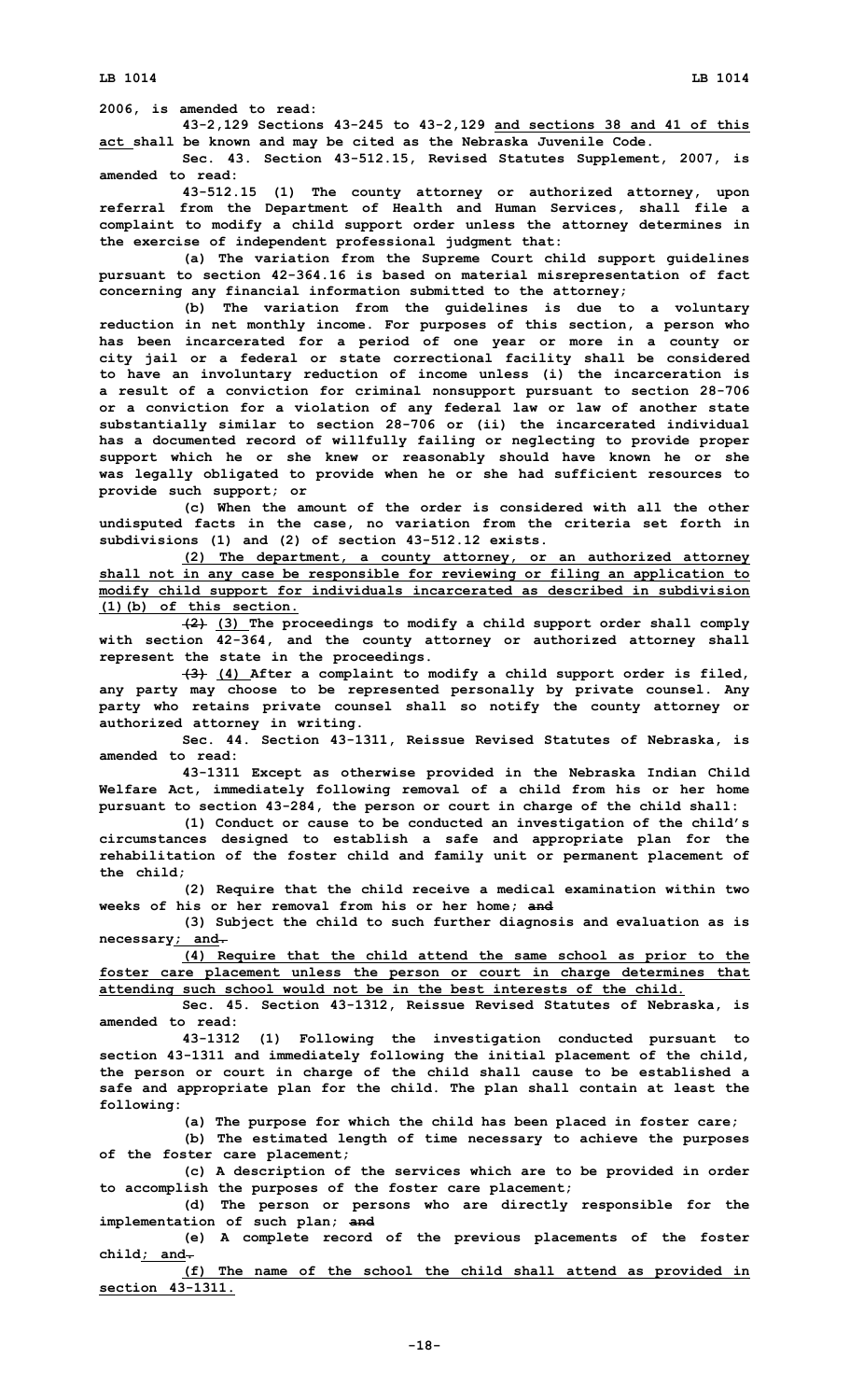**(2) If the return of the child to his or her parents is not likely based upon facts developed as <sup>a</sup> result of the investigation, the Department of Health and Human Services shall recommend termination of parental rights and referral for adoption, guardianship, placement with <sup>a</sup> relative, or, as <sup>a</sup> last resort, another planned permanent living arrangement.**

**(3) Each child in foster care under the supervision of the state shall have <sup>a</sup> permanency hearing by <sup>a</sup> court, no later than twelve months after the date the child enters foster care and annually thereafter during the continuation of foster care. The court's order shall include <sup>a</sup> finding regarding the appropriateness of the permanency plan determined for the child and shall include whether, and if applicable when, the child will be:**

**(a) Returned to the parent;**

**(b) Referred to the state for filing of <sup>a</sup> petition for termination of parental rights;**

**(c) Placed for adoption;**

**(d) Referred for guardianship; or**

**(e) In cases where the state agency has documented to the court <sup>a</sup> compelling reason for determining that it would not be in the best interests of the child to return home, (i) referred for termination of parental rights, (ii) placed for adoption with <sup>a</sup> fit and willing relative, or (iii) placed with <sup>a</sup> guardian.**

**Sec. 46. Section 43-1411.01, Reissue Revised Statutes of Nebraska, is amended to read:**

**43-1411.01 (1) An action for paternity or parental support under sections 43-1401 to 43-1418 may be initiated by filing <sup>a</sup> complaint with the clerk of the district court as provided in section 25-2740. Such proceeding may be heard by the county court or the district court as provided in section 25-2740. <sup>A</sup> paternity determination under sections 43-1411 to 43-1418 may also be decided in <sup>a</sup> county court or separate juvenile court if the county court or separate juvenile court already has jurisdiction over the child whose paternity is to be determined.**

**(2) Whenever termination of parental rights is placed in issue in any case arising under sections 43-1401 to 43-1418, subsection (5) of section 42-364 and the Parenting Act shall apply to such proceedings.**

**Sec. 47. An individual may file <sup>a</sup> complaint for relief and the court may set aside <sup>a</sup> final judgment, court order, administrative order, obligation to pay child support, or any other legal determination of paternity if <sup>a</sup> scientifically reliable genetic test performed in accordance with sections 43-1401 to 43-1418 establishes the exclusion of the individual named as a father in the legal determination. The court shall appoint <sup>a</sup> guardian ad litem to represent the interest of the child. The filing party shall pay the costs of such test. A court that sets aside <sup>a</sup> determination of paternity in accordance with this section shall order completion of <sup>a</sup> new birth record and may order any other appropriate relief, including setting aside an obligation to pay child support. No support order may be retroactively modified, but may be modified with respect to any period during which there is <sup>a</sup> pending complaint for relief from <sup>a</sup> determination of paternity under this section, but only from the date that notice of the complaint was served on the nonfiling party. A court shall not grant relief from determination of paternity if the individual named as father (1) completed <sup>a</sup> notarized acknowledgment of paternity pursuant to section 43-1408.01, (2) adopted the child, or (3) knew that the child was conceived through artificial insemination.**

**Sec. 48. Section 43-1608, Reissue Revised Statutes of Nebraska, is amended to read:**

**43-1608 The Legislature finds that matters relating to the establishment, modification, and enforcement of child, spousal, or medical support should be handled by the district courts, separate juvenile courts, and county courts in an expeditious manner so that parties may obtain needed orders and other action as quickly as possible.**

**Sec. 49. Section 43-1609, Reissue Revised Statutes of Nebraska, is amended to read:**

**43-1609 (1) The Supreme Court shall direct the district courts to appoint one or more child Child support referees if the Supreme Court determines that child support referees are necessary in order for shall be appointed when necessary by the district courts, separate juvenile courts, and county courts to meet the requirements of federal law relating to expediting the establishment, modification, enforcement, and collection of child, spousal, or medical support and orders issued under subsection (1) of section 42-924.**

**(2) Child support referees shall be appointed by order of the district court, separate juvenile court, or county court. if it is determined by the Supreme Court that <sup>a</sup> child support referee is necessary. The Supreme**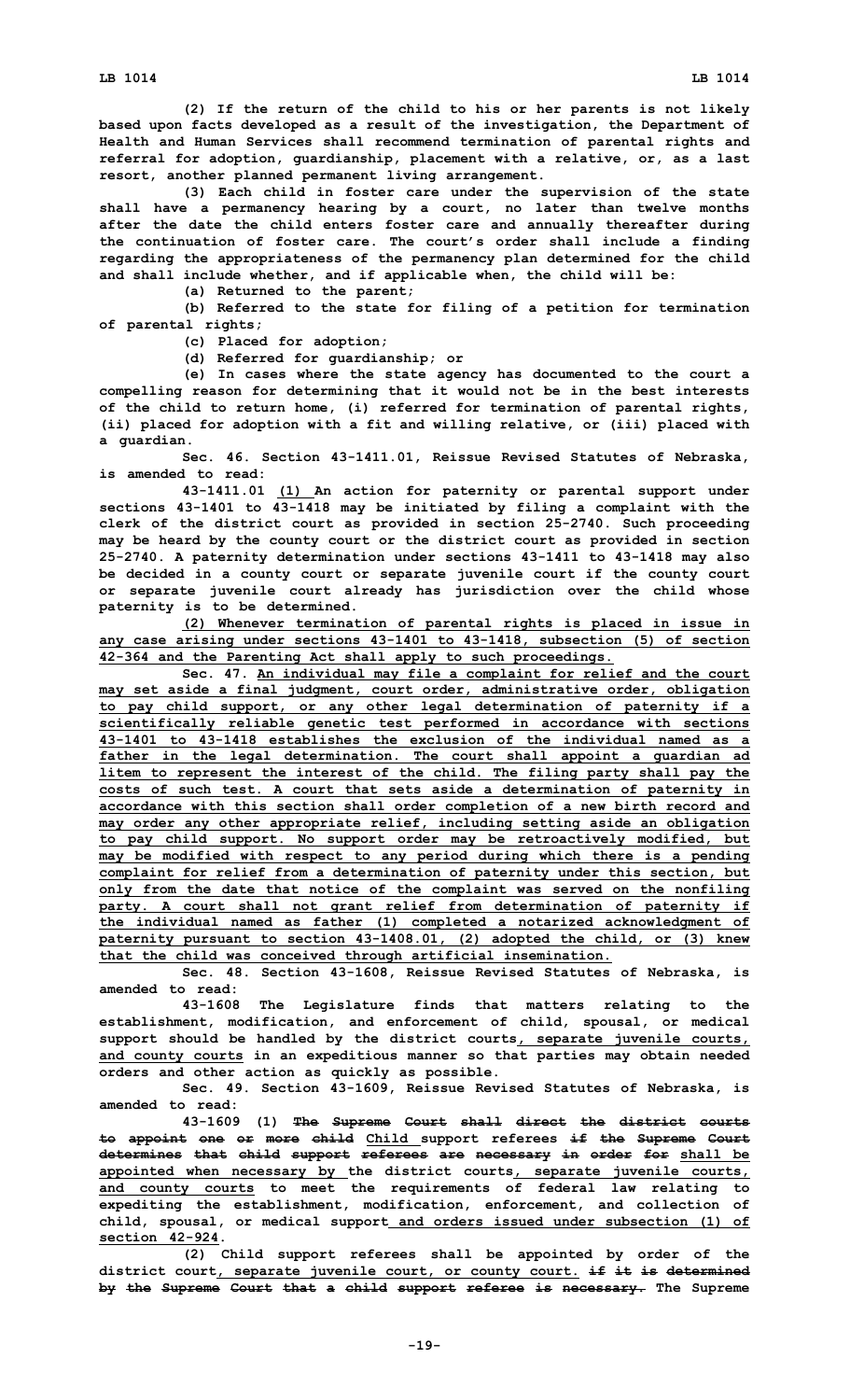**Court shall appoint child support referees to serve more than one judicial district if the Supreme Court determines it is necessary.**

**(3) To be qualified for appointment as <sup>a</sup> child support referee, <sup>a</sup> person shall be an attorney in good standing admitted to the practice of law in the State of Nebraska and shall meet any other requirements imposed by the Supreme Court. A child support referee shall be sworn or affirmed to well and faithfully hear and examine the cause and to make <sup>a</sup> just and true report according to the best of his or her understanding. The oath or affirmation may be administered by <sup>a</sup> district, county, or separate juvenile court judge. A child support referee may be removed at any time by the appointing court.**

**(4) The Supreme Court may contract with an attorney to perform the duties of <sup>a</sup> referee for <sup>a</sup> specific case or for <sup>a</sup> specific amount of time or may direct <sup>a</sup> judge of the county court to perform such duties.**

**Sec. 50. Section 43-1610, Reissue Revised Statutes of Nebraska, is amended to read:**

**43-1610 Salaries, offices, support staff, equipment, furnishings, and supplies for <sup>a</sup> child support referee shall be provided by the county and state through funds appropriated by the county and state to the district court, separate juvenile court, and county court. If the Supreme Court determines that appoints <sup>a</sup> referee shall be appointed to serve in more than one judicial district pursuant to section 43-1609, the salary and necessary travel expenses of the referee shall be paid by funds appropriated by the state to the Supreme Court.**

**Sec. 51. Section 43-1611, Reissue Revised Statutes of Nebraska, is amended to read:**

**43-1611 <sup>A</sup> district court, separate juvenile court, or county court may by rule or order refer or assign any and all matters regarding the establishment, modification, enforcement, and collection of child, spousal, or medical support, and paternity matters, and orders issued under subsection (1) of section 42-924 to <sup>a</sup> child support referee for findings and recommendations.**

**Sec. 52. Section 43-1612, Reissue Revised Statutes of Nebraska, is amended to read:**

**43-1612 (1) <sup>A</sup> hearing before <sup>a</sup> child support referee shall be conducted in the same manner as <sup>a</sup> hearing before the district court, separate juvenile court, or county court. A child support referee shall have the power to summon and enforce the attendance of parties and witnesses, administer all necessary oaths, supervise pretrial preparation pursuant to the rules of discovery adopted pursuant to section 25-1273.01, grant continuations and adjournments, recommend the appointment of counsel for indigent parties, and carry out any other duties permitted by law and assigned by the district court, separate juvenile court, or county court.**

**(2) Testimony in matters heard by <sup>a</sup> child support referee shall be preserved by tape recording or other prescribed measures and in accordance with prescribed standards. Transcripts of all hearings shall be available upon request and all costs of preparing the transcript shall be paid by the party for whom it is prepared.**

**(3) <sup>A</sup> child support referee shall, in all cases, announce orally his or her findings and recommendations to the parties or their attorneys and submit <sup>a</sup> written report to the district court, separate juvenile court, or county court containing findings of fact and recommendations and any and all exceptions.**

**Sec. 53. Section 43-1613, Reissue Revised Statutes of Nebraska, is amended to read:**

**43-1613 In any and all cases referred to <sup>a</sup> child support referee by the district court, separate juvenile court, or county court, the parties shall have the right to take exceptions to the findings and recommendations made by the referee and to have <sup>a</sup> further hearing before the district such court for final disposition. The district court upon receipt of the findings, recommendations, and exceptions shall review the child support referee's report and may accept or reject all or any part of the report and enter judgment based on the district court's own determination.**

**Sec. 54. Section 43-2404.02, Revised Statutes Cumulative Supplement, 2006, is amended to read:**

**43-2404.02 (1) There is created <sup>a</sup> separate and distinct budgetary program within the commission to be known as the County Juvenile Services Aid Program. Funding acquired from participation in the federal act, state General Funds, and funding acquired from other sources which may be used for purposes consistent with the Juvenile Services Act and the federal act shall be used to aid counties in the establishment and provision of community-based services for accused and adjudicated juvenile offenders and to increase capacity for community-based services to juveniles.**

**(2) The annual General Fund appropriation to the County Juvenile**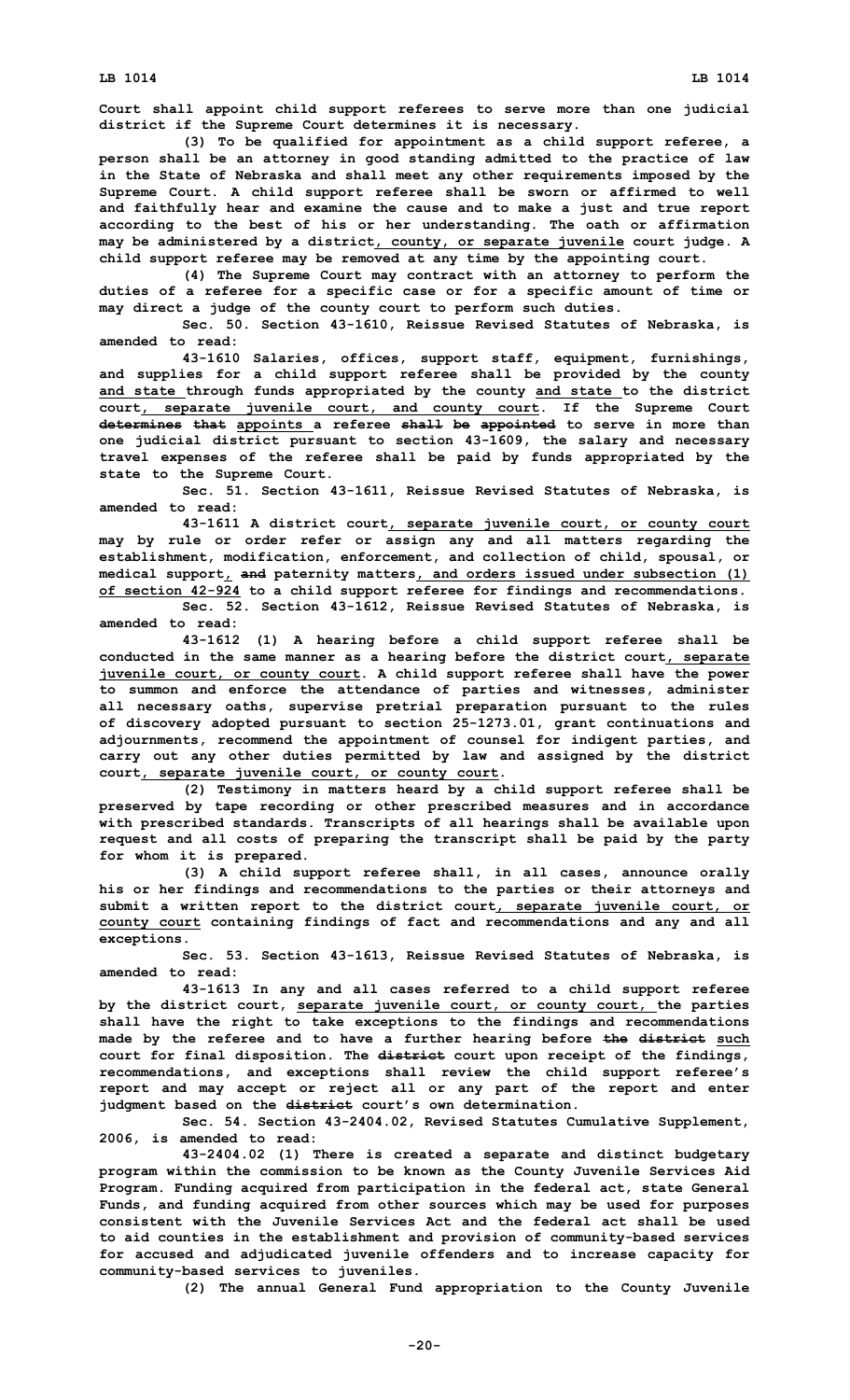**Services Aid Program shall be apportioned to the counties as aid in accordance with <sup>a</sup> formula established in rules and regulations adopted and promulgated by the commission. The formula shall be based on the total number of residents per county who are twelve years of age through eighteen years of age and other relevant factors as determined by the commission. The commission may require <sup>a</sup> local match of up to forty percent from counties receiving aid under such program. Any local expenditures for community-based programs for juveniles may be applied toward such match requirement.**

**(3) Funds provided to counties under the County Juvenile Services Aid Program shall be used exclusively to assist counties in implementation and operation of programs or services identified in their comprehensive juvenile services plan, including, but not limited to, programs for assessment and evaluation, prevention of delinquent behavior, diversion, shelter care, intensive juvenile probation services, restitution, family support services, and family group conferencing. No funds appropriated or distributed under the County Juvenile Services Aid Program shall be used for construction of secure detention facilities, secure youth treatment facilities, or secure youth confinement facilities. Aid received under this section shall not be used for capital construction or the lease or acquisition of facilities and shall not be used to replace existing funding for programs or services. Any funds not distributed to counties under this subsection shall be retained by the commission to be distributed on <sup>a</sup> competitive basis under the County Juvenile Services Aid Program.**

**(4) Any county receiving funding under the County Juvenile Services Aid Program shall file an annual report as required by rules and regulations adopted and promulgated by the commission. The report shall include, but not be limited to, information on the total number of juveniles served, the units of service provided, <sup>a</sup> listing of the county's annual juvenile justice budgeted and actual expenditures, and <sup>a</sup> listing of expenditures for detention, residential treatment, and nonresidential treatment.**

**(5) The commission shall report annually to the Governor and the Legislature on the distribution and use of funds appropriated under the County Juvenile Services Aid Program.**

**(6) The commission shall adopt and promulgate rules and regulations to implement this section.**

**Sec. 55. Section 43-2922, Revised Statutes Supplement, 2007, is amended to read:**

**43-2922 For purposes of the Parenting Act:**

**(1) Appropriate means reflective of the developmental abilities of the child taking into account any cultural traditions that are within the boundaries of state and federal law;**

**(2) Approved mediation center means <sup>a</sup> mediation center approved by the Office of Dispute Resolution;**

**(3) Best interests of the child means the determination made taking into account the requirements stated in section 43-2923;**

**(4) Child means <sup>a</sup> minor under nineteen years of age;**

**(5) Child abuse or neglect has the same meaning as in section 28-710;**

**(6) Court conciliation program means <sup>a</sup> court-based conciliation program under the Conciliation Court Law;**

**(7) Custody includes legal custody and physical custody;**

**(8) Domestic intimate partner abuse means: an act of abuse as defined in section 42-903 and <sup>a</sup> pattern or history of abuse evidenced by one or more of the following acts: Physical or sexual assault, threats of physical assault or sexual assault, stalking, harassment, mental cruelty, emotional abuse, intimidation, isolation, economic abuse, or coercion against any current or past intimate partner, or an abuser using <sup>a</sup> child to establish or maintain power and control over any current or past intimate partner, and, when they contribute to the coercion or intimidation of an intimate partner, acts of child abuse or neglect or threats of such acts, cruel mistreatment or cruel neglect of an animal as defined in section 28-1008, or threats of such acts, and other acts of abuse, assault, or harassment, or threats of such acts against other family or household members. A finding by <sup>a</sup> child protection agency shall not be considered res judicata or collateral estoppel regarding an act of child abuse or neglect or <sup>a</sup> threat of such act, and shall not be considered by the court unless each parent is afforded the opportunity to challenge any such determination;**

**(a) An act of abuse, as defined in section 42-903, and the existence of <sup>a</sup> pattern or history of such an act without any recency or frequency requirement, including, but not limited to, one or more of the following: Physical assault or sexual assault, threats of physical assault or sexual assault, stalking, harassment, mental cruelty, emotional abuse, intimidation,**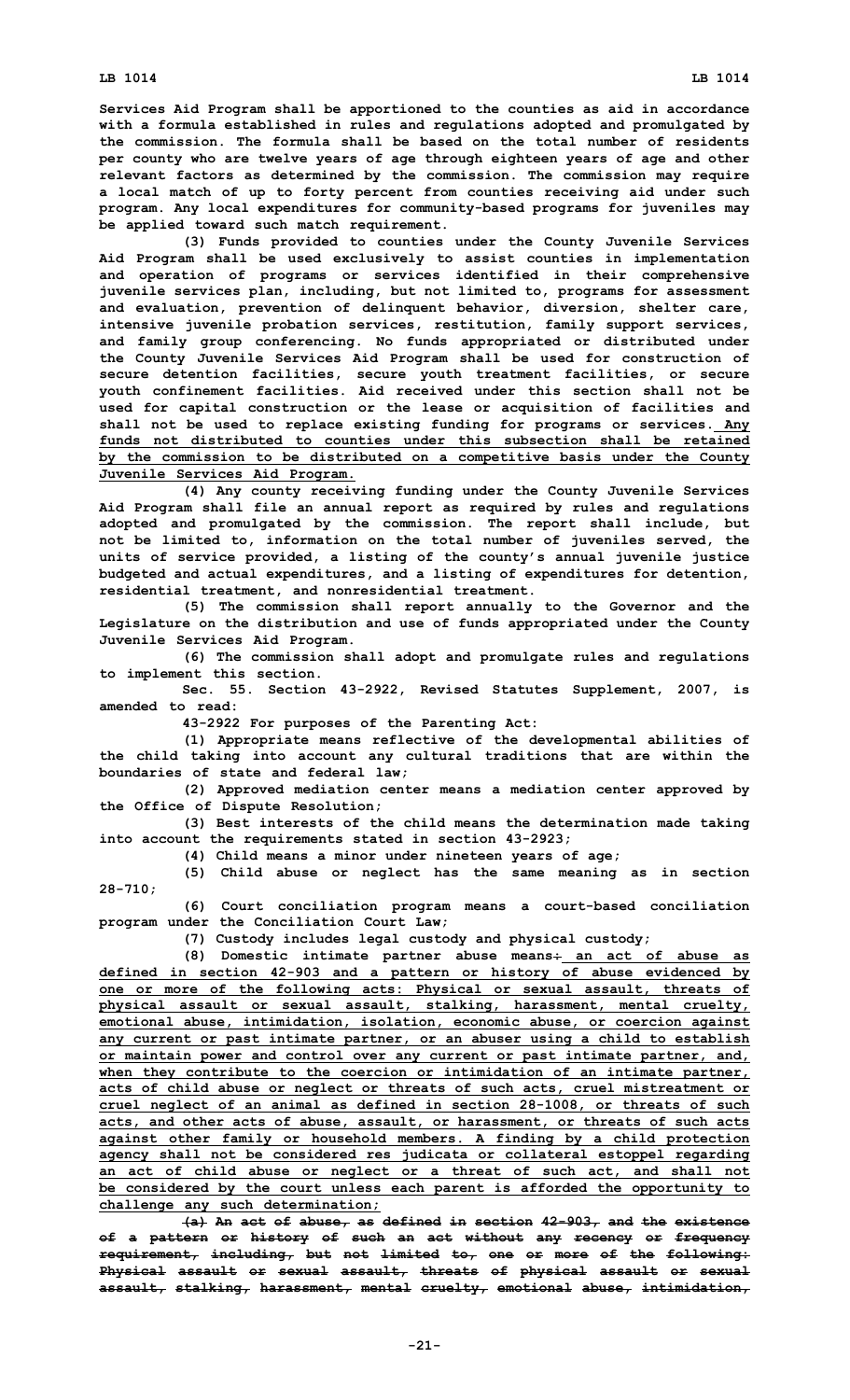**isolation, economic abuse, or coercion against any current or past intimate partner or an abuser using <sup>a</sup> child to establish or maintain power and control over any current or past intimate partner. The following acts shall be included within the definition of domestic intimate partner abuse if the acts contributed to coercion or intimidation of the intimate partner:**

**(i) An act of child abuse or neglect or <sup>a</sup> threat of such act. <sup>A</sup> finding by <sup>a</sup> child protection agency shall not be considered res judicata or collateral estoppel regarding such issue and shall not be considered by the court unless each parent is afforded the opportunity to challenge any such determination;**

**(ii) Cruel mistreatment or cruel neglect of an animal, as defined in section 28-1008, or <sup>a</sup> threat of such act; or**

**(iii) Other acts of abuse, assault, or harassment, or threats of such acts, against other family or household members; or**

**(b) One act of physical violence resulting in serious bodily injury against any current or past intimate partner, excluding any act of self-defense;**

**(9) Economic abuse means causing or attempting to cause an individual to be financially dependent by maintaining total control over the individual's financial resources, including, but not limited to, withholding access to money or credit cards, forbidding attendance at school or employment, stealing from or defrauding of money or assets, exploiting the victim's resources for personal gain of the abuser, or withholding physical resources such as food, clothing, necessary medications, or shelter;**

**(10) Emotional abuse means <sup>a</sup> pattern of acts, threats of acts, or coercive tactics, including, but not limited to, threatening or intimidating to gain compliance, destruction of the victim's personal property or threats to do so, violence to an animal or object in the presence of the victim as <sup>a</sup> way to instill fear, yelling, screaming, name-calling, shaming, mocking, or criticizing the victim, possessiveness, or isolation from friends and family. Emotional abuse can be verbal or nonverbal;**

**(11) Joint legal custody means mutual authority and responsibility of the parents for making mutual fundamental decisions regarding the child's welfare, including choices regarding education and health;**

**(12) Joint physical custody means mutual authority and responsibility of the parents regarding the child's place of residence and the exertion of continuous blocks of parenting time by both parents over the child for significant periods of time;**

**(13) Legal custody means the authority and responsibility for making fundamental decisions regarding the child's welfare, including choices regarding education and health;**

**(14) Mediation means <sup>a</sup> method of nonjudicial intervention in which <sup>a</sup> trained, neutral third-party mediator, who has no decisionmaking authority, provides <sup>a</sup> structured process in which individuals and families in conflict work through parenting and other related family issues with the goal of achieving <sup>a</sup> voluntary, mutually agreeable parenting plan or related resolution;**

**(15) Mediator means <sup>a</sup> mediator meeting the qualifications of section 43-2938 and acting in accordance with the Parenting Act;**

**(15) (16) Office of Dispute Resolution means the office established under section 25-2904;**

**(16) (17) Parenting functions means those aspects of the relationship in which <sup>a</sup> parent or person in the parenting role makes fundamental decisions and performs fundamental functions necessary for the care and development of <sup>a</sup> child. Parenting functions include, but are not limited to:**

**(a) Maintaining <sup>a</sup> safe, stable, consistent, and nurturing relationship with the child;**

**(b) Attending to the ongoing developmental needs of the child, including feeding, clothing, physical care and grooming, health and medical needs, emotional stability, supervision, and appropriate conflict resolution skills and engaging in other activities appropriate to the healthy development of the child within the social and economic circumstances of the family;**

**(c) Attending to adequate education for the child, including remedial or other special education essential to the best interests of the child;**

**(d) Assisting the child in maintaining <sup>a</sup> safe, positive, and appropriate relationship with each parent and other family members, including establishing and maintaining the authority and responsibilities of each party with respect to the child and honoring the parenting plan duties and responsibilities;**

**(e) Minimizing the child's exposure to harmful parental conflict;**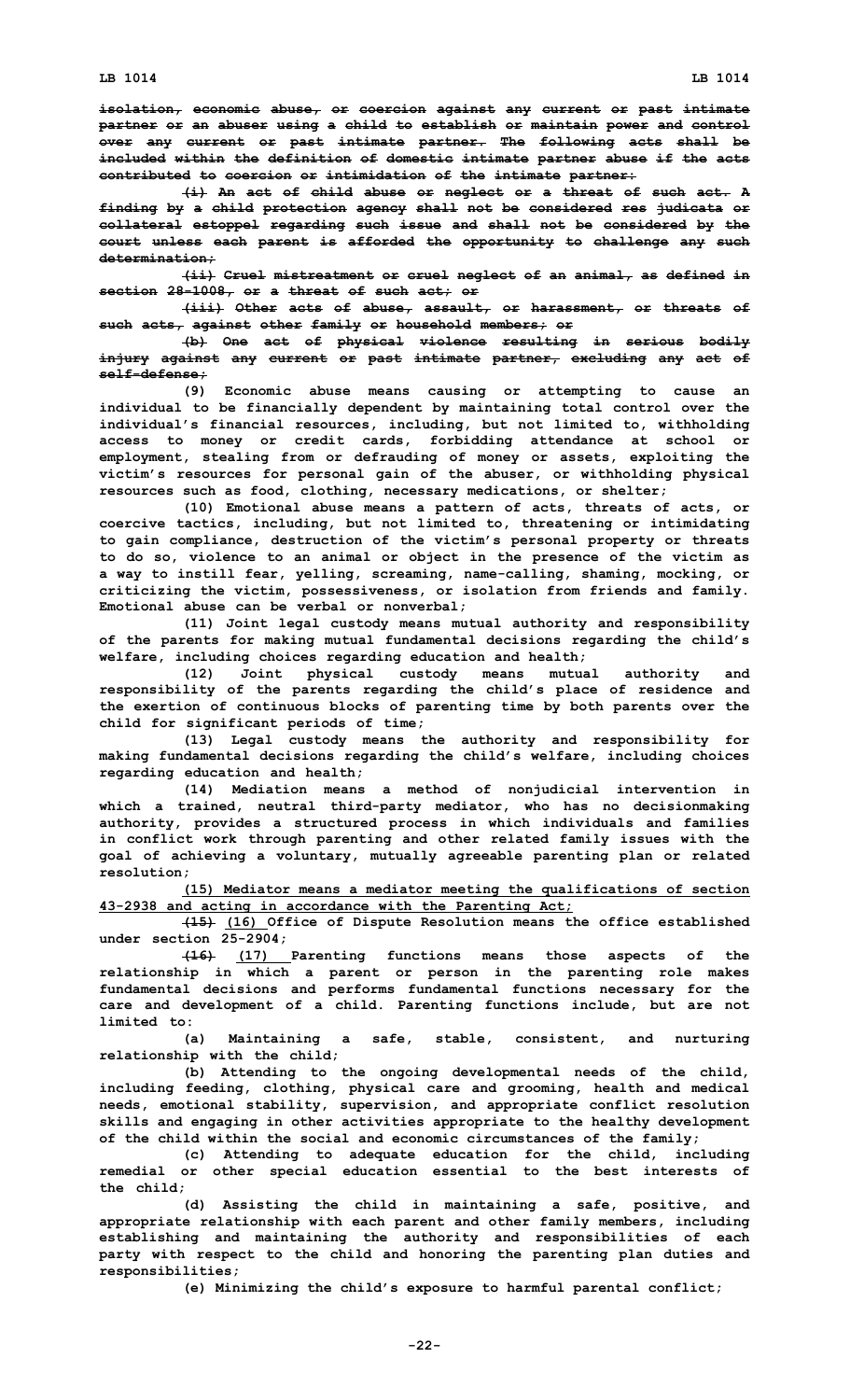**(f) Assisting the child in developing skills to maintain safe, positive, and appropriate interpersonal relationships; and**

**(g) Exercising appropriate support for social, academic, athletic, or other special interests and abilities of the child within the social and economic circumstances of the family;**

**(17) (18) Parenting plan means <sup>a</sup> plan for parenting the child that takes into account parenting functions;**

**(18) (19) Parenting time, visitation, or other access means communication or time spent between the child and parent, the child and <sup>a</sup> court-appointed guardian, or the child and another family member or members;**

**(19) (20) Physical custody means authority and responsibility regarding the child's place of residence and the exertion of continuous parenting time for significant periods of time;**

**(20) (21) Provisions for safety means <sup>a</sup> plan developed to reduce risks of harm to children and adults who are victims of child abuse or neglect, domestic intimate partner abuse, or unresolved parental conflict;**

**(21) (22) Remediation process means the method established in the parenting plan which maintains the best interests of the child and provides <sup>a</sup> means to identify, discuss, and attempt to resolve future circumstantial changes or conflicts regarding the parenting functions and which minimizes repeated litigation and utilizes judicial intervention as <sup>a</sup> last resort;**

**(22) (23) Specialized alternative dispute resolution means <sup>a</sup> method of nonjudicial intervention in high conflict or domestic intimate partner abuse cases in which an approved specialized mediator facilitates voluntary mutual development of and agreement to <sup>a</sup> structured parenting plan, provisions for safety, <sup>a</sup> transition plan, or other related resolution between the parties;**

**(23) (24) Transition plan means <sup>a</sup> plan developed to reduce exposure of the child and the adult to ongoing unresolved parental conflict during parenting time, visitation, or other access for the exercise of parental functions; and**

**(24) (25) Unresolved parental conflict means persistent conflict in which parents are unable to resolve disputes about parenting functions which has <sup>a</sup> potentially harmful impact on <sup>a</sup> child.**

**Sec. 56. Section 43-2923, Revised Statutes Supplement, 2007, is amended to read:**

**43-2923 (1) The best interests of the child require:**

**(a) (1) <sup>A</sup> parenting arrangement and parenting plan or other court-ordered arrangement which provides for <sup>a</sup> child's safety, emotional growth, health, stability, and physical care and regular and continuous school attendance and progress for school-age children;**

**(b) (2) When <sup>a</sup> preponderance of the evidence indicates domestic intimate partner abuse, <sup>a</sup> parenting and visitation arrangement that provides for the safety of <sup>a</sup> victim parent;**

**(c) (3) That the child's families and those serving in parenting roles remain appropriately active and involved in parenting with safe, appropriate, continuing quality contact between children and their families when they have shown the ability to act in the best interests of the child and have shared in the responsibilities of raising the child;**

**(d) (4) That even when parents have voluntarily negotiated or mutually mediated and agreed upon <sup>a</sup> parenting plan, the court shall determine whether it is in the best interests of the child for parents to maintain continued communications with each other and to make joint decisions in performing parenting functions as are necessary for the care and healthy development of the child. If the court rejects <sup>a</sup> parenting plan, the court shall provide written findings as to why the parenting plan is not in the best interests of the child; and**

**(e) (5) That certain principles provide <sup>a</sup> basis upon which education of parents is delivered and upon which negotiation and mediation of parenting plans are conducted. Such principles shall include: To minimize the potentially negative impact of parental conflict on children; to provide parents the tools they need to reach parenting decisions that are in the best interests of <sup>a</sup> child; to provide alternative dispute resolution or specialized alternative dispute resolution options that are less adversarial for the child and the family; to ensure that the child's voice is heard and considered in parenting decisions; to maximize the safety of family members through the justice process; and, in cases of domestic intimate partner abuse or child abuse or neglect, to incorporate the principles of victim safety and sensitivity, offender accountability, and community safety in parenting plan decisions.**

**(2)(a) If <sup>a</sup> party is absent or relocates from the family residence, the court shall not consider the absence or relocation as a factor in**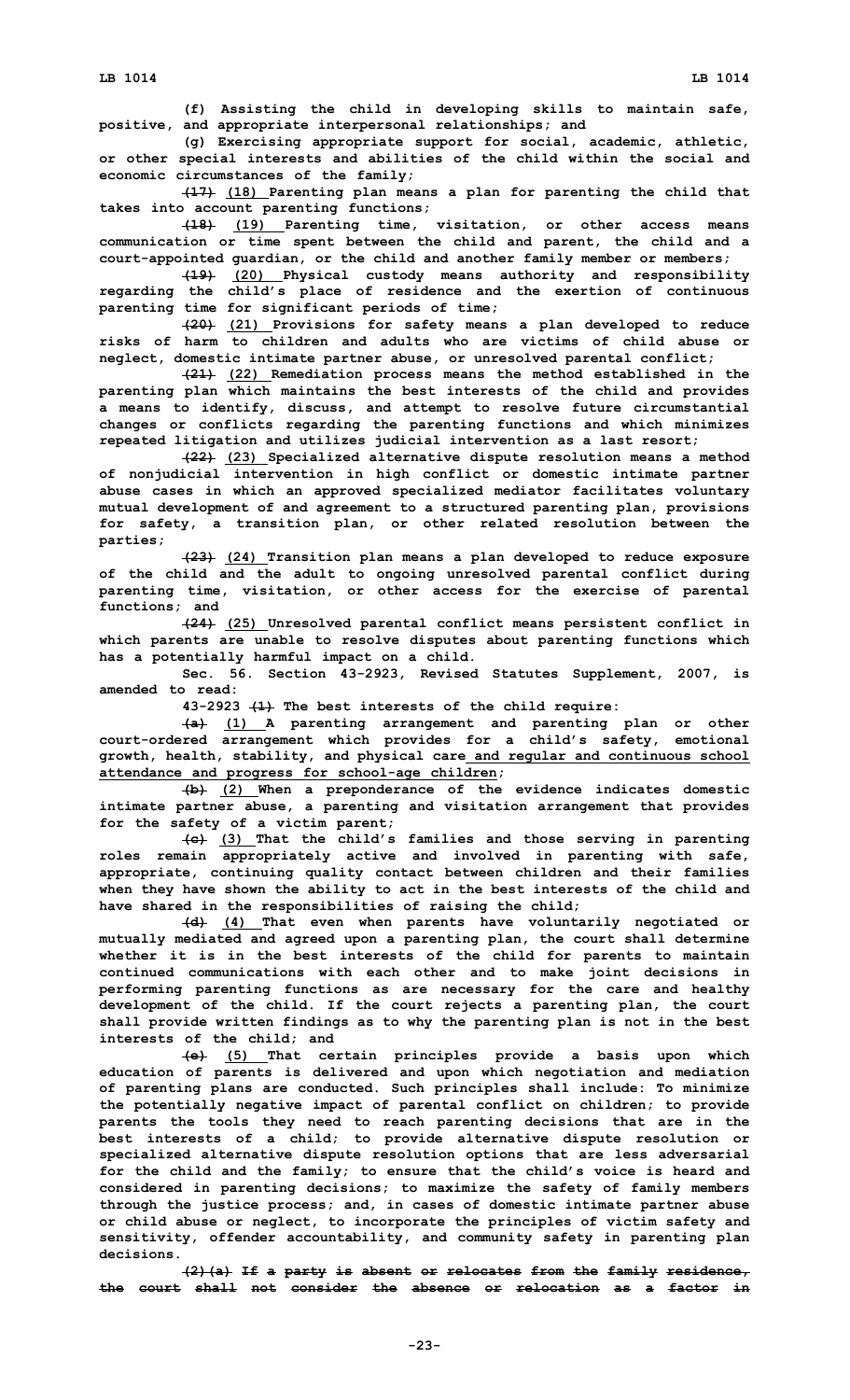## **LB 1014 LB 1014**

**determining the best interests of the child if:**

**(i) The absence or relocation is of short duration or by agreement of the parties and the court finds that, during the period of absence or relocation, the party has demonstrated an interest in maintaining custody, parenting time, visitation, or other access, the party maintains, or makes reasonable efforts to maintain, regular contact with the child, and the party's behavior demonstrates no intent to abandon the child;**

**(ii) The party is absent or relocates because of an act or acts of actual or threatened abuse by the other party; or**

**(iii) The party is absent or relocates because there is <sup>a</sup> protection order, restraining order, or criminal no-contact order issued that excludes the party from the dwelling of the other party or the child or otherwise enjoins the party from assault or harassment against the other party or the child.**

**(b) This subsection does not apply to <sup>a</sup> party who abandons <sup>a</sup> child as provided in section 28-705.**

**(3) <sup>A</sup> party's absence, relocation, or failure to comply with custody, parenting time, visitation, or other access orders shall not, by itself, be sufficient to justify <sup>a</sup> modification of an order if the reason for the absence, relocation, or failure to comply is the party's activation to military service and deployment out of state.**

**Sec. 57. Section 43-2924, Revised Statutes Supplement, 2007, is amended to read:**

**43-2924 (1) The Parenting Act shall apply to proceedings or modifications filed on or after January 1, 2008, in which parenting functions for <sup>a</sup> child are at issue (a) under Chapter 42, including, but not limited to, proceedings or modification of orders for dissolution of marriage and child custody and (b) under sections 43-1401 to 43-1418. The Parenting Act may apply to proceedings or modifications in which parenting functions for <sup>a</sup> child are at issue under Chapter 30 or 43.**

**(2) The Parenting Act does not apply in any action filed by <sup>a</sup> county attorney or authorized attorney pursuant to his or her duties under section 42-358, 43-512 to 43-512.18, or 43-1401 to 43-1418, the Income Withholding for Child Support Act, the Revised Uniform Reciprocal Enforcement of Support Act before January 1, 1994, or the Uniform Interstate Family Support Act for purposes of the establishment of paternity and the establishment and enforcement of child and medical support. A county attorney or authorized attorney shall not participate in the development of or court review of <sup>a</sup> parenting plan under the Parenting Act. If both parents are parties to <sup>a</sup> paternity or support action filed by <sup>a</sup> county attorney or authorized attorney, the parents may proceed with <sup>a</sup> parenting plan.**

**Sec. 58. Section 43-2927, Revised Statutes Supplement, 2007, is amended to read:**

**43-2927 (1) Judges, attorneys, court-appointed attorneys, court-appointed guardians, and mediators Mediators involved in proceedings under the Parenting Act shall participate in training approved by the State Court Administrator to recognize child abuse or neglect, domestic intimate partner abuse, and unresolved parental conflict and its potential impact upon children and families.**

**(2) Screening guidelines and safety procedures for cases involving conditions identified in subsection (1) of section 43-2939 shall be devised by the State Court Administrator. Such screening shall be conducted by mediators using State Court Administrator-approved screening tools.**

**(3) Such screening shall be conducted as <sup>a</sup> part of the individual initial screening session for each case referred to mediation under the Parenting Act prior to setting the case for mediation to determine whether or not it is appropriate to proceed in mediation or to proceed in <sup>a</sup> form of specialized alternative dispute resolution.**

**(4) Screening for domestic intimate partner abuse shall be conducted by each attorney representing <sup>a</sup> party or child in any proceeding under the act to determine the existence of domestic intimate partner abuse or other issues in regard to coercion, intimidation, and barriers to safety and full and informed decisionmaking.**

**(5) (4) The State Court Administrator's office, in collaboration with professionals in the fields of domestic abuse services, child and family services, mediation, and law, shall develop and approve curricula for the training required under subsection (1) of this section, as well as develop and approve rules, procedures, and forms for training and screening for child abuse or neglect, domestic intimate partner abuse, and unresolved parental conflict.**

**Sec. 59. Section 43-2928, Revised Statutes Supplement, 2007, is amended to read:**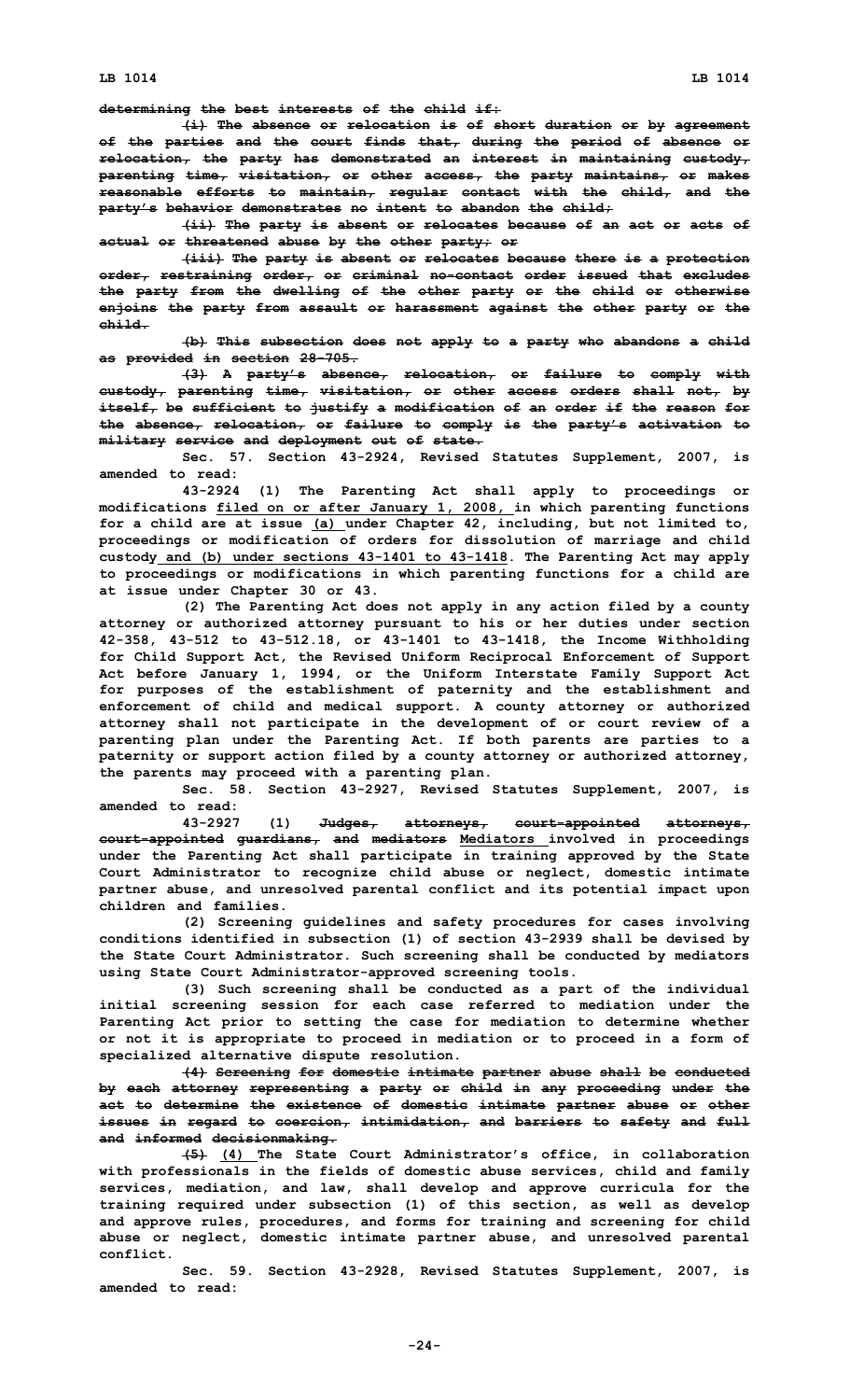**43-2928 (1) The court shall order all parties to <sup>a</sup> proceeding under the Parenting Act to attend <sup>a</sup> basic level parenting education course. Participation in the course may be delayed or waived by the court for good cause shown. Failure or refusal by any party to participate in such <sup>a</sup> course as ordered by the court shall not delay the entry of <sup>a</sup> final judgment or an order modifying <sup>a</sup> final judgment in such action by more than six months and shall in no case be punished by incarceration.**

**(2) The court may order parties under the act to attend <sup>a</sup> second-level parenting education course subsequent to completion of the basic level course when screening or <sup>a</sup> factual determination of child abuse or neglect, domestic intimate partner abuse, or unresolved parental conflict has been identified.**

**(3) The court may order <sup>a</sup> child of parties to <sup>a</sup> proceeding under the act to attend <sup>a</sup> child of divorce education course which may include, but is not limited to, information about adjustment of <sup>a</sup> child to parental separation, family and emotional well-being, conflict management, problem solving, and resiliency skills.**

**(4) (3) The State Court Administrator shall approve all parenting and child of divorce education courses under the act.**

**(5) (4) The basic level parenting education course pursuant to this section shall be designed to educate the parties about the impact of the pending court action upon the child and appropriate application of parenting functions. The course shall include, but not be limited to, information on the developmental stages of children, adjustment of <sup>a</sup> child to parental separation, the litigation and court process, alternative dispute resolution, conflict management, stress reduction, guidelines for parenting time, visitation, or other access, provisions for safety and transition plans, and information about parents and children affected by child abuse or neglect, domestic intimate partner abuse, and unresolved parental conflict.**

**(6) (5) The second-level parenting education course pursuant to this section shall include, but not be limited to, information about development of provisions for safety and transition plans, the potentially harmful impact of domestic intimate partner abuse and unresolved parental conflict on the child, use of effective communication techniques and protocols, resource and referral information for victim and perpetrator services, batterer intervention programs, and referrals for mental health services, substance abuse services, and other community resources.**

**(7) (6) Each party shall be responsible for the costs, if any, of attending any court-ordered parenting or child of divorce education course. The court may waive or specifically allocate costs between the parties for their required participation in the course. At the request of any party, or based upon screening or recommendation of <sup>a</sup> mediator, the parties shall be allowed to attend separate courses or to attend the same course at different times, particularly if child abuse or neglect, domestic intimate partner abuse, or unresolved parental conflict is or has been present in the relationship or one party has threatened the other party.**

**Sec. 60. Section 43-2929, Revised Statutes Supplement, 2007, is amended to read:**

**43-2929 (1) In any proceeding in which parenting functions for <sup>a</sup> child are at issue under Chapter 42, <sup>a</sup> parenting plan shall be developed and shall be approved by the court. Court rule may provide for the parenting plan to be developed by the parties or their counsel, <sup>a</sup> court conciliation program, an approved mediation center, or <sup>a</sup> private mediator. When <sup>a</sup> parenting plan has not been developed and submitted to the court, the court shall create the parenting plan in accordance with the Parenting Act. A parenting plan shall serve the best interests of the child pursuant to sections 42-364 and 43-2923 and shall:**

**(a) Assist in developing <sup>a</sup> restructured family that serves the best interests of the child by accomplishing the parenting functions; and**

**(b) Include, but not be limited to, determinations of the following:**

**(i) Legal custody and physical custody of each child;**

**(ii) Apportionment of parenting time, visitation, or other access for each child, including, but not limited to, specified religious and secular holidays, birthdays, Mother's Day, Father's Day, school and family vacations, and other special occasions, specifying dates and times for the same, or <sup>a</sup> formula or method for determining such <sup>a</sup> schedule in sufficient detail that, if necessary, the schedule can be enforced in subsequent proceedings by the court, and set out appropriate times and numbers for telephone access;**

**(iii) Location of the child during the week, weekend, and given days during the year;**

**(iv) <sup>A</sup> transition plan, including the time and places for transfer of the child, method of communication or amount and type of contact between**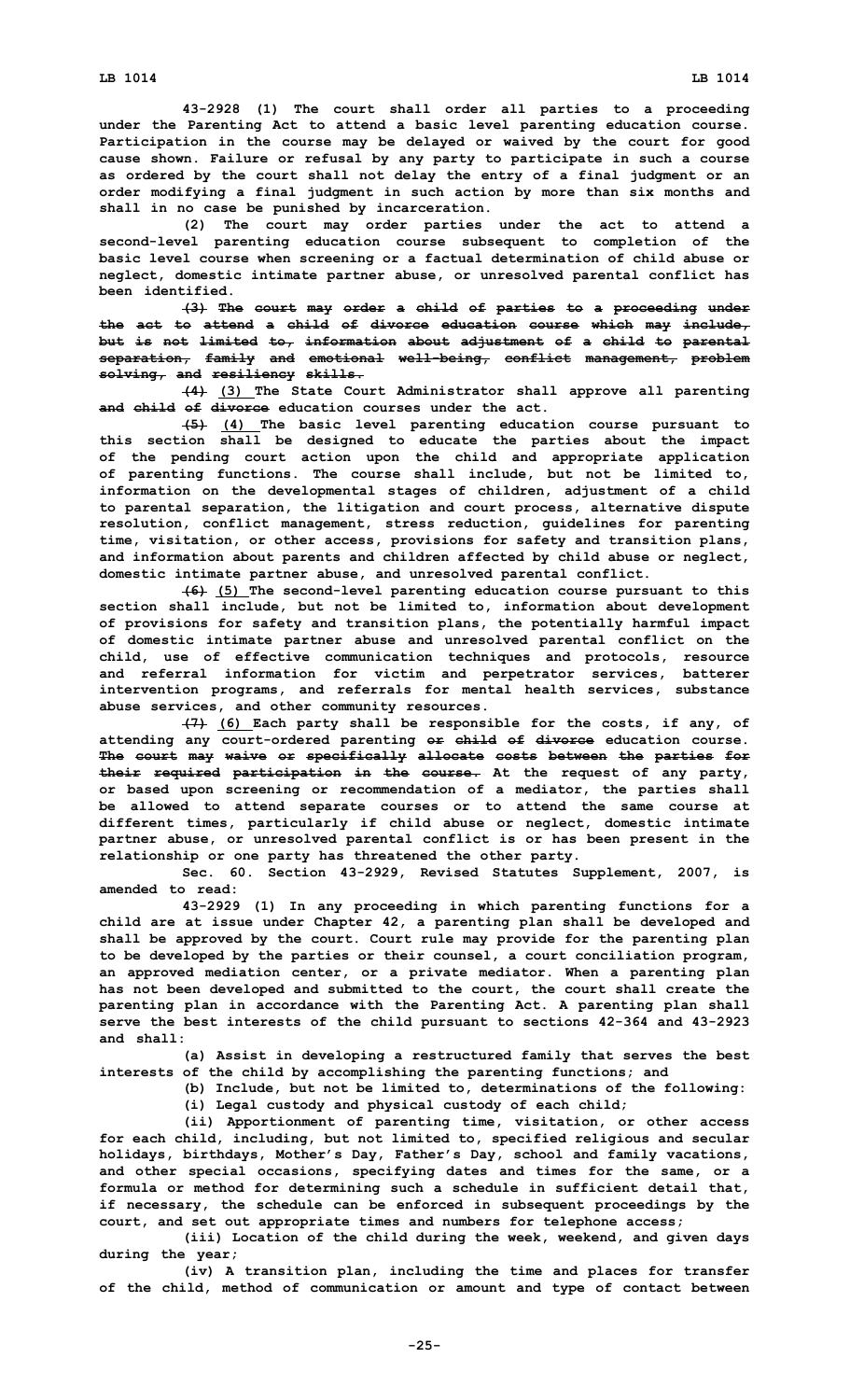**the parties during transfers, and duties related to transportation of the child during transfers;**

**(v) Procedures for making decisions regarding the day-to-day care and control of the child consistent with the major decisions made by the person or persons who have legal custody and responsibility for parenting functions;**

**(vi) Provisions for <sup>a</sup> remediation process regarding future modifications to such plan;**

**(vii) Arrangements to maximize the safety of all parties and the child; and**

**(viii) Provisions to ensure regular and continuous school attendance and progress for school-age children of the parties; and**

**(viii) (ix) Provisions for safety when <sup>a</sup> preponderance of the evidence establishes child abuse or neglect, domestic intimate partner abuse, unresolved parental conflict, or criminal activity which is directly harmful to a child.**

**(2) <sup>A</sup> parenting plan shall require that the parties notify each other of <sup>a</sup> change of address, <sup>a</sup> party provide notification if the party plans to change the residence of the child for more than thirty days and the change would affect any other party's custody, parenting time, visitation, or other access. The notice shall be given before the contemplated move, by mail, return receipt requested, postage prepaid, to the last-known address of the party to be notified; except that the address or return address shall only include the county and state for <sup>a</sup> party who is living or moving to an undisclosed location because of safety concerns. A copy of the notice shall also be sent to the affected party's counsel of record. To the extent feasible, the notice shall be provided within <sup>a</sup> minimum of forty-five days before the proposed change of residence so as to allow time for mediation of <sup>a</sup> new agreement concerning custody, parenting time, visitation, or other access.**

**(3) When safe and appropriate for the best interests of the child, the parenting plan may encourage mutual discussion of major decisions regarding parenting functions including the child's education, health care, and spiritual or religious upbringing. However, when <sup>a</sup> prior factual determination of child abuse or neglect, domestic intimate partner abuse, or unresolved parental conflict has been made, then consideration shall be given to inclusion of provisions for safety and <sup>a</sup> transition plan that restrict communication or the amount and type of contact between the parties during transfers.**

**(4) Regardless of the custody determinations in the parenting plan, unless parental rights are terminated, both parents shall continue to have the rights stated in section 42-381.**

**(5) The parenting plan shall be accompanied by <sup>a</sup> financial plan which shall provide for apportionment of the expenses for medical support, including provisions for medical, dental, and eye care, medical reimbursements, day care, extracurricular activity, education, and other extraordinary expenses of the child and calculation of child support obligations.**

**(6) (5) In the development of <sup>a</sup> parenting plan, consideration shall be given to the child's age, the child's developmental needs, and the child's perspective, as well as consideration of enhancing healthy relationships between the child and each party.**

**Sec. 61. Section 43-2930, Revised Statutes Supplement, 2007, is amended to read:**

**43-2930 (1) Every party seeking Each party to <sup>a</sup> contested proceeding for <sup>a</sup> temporary order relating to parenting functions or custody, parenting time, visitation, or other access shall file and serve offer <sup>a</sup> child information affidavit as an exhibit at the hearing before the court. The child information affidavit shall be verified to the extent known or reasonably discoverable by the filing party or parties and shall state, at <sup>a</sup> minimum, may include the following:**

**(a) The name, address, and length of residence with any adults with whom each child has lived for the preceding twelve months; except that the address shall only include the county and state for <sup>a</sup> parent who is living in an undisclosed location because of safety concerns;**

**(b) The performance by each parent or person acting as parent for the preceding twelve months of the parenting functions relating to the daily needs of the child;**

**(c) <sup>A</sup> description of the work and child care schedules for the preceding twelve months of any person seeking custody, parenting time, visitation, or other access and any expected changes to these schedules in the near future;**

**(d) <sup>A</sup> description of the current proposed work and child care**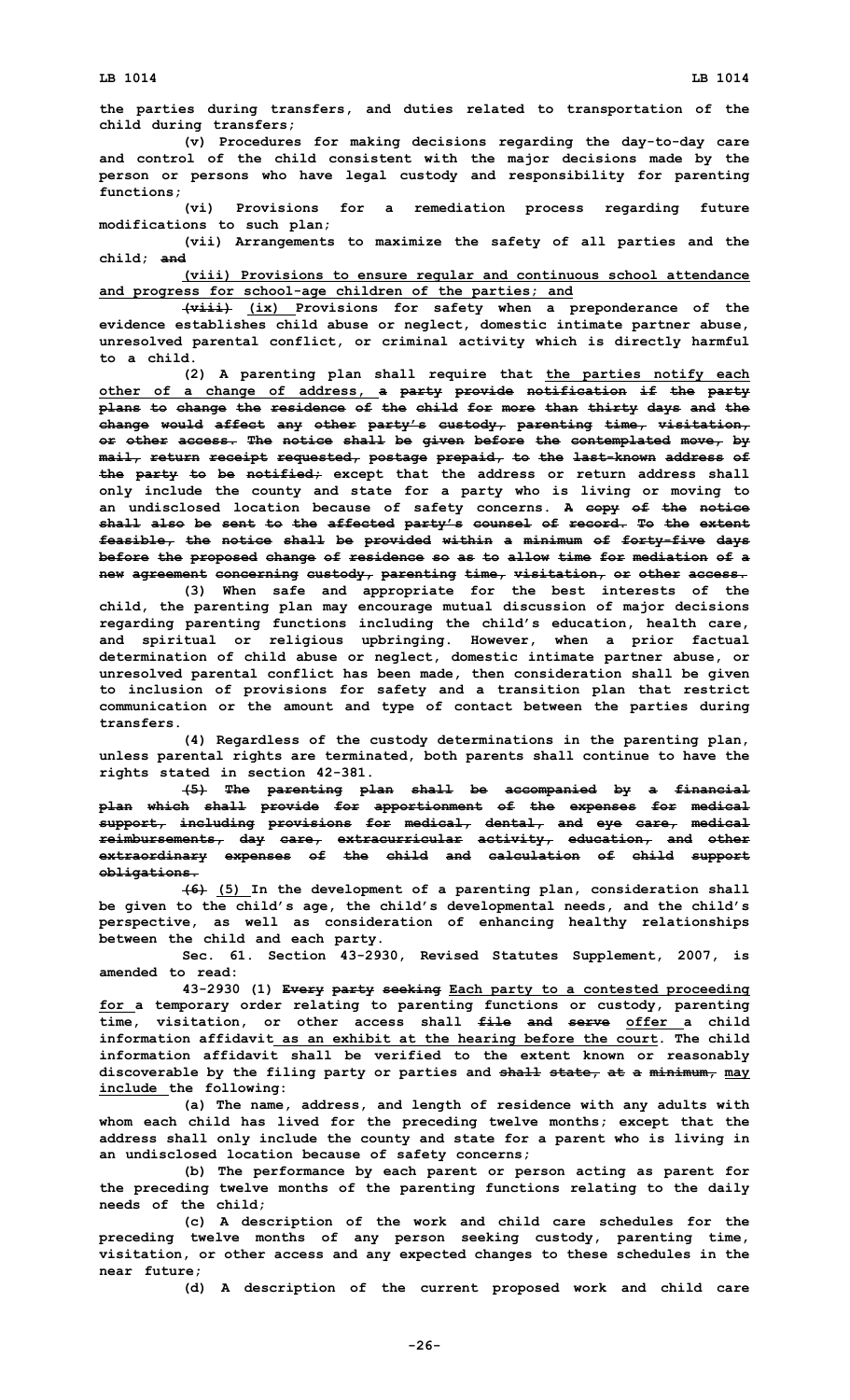**LB 1014 LB 1014**

**schedules; and**

**(e) <sup>A</sup> description of the child's school and extracurricular activities, including who is responsible for transportation of the child.; and**

**(f) Any The child information affidavit may also state any circumstances of child abuse or neglect, domestic intimate partner abuse, or unresolved parental conflict that are likely to pose <sup>a</sup> risk to the child and that warrant limitation on the award of temporary custody, parenting time, visitation, or other access to the child pending entry of <sup>a</sup> permanent parenting plan, including any restraining orders, protection orders, or criminal no-contact orders against either parent or <sup>a</sup> person acting as <sup>a</sup> parent by case number and jurisdiction.**

**(2) After <sup>a</sup> contested hearing by live testimony or affidavit, the court shall enter <sup>a</sup> temporary parenting order that includes:**

**(a) Provision for temporary legal custody;**

**(b) Provisions for temporary physical custody, which shall include either:**

**(i) <sup>A</sup> parenting time, visitation, or other access schedule that designates in which home each child will reside on given days of the year; or**

**(ii) <sup>A</sup> formula or method for determining such <sup>a</sup> schedule in sufficient detail that, if necessary, the schedule can be enforced in subsequent proceedings by the court;**

**(c) Designation of <sup>a</sup> temporary residence for the child; and**

**(d) Reference to any existing restraining orders, protection orders, or criminal no-contact orders as well as provisions for safety and <sup>a</sup> transition plan, consistent with any court's finding of child abuse or neglect, domestic intimate partner abuse, or unresolved parental conflict in order to provide for the safety of <sup>a</sup> child and custodial parent necessary for the best interests of the child; and.**

**(e) If appropriate, <sup>a</sup> requirement that <sup>a</sup> parent complete <sup>a</sup> program of intervention for perpetrators of domestic violence, <sup>a</sup> program for drug or alcohol abuse, or <sup>a</sup> program designed to correct another factor as <sup>a</sup> condition of parenting time.**

**(3) <sup>A</sup> party may move for an order to show cause, and the court may enter <sup>a</sup> modified temporary parenting order.**

**(4) The State Court Administrator's office shall create <sup>a</sup> form for that may be used by the parties to file create <sup>a</sup> child information affidavit setting forth the elements identified in this section.**

**(5) Provisions for temporary support for the child and other financial matters may be included in the temporary parenting order.**

**Sec. 62. Section 43-2932, Revised Statutes Supplement, 2007, is amended to read:**

**43-2932 (1) In developing When the court is required to develop <sup>a</sup> parenting plan:**

**(a) If any party requests, or if <sup>a</sup> preponderance of the evidence demonstrates, the court shall determine whether <sup>a</sup> parent who would otherwise be allocated custody, parenting time, visitation, or other access to the child under <sup>a</sup> parenting plan:**

**(i) Has committed child abuse or neglect;**

**(ii) Has committed child abandonment under section 28-705;**

**(iii) Has committed domestic intimate partner abuse; or**

**(iv) Has interfered persistently with the other parent's access to the child, except in the case of actions taken for the purpose of protecting the safety of the child or the interfering parent or another family member, pending adjudication of the facts underlying that belief; and**

**(b) If <sup>a</sup> parent is found to have engaged in any activity specified by subdivision (1)(a) of this section, limits shall be imposed that are reasonably calculated to protect the child or child's parent from harm. The limitations may include, but are not limited to:**

**(i) An adjustment of the custody of the child, including the allocation of sole legal custody or physical custody to one parent;**

**(ii) Supervision of the parenting time, visitation, or other access between <sup>a</sup> parent and the child;**

**(iii) Exchange of the child between parents through an intermediary or in <sup>a</sup> protected setting;**

**(iv) Restraints on the parent from communication with or proximity to the other parent or the child;**

**(v) <sup>A</sup> requirement that the parent abstain from possession or consumption of alcohol or nonprescribed drugs while exercising custodial responsibility and in <sup>a</sup> prescribed period immediately preceding such exercise;**

**(vi) Denial of overnight physical custodial responsibility; parenting time;**

**(vii) Restrictions on the presence of specific persons while the**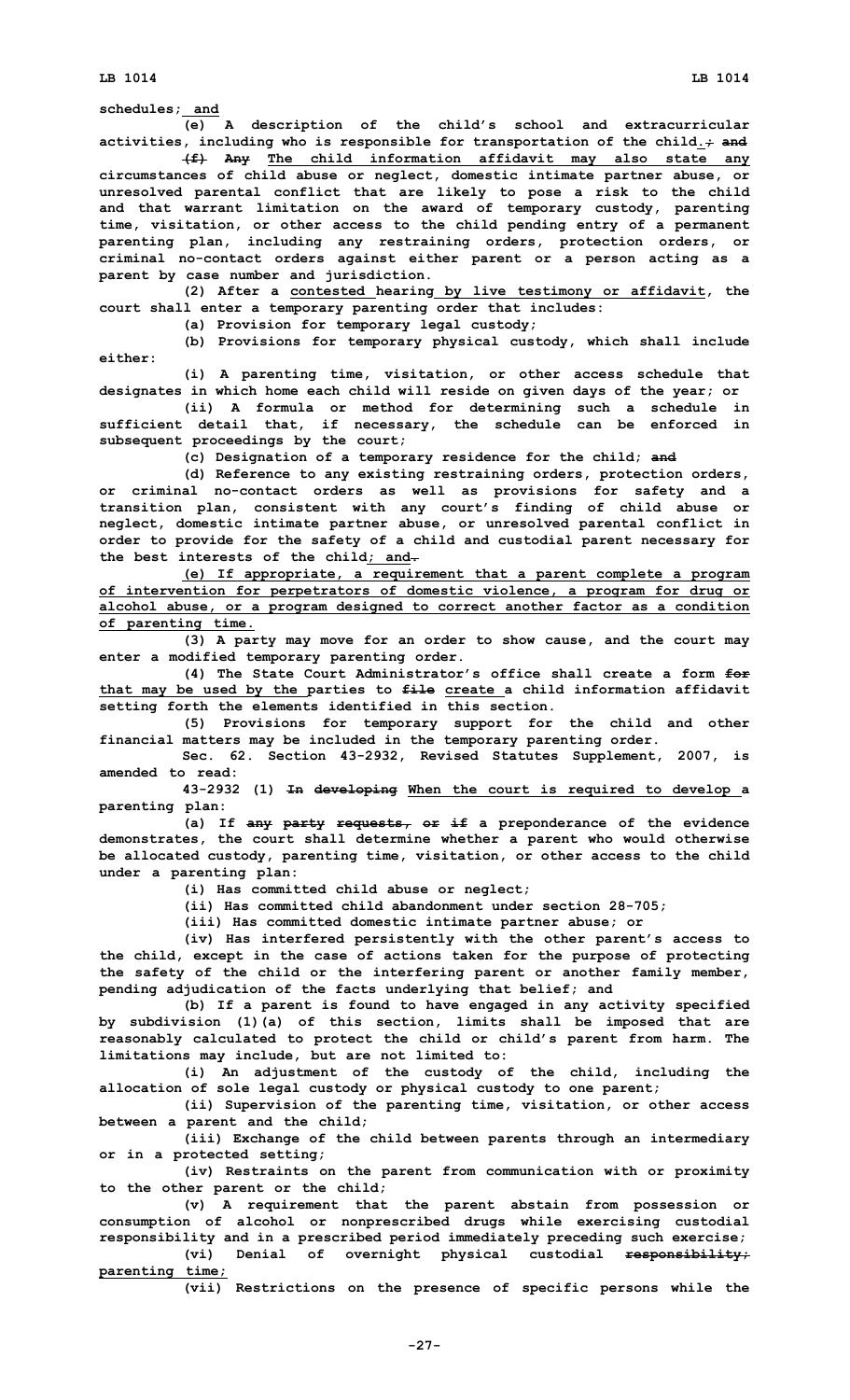**(viii) <sup>A</sup> requirement that the parent post <sup>a</sup> bond to secure return of the child following <sup>a</sup> period in which the parent is exercising physical custodial responsibility parenting time or to secure other performance required by the court; or**

**(ix) <sup>A</sup> requirement that the parent complete <sup>a</sup> program of intervention for perpetrators of domestic violence, <sup>a</sup> program for drug or alcohol abuse, or <sup>a</sup> program designed to correct another factor; or**

**(x) (ix) Any other constraints or conditions deemed necessary to provide for the safety of the child, <sup>a</sup> child's parent, or any person whose safety immediately affects the child's welfare.**

**(2) A court determination under this section shall not be considered <sup>a</sup> report for purposes of inclusion in the central register of child protection cases pursuant to the Child Protection Act.**

**(3) If <sup>a</sup> parent is found to have engaged in any activity specified in subsection (1) of this section, the court shall not order legal or physical custody to be given to that parent without making special written findings that the child and other parent can be adequately protected from harm by such limits as it may impose under such subsection. The parent found to have engaged in the behavior specified in subsection (1) of this section has the burden of proving that legal or physical custody, parenting time, visitation, or other access to that parent will not endanger the child or the other parent.**

**Sec. 63. Section 43-2934, Revised Statutes Supplement, 2007, is amended to read:**

**43-2934 (1) The court shall not make <sup>a</sup> custody, parenting time, visitation, or other access order and the parenting plan shall not require anything that is inconsistent with any restraining order, protection order, or criminal no-contact order regarding any party to the proceeding, unless the court finds that:**

**(a) The custody, parenting time, visitation, or other access order cannot be made consistent with the restraining order, protection order, or criminal no-contact order; and**

**(b) The custody, parenting time, visitation, or other access order is in the best interests of the minor.**

**(2) (1) Whenever custody, parenting time, visitation, or other access is granted to <sup>a</sup> parent in <sup>a</sup> case in which domestic intimate partner abuse is alleged and <sup>a</sup> restraining order, protection order, or criminal no-contact order has been issued, the custody, parenting time, visitation, or other access order shall specify the time, day, place, and manner of transfer of the child for custody, parenting time, visitation, or other access to limit the child's exposure to potential domestic conflict or violence and to ensure the safety of all family members. If the court finds that <sup>a</sup> party is staying in <sup>a</sup> place designated as <sup>a</sup> shelter for victims of domestic abuse or other confidential location, the time, day, place, and manner of transfer of the child for custody, parenting time, visitation, or other access shall be designed to prevent disclosure of the location of the shelter or other confidential location.**

**(3) (2) When making an order or parenting plan for custody, parenting time, visitation, or other access in <sup>a</sup> case in which domestic abuse is alleged and <sup>a</sup> restraining order, protection order, or criminal no-contact order has been issued, the court shall consider whether the best interests of the child, based upon the circumstances of the case, require that any custody, parenting time, visitation, or other access arrangement be limited to situations in which <sup>a</sup> third person, specified by the court, is present, or whether custody, parenting time, visitation, or other access should be suspended or denied.**

**(3) When required by the best interests of the child, the court may enter <sup>a</sup> custody, parenting time, visitation, or other access order that is inconsistent with an existing restraining order, protection order, or criminal no-contact order. However, it may do so only if it has jurisdiction and authority to do so.**

**(4) If the court lacks jurisdiction or is otherwise unable to modify the restraining order, protection order, or criminal no-contact order, the court shall require that <sup>a</sup> certified copy of the custody, parenting time, visitation, or other access order be placed in the court file containing the restraining order, protection order, or criminal no-contact order.**

**Sec. 64. Section 43-2936, Revised Statutes Supplement, 2007, is amended to read:**

**43-2936 An individual party, <sup>a</sup> party's attorney, <sup>a</sup> guardian ad litem, or <sup>a</sup> social service agency, <sup>a</sup> court, an entity providing domestic violence services, or another interested entity may refer request that <sup>a</sup>**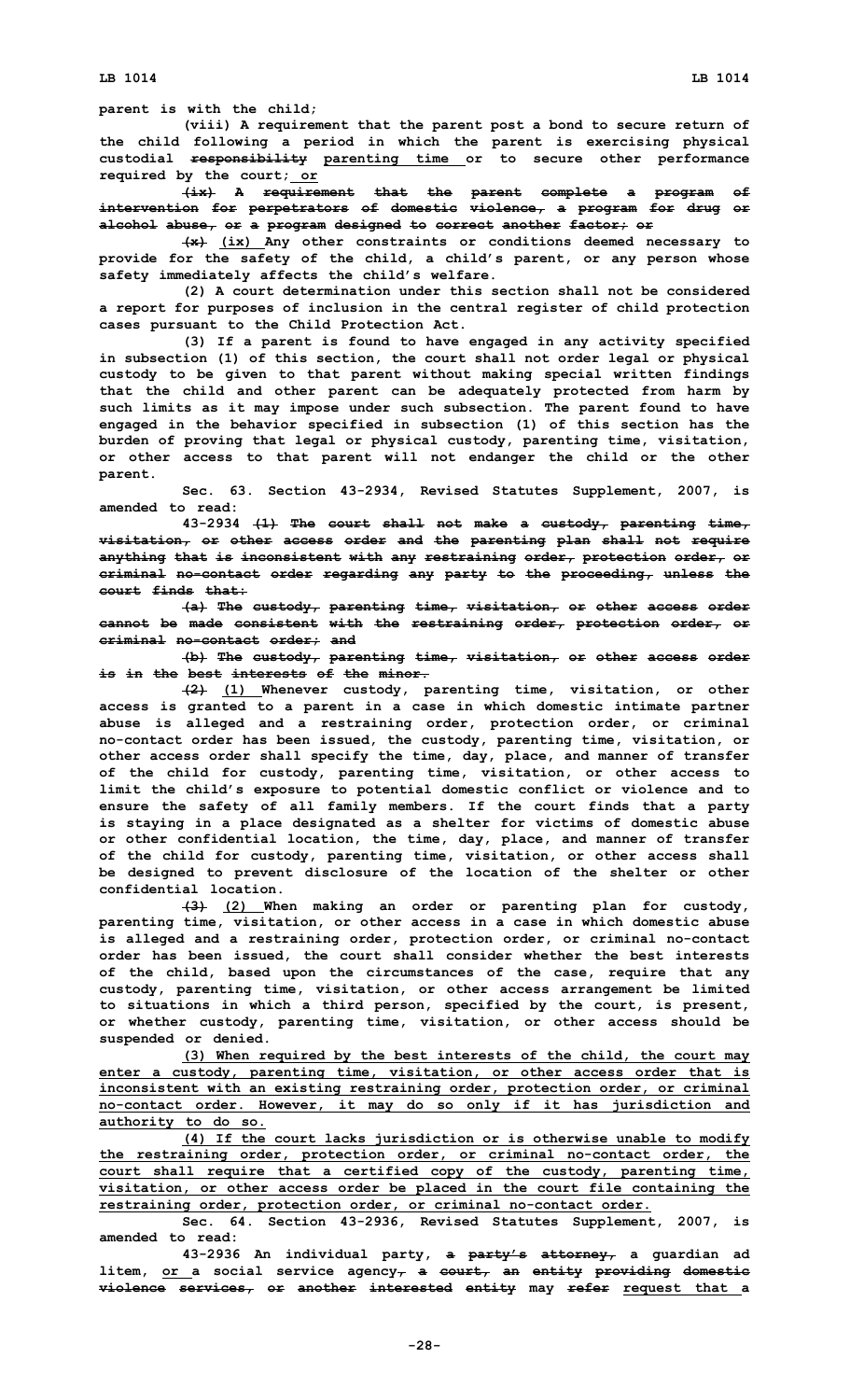**custody, parenting time, visitation, other access, or related matter proceed to mediation, specialized alternative dispute resolution, or other alternative dispute resolution process at any time prior to the filing or after the filing of an action with <sup>a</sup> court. Upon receipt of such referral, request, each mediator, court conciliation program, or approved mediation center shall provide information about mediation and specialized alternative dispute resolution to each party.**

**Sec. 65. Section 43-2937, Revised Statutes Supplement, 2007, is amended to read:**

**43-2937 (1) At any time in the proceedings, <sup>a</sup> court may In addition to those cases that are mandatorily referred to mediation or specialized alternative dispute resolution under subsection (3) of this section, <sup>a</sup> court may, at any time in the proceedings upon its own motion or upon the motion of either party, refer <sup>a</sup> case to mediation or specialized alternative dispute resolution in order to attempt resolution of any relevant matter. The court may state <sup>a</sup> date for the case to return to court, and the court shall not grant an extension of such date except for cause. If the court refers <sup>a</sup> case to mediation or specialized alternative dispute resolution, the court may, if appropriate, order temporary relief, including necessary support and provision for payment of mediation costs. Court referral shall be to <sup>a</sup> mediator agreed to by the parties and approved by the court, an approved mediation center, or <sup>a</sup> court conciliation program. The State Court Administrator's office shall develop <sup>a</sup> process to approve mediators under the Parenting Act.**

**(2) Prior to July 1, 2010, if there are allegations of domestic intimate partner abuse or unresolved parental conflict between the parties in any proceeding, mediation shall not be required pursuant to the Parenting Act or by local court rule, unless the court has established <sup>a</sup> specialized alternative dispute resolution rule approved by the State Court Administrator. The specialized alternative dispute resolution process shall include <sup>a</sup> method for court consideration of precluding or disqualifying parties from participating; provide an opportunity to educate both parties about the process; require informed consent from both parties in order to proceed; provide safety protocols, including separate individual sessions for each participant, informing each party about the process, and obtaining informed consent from each party to continue the process; allow support persons to attend sessions; and establish opt-out-for-cause provisions. On and after July 1, 2010, all trial courts shall have <sup>a</sup> mediation and specialized alternative dispute resolution rule in accordance with the act.**

**(3) On and For cases filed on or after July 1, 2010, all parties who have not submitted <sup>a</sup> parenting plan to the court within the time specified by the court shall be ordered to participate in mediation or specialized alternative dispute resolution at with <sup>a</sup> mediator, <sup>a</sup> court conciliation program, or an approved mediation center as provided in section 43-2939.**

**Sec. 66. Section 43-2943, Revised Statutes Supplement, 2007, is amended to read:**

**43-2943 (1) The State Court Administrator shall may develop rules to implement the Parenting Act.**

**(2) The Parenting Act Fund is created. The State Court Administrator, through the Office of Dispute Resolution, approved mediation centers, and court conciliation programs, shall use the fund to carry out the Parenting Act. Any money in the fund available for investment shall be invested by the state investment officer pursuant to the Nebraska Capital Expansion Act and the Nebraska State Funds Investment Act.**

**Sec. 67. Section 43-3001, Revised Statutes Cumulative Supplement, 2006, is amended to read:**

**43-3001 (1) Notwithstanding any other provision of law regarding the confidentiality of records and when not prohibited by the federal Privacy Act of 1974, as amended, juvenile court records and any other pertinent information that may be in the possession of school districts, county attorneys, the Attorney General, law enforcement agencies, child advocacy centers, state probation personnel, state parole personnel, youth detention facilities, medical personnel, treatment or placement programs, the Department of Health and Human Services, the Department of Correctional Services, the State Foster Care Review Board, child abuse and neglect investigation teams, child abuse and neglect treatment teams, or other multidisciplinary teams for abuse, neglect, or delinquency concerning <sup>a</sup> child who is in the custody of the state may be shared with individuals and agencies who have been identified in <sup>a</sup> court order authorized by this section.**

**(2) In any judicial proceeding concerning <sup>a</sup> child who is currently, or who may become at the conclusion of the proceeding, <sup>a</sup> ward of the court or state or under the supervision of the court, an order may be issued which identifies individuals and agencies who shall be allowed to receive**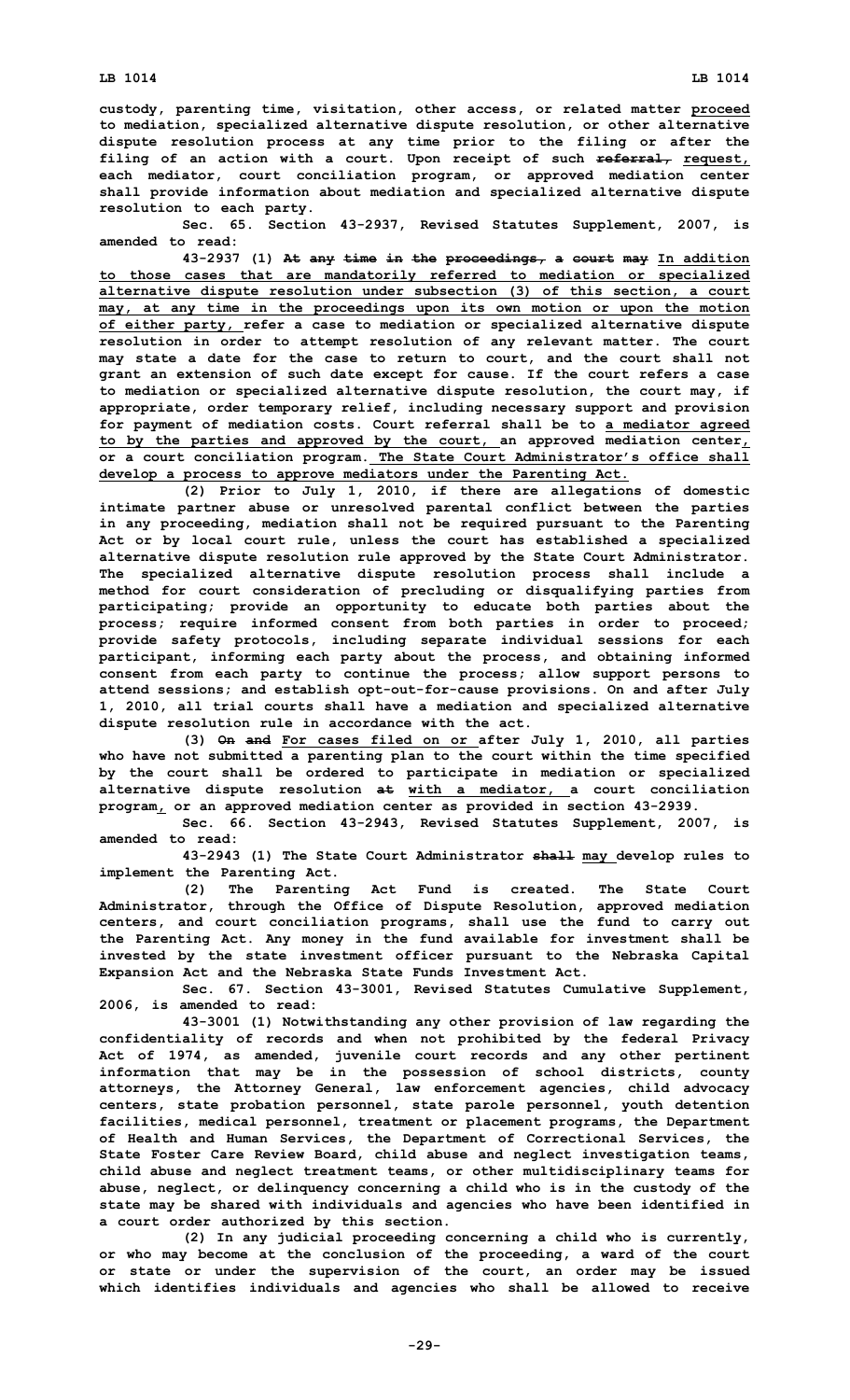**otherwise confidential information concerning the child for legitimate and official purposes. The individuals and agencies who may be identified in the court order are the child's attorney or guardian ad litem, the parents' attorney, foster parents, appropriate school personnel, county attorneys, the Attorney General, authorized court personnel, law enforcement agencies, state probation personnel, state parole personnel, youth detention facilities, medical personnel, treatment or placement programs, the Department of Health and Human Services, the Office of Juvenile Services, the Department of Correctional Services, the State Foster Care Review Board, child abuse and neglect investigation teams, child abuse and neglect treatment teams, and other multidisciplinary teams for abuse, neglect, or delinquency. Unless the order otherwise states, the order shall be effective until the child leaves the custody of the state or until <sup>a</sup> new order is issued.**

**(3) All information acquired by an individual or agency pursuant to this section shall be confidential and shall not be disclosed except to other persons who have <sup>a</sup> legitimate and official interest in the information and are identified in the court order issued pursuant to this section with respect to the child in question. A person who receives such information or who cooperates in good faith with other individuals and agencies identified in the appropriate court order by providing information or records about <sup>a</sup> child shall be immune from any civil or criminal liability. The provisions of this section granting immunity from liability shall not be extended to any person alleged to have committed an act of child abuse or neglect.**

**(4) Any In any proceeding under this section relating to <sup>a</sup> child of school age, certified copies of school records relating to attendance and academic progress of such child are admissible in evidence.**

**(5) Except as provided in subsection (4) of this section, any person who publicly discloses information received pursuant to this section shall be guilty of <sup>a</sup> Class III misdemeanor.**

**Sec. 68. Section 79-215, Revised Statutes Cumulative Supplement, 2006, is amended to read:**

**79-215 (1) Except as otherwise provided in this section, <sup>a</sup> student is <sup>a</sup> resident of the school district where he or she resides or any school district where at least one of his or her parents reside and shall be admitted to any such school district upon request without charge.**

**(2) <sup>A</sup> school board shall admit any homeless student that requests admission without charge.**

**(3) <sup>A</sup> school board may allow <sup>a</sup> student whose residency in the district ceases during <sup>a</sup> school year to continue attending school in such district for the remainder of that school year.**

**(4) <sup>A</sup> school board may admit nonresident students to the school district pursuant to <sup>a</sup> contract with the district where the student is <sup>a</sup> resident and shall collect tuition pursuant to the contract.**

**(5) <sup>A</sup> school board may admit nonresident students to the school district pursuant to the enrollment option program as authorized by sections 79-232 to 79-246, and such admission shall be without charge.**

**(6) <sup>A</sup> school board may admit <sup>a</sup> student who is <sup>a</sup> resident of another state to the school district and collect tuition in advance at a rate determined by the school board.**

**(7) When <sup>a</sup> student as <sup>a</sup> ward of the state or as <sup>a</sup> ward of any court (a) has been placed in <sup>a</sup> school district other than the district in which he or she resided at the time he or she became a ward and such ward does not reside in <sup>a</sup> foster family home licensed or approved by the Department of Health and Human Services or <sup>a</sup> foster home maintained or used pursuant to section 83-108.04 or (b) has been placed in any institution which maintains <sup>a</sup> special education program which has been approved by the State Department of Education and such institution is not owned or operated by the district in which he or she resided at the time he or she became <sup>a</sup> ward, the cost of his or her education and the required transportation costs associated with the student's education shall be paid by the state, but not in advance, to the receiving school district or approved institution under rules and regulations prescribed by the Department of Health and Human Services and the student shall remain a resident of the district in which he or she resided at the time he or she became <sup>a</sup> ward. Any student who is <sup>a</sup> ward of the state or <sup>a</sup> ward of any court who resides in <sup>a</sup> foster family home licensed or approved by the Department of Health and Human Services or <sup>a</sup> foster home maintained or used pursuant to section 83-108.04 shall be deemed <sup>a</sup> resident of the district in which he or she resided at the time he or she became <sup>a</sup> foster child, unless it is determined under section 43-1311 or 43-1312 that he or she will not attend such district in which case he or she shall be deemed a resident of the district in which the foster family home or foster home is located.**

**(8) When <sup>a</sup> student is not <sup>a</sup> ward of the state or <sup>a</sup> ward of any**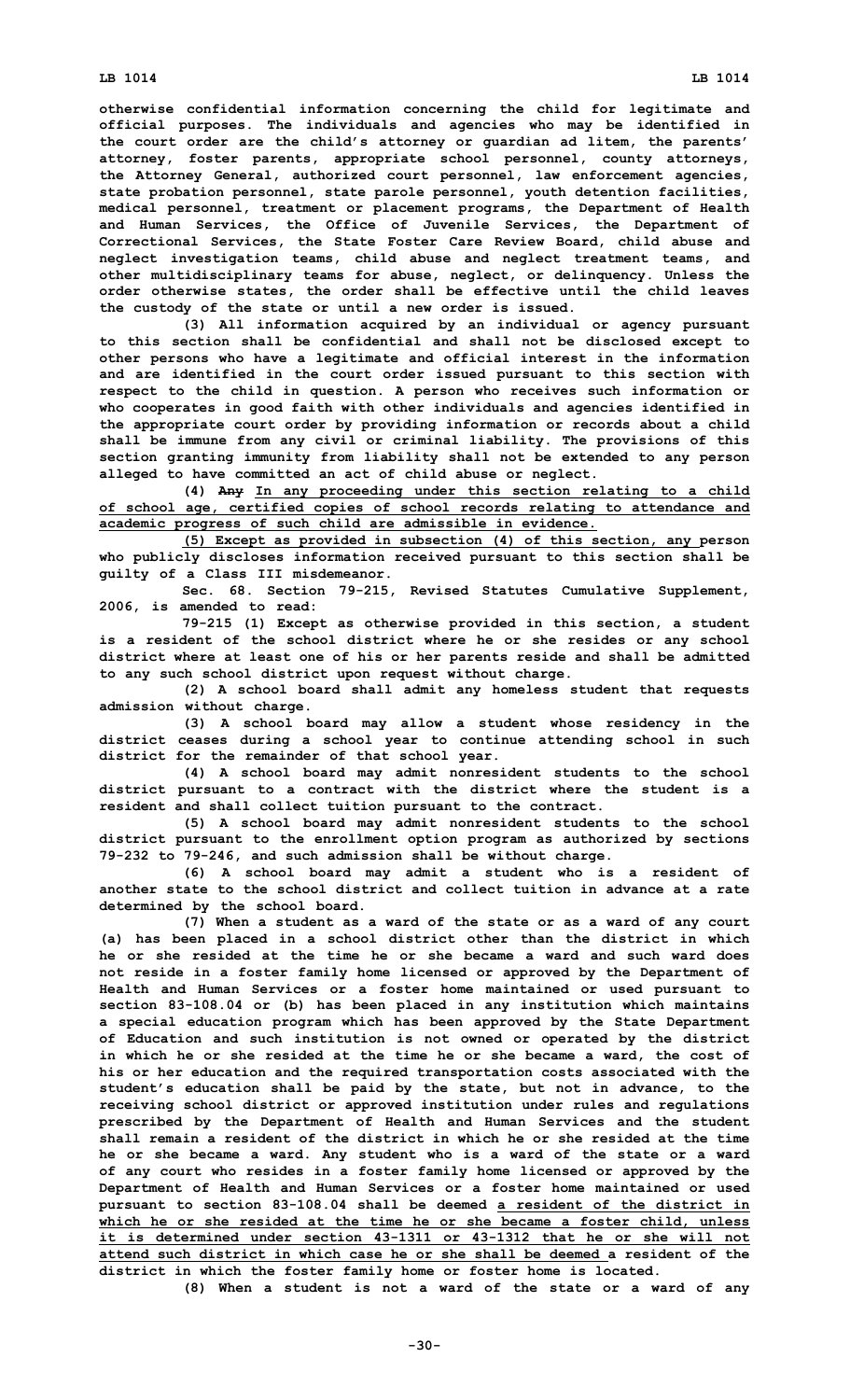**court and is residing in <sup>a</sup> residential setting located in Nebraska for reasons other than to receive an education and the residential setting is operated by <sup>a</sup> service provider which is certified or licensed by the Department of Health and Human Services or is enrolled in the medical assistance program established pursuant to the Medical Assistance Act and Title XIX or XXI of the federal Social Security Act, as amended, the student shall remain <sup>a</sup> resident of the district in which he or she resided immediately prior to residing in such residential setting. Upon request by <sup>a</sup> parent or legal guardian, the resident school district shall contract with the district in which such residential setting is located for the provision of all educational services, including all special education services. If the parent or legal guardian has requested that the resident school district contract with the district in which such residential setting is located, the district in which such residential setting is located shall contract with the resident district and provide all educational services, including all special education services, to the student. If the two districts cannot agree on the amount of the contract, the State Department of Education shall determine the amount to be paid by the resident district to the district in which such residential setting is located based on the needs of the student, approved special education rates, the department's general experience with special education budgets, and the cost per student in the district in which such residential setting is located. Once the contract has been entered into, all legal responsibility for special education and related services shall be transferred to the school district in which the residential setting is located. The resident district for <sup>a</sup> student who is not <sup>a</sup> ward of the state or <sup>a</sup> ward of any court does not change when the student moves from one residential setting to another.**

**(9) In the case of any individual eighteen years of age or younger who is <sup>a</sup> ward of the state or any court and who is placed in <sup>a</sup> county detention home established under section 43-2,110, the cost of his or her education shall be paid by the state, regardless of the district in which he or she resided at the time he or she became <sup>a</sup> ward, to the agency or institution which: (a) Is selected by the county board with jurisdiction over such detention home; (b) has agreed or contracted with such county board to provide educational services; and (c) has been approved by the State Department of Education pursuant to rules and regulations prescribed by the State Board of Education.**

**(10) No tuition shall be charged for students who may be by law allowed to attend the school without charge.**

**(11) On <sup>a</sup> form prescribed by the State Department of Education, an adult with legal or actual charge or control of <sup>a</sup> student shall provide the name of the student, the name of the adult with legal or actual charge or control of the student, the address where the student is residing, and the telephone number and address where the adult may generally be reached during the school day. If the student is homeless or if the adult does not have <sup>a</sup> telephone number and address where he or she may generally be reached during the school day, those parts of the form may be left blank and <sup>a</sup> box may be marked acknowledging that these are the reasons these parts of the form were left blank. The adult with legal or actual charge or control of the student shall also sign the form.**

**(12) The department shall adopt and promulgate rules and regulations to carry out the department's responsibilities under this section.**

**Sec. 69. Section 84-917, Revised Statutes Cumulative Supplement, 2006, is amended to read:**

**84-917 (1) Any person aggrieved by <sup>a</sup> final decision in <sup>a</sup> contested case, whether such decision is affirmative or negative in form, shall be entitled to judicial review under the Administrative Procedure Act. Nothing in this section shall be deemed to prevent resort to other means of review, redress, or relief provided by law.**

**(2)(a) Proceedings for review shall be instituted by filing <sup>a</sup> petition in the district court of the county where the action is taken within thirty days after the service of the final decision by the agency. All parties of record shall be made parties to the proceedings for review. If an agency's only role in <sup>a</sup> contested case is to act as <sup>a</sup> neutral factfinding body, the agency shall not be <sup>a</sup> party of record. In all other cases, the agency shall be <sup>a</sup> party of record. Summons shall be served within thirty days of the filing of the petition in the manner provided for service of <sup>a</sup> summons in section 25-510.02. If the agency whose decision is appealed from is not <sup>a</sup> party of record, the petitioner shall serve <sup>a</sup> copy of the petition and <sup>a</sup> request for preparation of the official record upon the agency within thirty days of the filing of the petition. The court, in its discretion, may permit other interested persons to intervene.**

**(b) <sup>A</sup> petition for review shall set forth: (i) The name and mailing**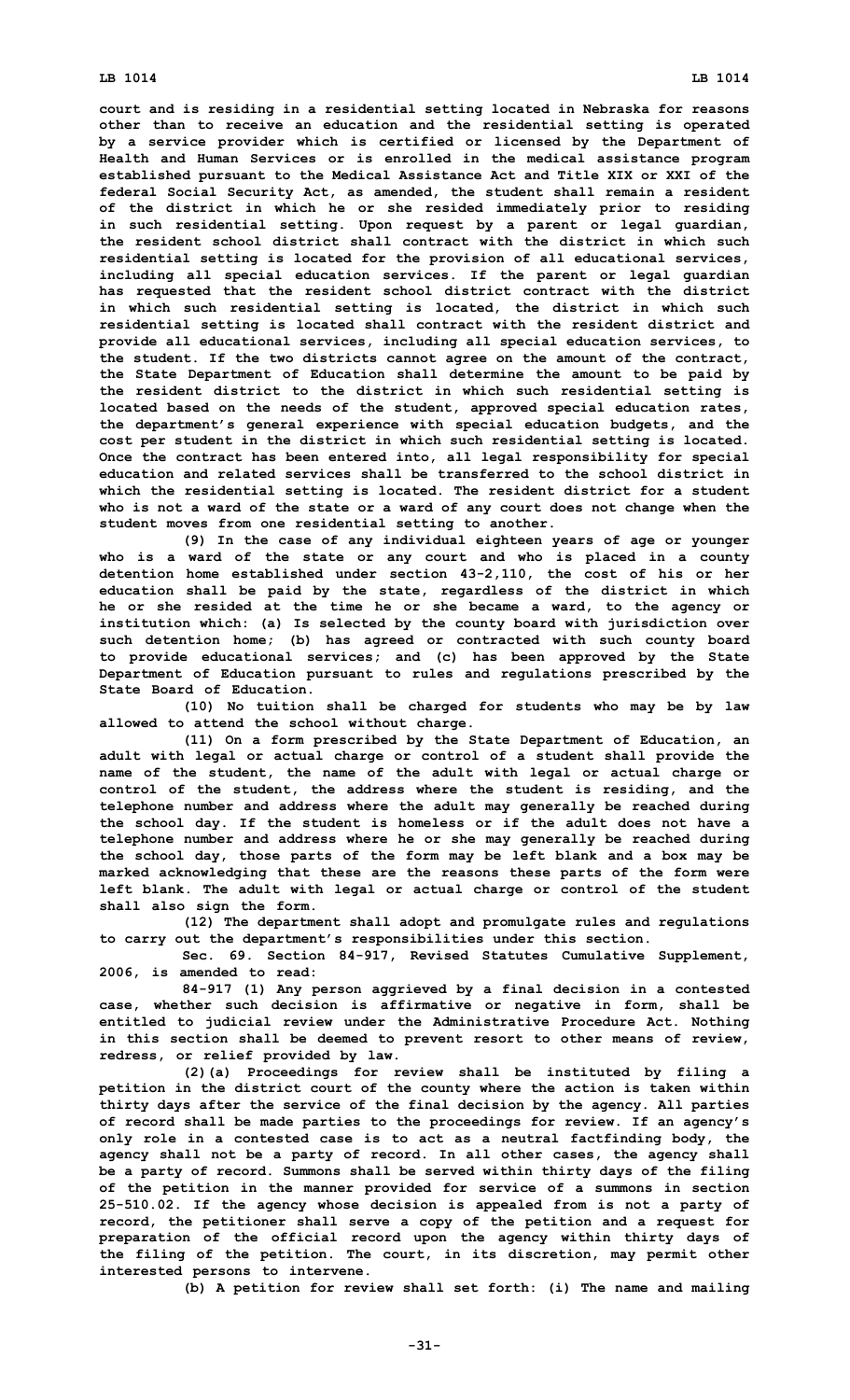**address of the petitioner; (ii) the name and mailing address of the agency whose action is at issue; (iii) identification of the final decision at issue together with <sup>a</sup> duplicate copy of the final decision; (iv) identification of the parties in the contested case that led to the final decision; (v) facts to demonstrate proper venue; (vi) the petitioner's reasons for believing that relief should be granted; and (vii) <sup>a</sup> request for relief, specifying the type and extent of the relief requested.**

**(3) The filing of the petition or the service of summons upon such agency shall not stay enforcement of <sup>a</sup> decision. The agency may order <sup>a</sup> stay. The court may order <sup>a</sup> stay after notice of the application therefor to such agency and to all parties of record. If the agency has found that its action on an application for stay or other temporary remedies is justified to protect against <sup>a</sup> substantial threat to the public health, safety, or welfare, the court may not grant relief unless the court finds that: (a) The applicant is likely to prevail when the court finally disposes of the matter; (b) without relief, the applicant will suffer irreparable injuries; (c) the grant of relief to the applicant will not substantially harm other parties to the proceedings; and (d) the threat to the public health, safety, or welfare relied on by the agency is not sufficiently serious to justify the agency's action in the circumstances. The court may require the party requesting such stay to give bond in such amount and conditioned as the court may direct.**

**(4) Within thirty days after service of the petition or within such further time as the court for good cause shown may allow, the agency shall prepare and transmit to the court <sup>a</sup> certified copy of the official record of the proceedings had before the agency. Such official record shall include: (a) Notice of all proceedings; (b) any pleadings, motions, requests, preliminary or intermediate rulings and orders, and similar correspondence to or from the agency pertaining to the contested case; (c) the transcribed record of the hearing before the agency, including all exhibits and evidence introduced during such hearing, <sup>a</sup> statement of matters officially noticed by the agency during the proceeding, and all proffers of proof and objections and rulings thereon; and (d) the final order appealed from. The agency shall charge the petitioner with the reasonable direct cost or require the petitioner to pay the cost for preparing the official record for transmittal to the court in all cases except when the petitioner is not required to pay <sup>a</sup> filing fee. The agency may require payment or bond prior to the transmittal of the record.**

**(5)(a) When the petition instituting proceedings for review was filed in the district court before July 1, 1989, the review shall be conducted by the court without <sup>a</sup> jury on the record of the agency, and review may not be obtained of any issue that was not raised before the agency unless such issue involves one of the grounds for reversal or modification enumerated in subdivision (6)(a) of this section. When the petition instituting proceedings for review is filed in the district court on or after July 1, 1989, the review shall be conducted by the court without <sup>a</sup> jury de novo on the record of the agency.**

**(b)(i) If the court determines that the interest of justice would be served by the resolution of any other issue not raised before the agency, the court may remand the case to the agency for further proceedings.**

**(ii) The agency shall affirm, modify, or reverse its findings and decision in the case by reason of the additional proceedings and shall file the decision following remand with the reviewing court. The agency shall serve <sup>a</sup> copy of the decision following remand upon all parties to the district court proceedings. The agency decision following remand shall become final unless <sup>a</sup> petition for further review is filed with the reviewing court within thirty days after the decision following remand being filed with the district court. The party filing the petition for further review shall serve <sup>a</sup> copy of the petition for further review upon all parties to the district court proceeding in accordance with section 25-534 the rules of pleading in civil actions promulgated by the Supreme Court pursuant to section 25-801.01 within thirty days after the petition for further review is filed. Within thirty days after service of the petition for further review or within such further time as the court for good cause shown may allow, the agency shall prepare and transmit to the court <sup>a</sup> certified copy of the official record of the additional proceedings had before the agency following remand.**

**(6)(a) When the petition instituting proceedings for review was filed in the district court before July 1, 1989, the court may affirm the decision of the agency or remand the case for further proceedings, or it may reverse or modify the decision if the substantial rights of the petitioner may have been prejudiced because the agency decision is:**

**(i) In violation of constitutional provisions;**

**(ii) In excess of the statutory authority or jurisdiction of the agency;**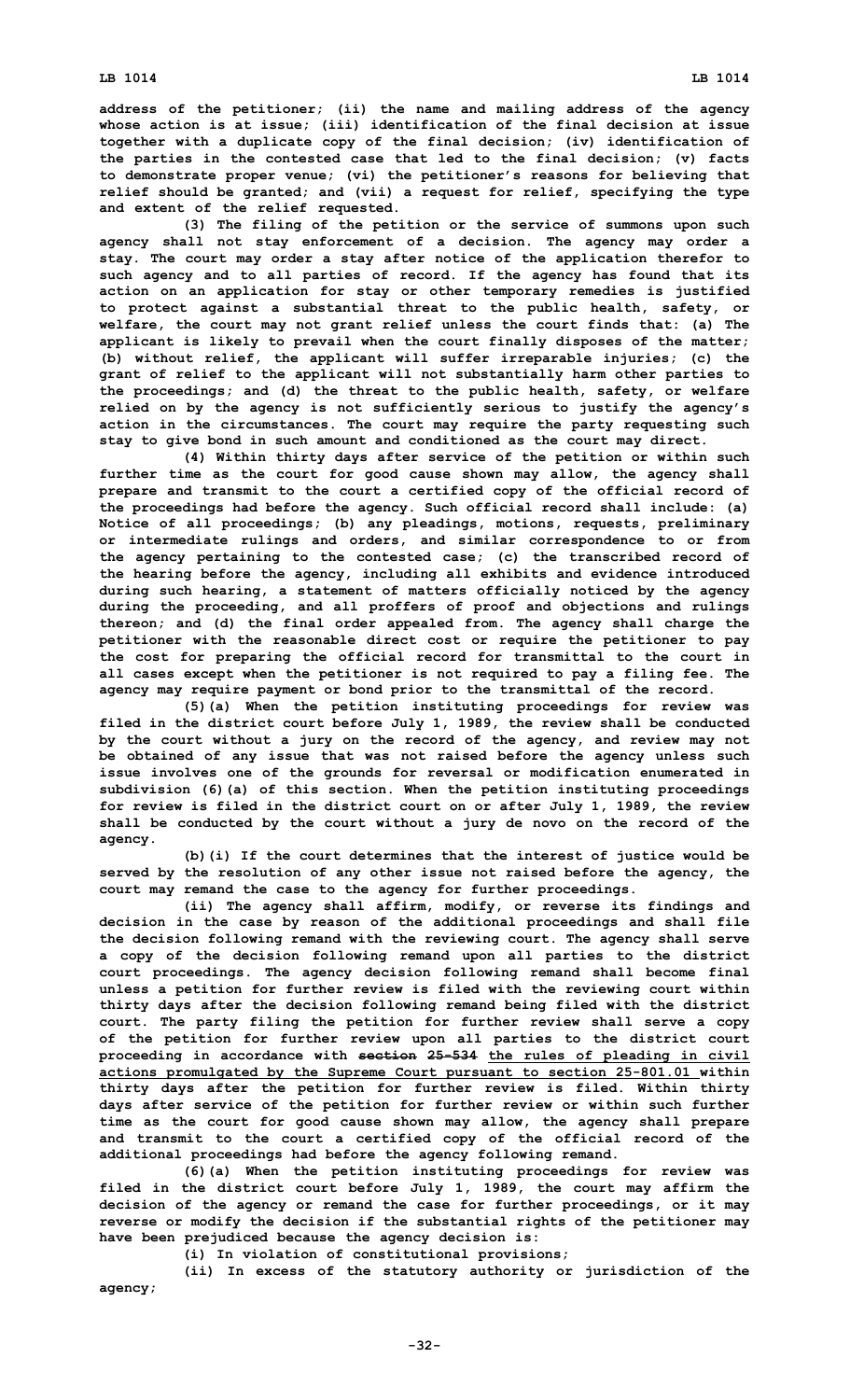**(iii) Made upon unlawful procedure;**

**(iv) Affected by other error of law;**

**(v) Unsupported by competent, material, and substantial evidence in view of the entire record as made on review; or**

**(vi) Arbitrary or capricious.**

**(b) When the petition instituting proceedings for review is filed in the district court on or after July 1, 1989, the court may affirm, reverse, or modify the decision of the agency or remand the case for further proceedings.**

**(7) The review provided by this section shall not be available in any case where other provisions of law prescribe the method of appeal.**

**Sec. 70. Section 86-2,107, Revised Statutes Cumulative Supplement, 2006, is amended to read:**

**86-2,107 (1)(a) <sup>A</sup> governmental entity acting under subsection (2) of section 86-2,106 may include in its subpoena or court order <sup>a</sup> requirement that the provider to whom the request is directed create <sup>a</sup> backup copy of the contents of the electronic communications sought in order to preserve those communications. Without notifying the subscriber or customer of such subpoena or court order, such provider shall create such backup copy as soon as practicable consistent with its regular business practices and shall confirm to the governmental entity that such backup copy has been made. Such backup copy shall be created within two business days after receipt by the provider of the subpoena or court order.**

**(b) Notice to the subscriber or customer shall be made by the governmental entity within three days after receipt of such confirmation unless such notice is delayed pursuant to section 86-2,108.**

**(c) The provider shall not destroy such backup copy until the later of (i) the delivery of the information or (ii) the resolution of any proceedings including appeals of any proceeding concerning the subpoena or court order.**

**(d) The provider shall release such backup copy to the requesting governmental entity no sooner than fourteen days after the governmental entity's notice to the subscriber or customer if such provider (i) has not received notice from the subscriber or customer that the subscriber or customer has challenged the governmental entity's request and (ii) has not initiated proceedings to challenge the request of the governmental entity.**

**(e) <sup>A</sup> governmental entity may seek to require the creation of <sup>a</sup> backup copy under subdivision (a) of this subsection if in its sole discretion such entity determines that there is reason to believe that notification under this section and section 86-2,106 of the existence of the subpoena or court order may result in destruction of or tampering with evidence. This determination shall not be subject to challenge by the subscriber, customer, or provider.**

**(2)(a) Within fourteen days after notice by the governmental entity to the subscriber or customer under subdivision (1)(b) of this section, such subscriber or customer may file <sup>a</sup> motion to quash such subpoena or vacate such court order, with copies served upon the governmental entity and with written notice of such challenge to the provider. A motion to vacate <sup>a</sup> court order shall be filed in the court which issued such order. A motion to quash <sup>a</sup> subpoena shall be filed in the appropriate court. Such motion or application shall contain an affidavit or sworn statement (i) stating that the applicant is a subscriber to or customer of the service from which the contents of electronic communications maintained for him or her have been sought and (ii) stating the applicant's reasons for believing that the records sought are not relevant to <sup>a</sup> legitimate law enforcement inquiry or that there has not been substantial compliance with sections 86-2,104 to 86-2,110 in some other respect.**

**(b) Service shall be made under this section upon <sup>a</sup> governmental entity by delivering or mailing by registered or certified mail <sup>a</sup> copy of the papers to the person, office, or department specified in the notice which the subscriber or customer has received pursuant to sections 86-2,106 to 86-2,108. For purposes of this section, delivery has the same meaning as in section 25-534. means (i) handing <sup>a</sup> copy to the attorney or to the party or (ii) leaving <sup>a</sup> copy at the attorney's or party's office with <sup>a</sup> clerk or other person in charge of the office, or if the office is closed or the attorney or party to be served has no office, leaving it at the attorney's or the party's dwelling house or usual place of abode with some person of suitable age and discretion then residing therein.**

**(c) If the court finds that the subscriber or customer has complied with subdivisions (a) and (b) of this subsection, the court shall order the governmental entity to file <sup>a</sup> sworn response, which may be filed in camera if the governmental entity includes in its response the reasons which make in camera review appropriate. If the court is unable to determine the motion**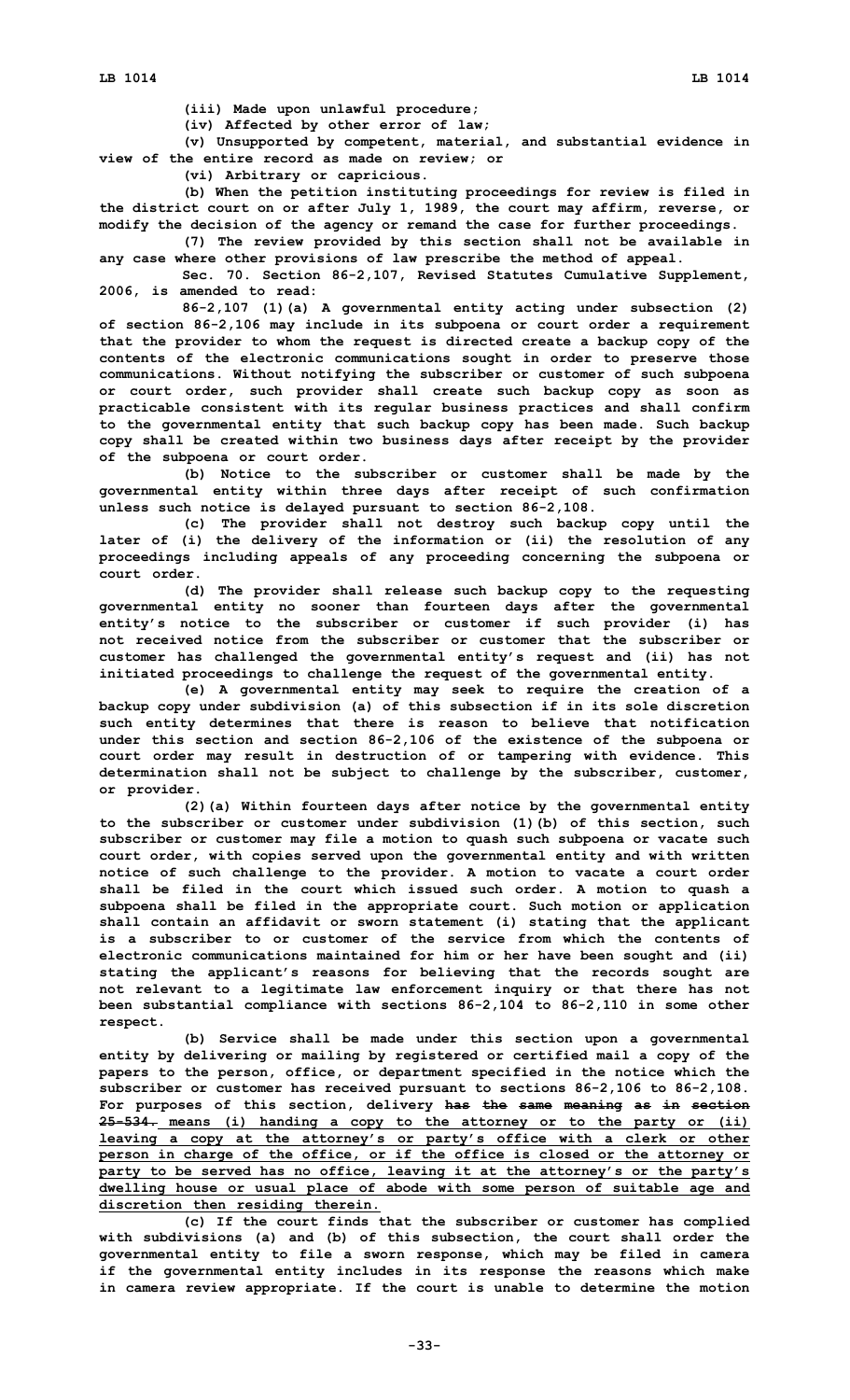**or application on the basis of the parties' initial allegations and response, the court may conduct such additional proceedings as it deems appropriate. All such proceedings shall be completed and the motion or application decided as soon as practicable after the filing of the governmental entity's response.**

**(d) If the court finds that the applicant is not the subscriber or customer for whom the communications sought by the governmental entity are maintained or that there is reason to believe that the law enforcement inquiry is legitimate and that the communications sought are relevant to that inquiry, it shall deny the motion or application and order such process enforced. If the court finds that the applicant is the subscriber or customer for whom the communications sought by the governmental entity are maintained and that there is not reason to believe that the communications sought are relevant to <sup>a</sup> legitimate law enforcement inquiry or that there has not been substantial compliance with sections 86-2,104 to 86-2,110, it shall order the process quashed.**

**(e) <sup>A</sup> court order denying <sup>a</sup> motion or application under this section shall not be deemed <sup>a</sup> final order and no interlocutory appeal may be taken therefrom by the subscriber or customer.**

**Sec. 71. Jurors shall be permitted, but not required, to take notes. The notes may be used during the jury's deliberations, but not preserved for review on appeal. The notes shall be treated as confidential between the juror making them and the other jurors. The trial judge shall ensure the confidentiality of the notes during the course of the trial and the jury's deliberations and shall cause the notes to be destroyed immediately upon return of the verdict.**

**Sec. 72. Jurors shall be permitted, but not required, to take notes. The notes may be used during the jury's deliberations, but not preserved for review on appeal. The notes shall be treated as confidential between the juror making them and the other jurors. The trial judge shall ensure the confidentiality of the notes during the course of the trial and the jury's deliberations and shall cause the notes to be destroyed immediately upon return of the verdict.**

**Sec. 73. The Revisor of Statutes shall assign section 15 of this act to Chapter 29, article 23; section 33 of this act to Chapter 42, article 3; section 47 of this act within sections 43-1401 to 43-1418 and any reference to such sections shall be deemed to include section 47 of this act; section 71 of this act within sections 25-1106 to 25-1118; and section 72 of this act to Chapter 29, article 20.**

**Sec. 74. Sections 1, 2, 4, 5, 10, 11, 12, 13, 14, 15, 48, 49, 50, 51, 52, 53, 76, and 80 of this act become operative on January 1, 2009. Sections 3, 6, 7, 8, 9, 16, 17, 18, 19, 20, 21, 22, 23, 24, 25, 26, 27, 28, 36, 37, 38, 39, 40, 41, 42, 44, 45, 54, 67, 68, 69, 70, 79, and 82 of this act become operative three calendar months after the adjournment of this legislative session. Sections 43 and 77 of this act become operative on July 1, 2008. The other sections of this act become operative on their effective date.**

**Sec. 75. If any section in this act or any part of any section is declared invalid or unconstitutional, the declaration shall not affect the validity or constitutionality of the remaining portions.**

**Sec. 76. Original sections 24-303, 24-730, 25-1129, 25-1130, 43-1608, 43-1609, 43-1610, 43-1611, 43-1612, and 43-1613, Reissue Revised Statutes of Nebraska, and sections 24-312, 24-517, 25-2704, 25-2733, and 25-2740, Revised Statutes Cumulative Supplement, 2006, are repealed.**

**Sec. 77. Original section 43-512.15, Revised Statutes Supplement, 2007, is repealed.**

**Sec. 78. Original sections 42-357 and 43-1411.01, Reissue Revised Statutes of Nebraska, and sections 42-353, 42-359, 42-364, 42-364.13, 42-371, 43-2922, 43-2923, 43-2924, 43-2927, 43-2928, 43-2929, 43-2930, 43-2932, 43-2934, 43-2936, 43-2937, and 43-2943, Revised Statutes Supplement, 2007, are repealed.**

**Sec. 79. Original sections 24-508, 25-534, 29-1816, 42-925, 43-272.01, 43-276, 43-1311, and 43-1312, Reissue Revised Statutes of Nebraska, and sections 24-1301, 24-1302, 29-2246, 29-3927, 43-247, 43-2,129, 43-2404.02, 43-3001, 79-215, 84-917, and 86-2,107, Revised Statutes Cumulative Supplement, 2006, are repealed.**

**Sec. 80. The following sections are outright repealed: Sections 25-1133 and 25-2734, Reissue Revised Statutes of Nebraska.**

**Sec. 81. The following section is outright repealed: Section 43-2931, Revised Statutes Supplement, 2007.**

**Sec. 82. The following section is outright repealed: Section 43-261, Reissue Revised Statutes of Nebraska.**

**Sec. 83. Since an emergency exists, this act takes effect when**